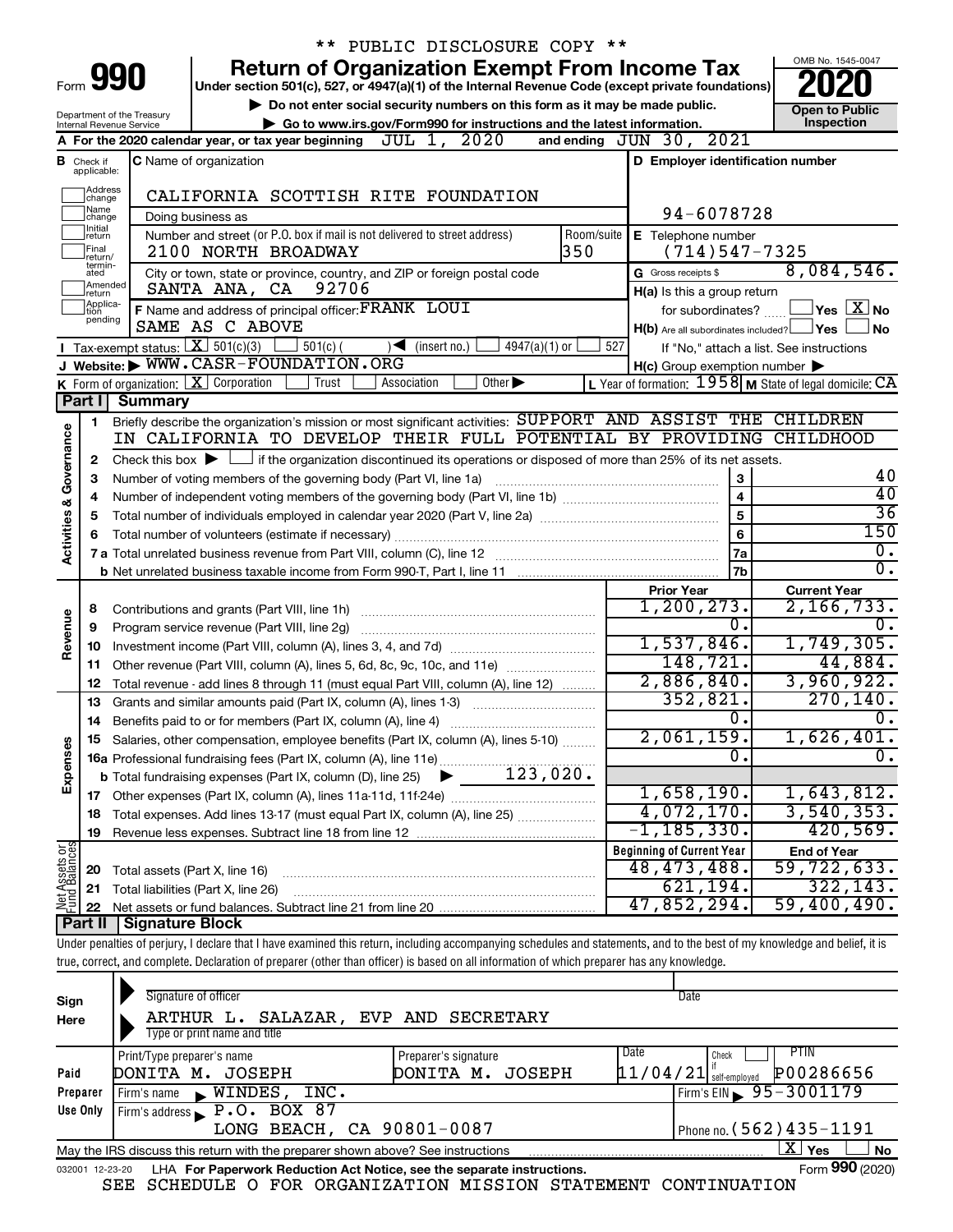| THE MISSION OF THE CALIFORNIA SCOTTISH RITE FOUNDATION (CSRF) IS<br>DEDICATED TO SUPPORT AND ASSIST THE CHILDREN IN CALIFORNIA TO DEVELOP<br>THEIR FULL POTENTIAL BY PROVIDING CHILDHOOD LANGUAGE SERVICES,<br>SCHOLARSHIPS AND OTHER CHARITABLE PROGRAMS. CSRF SUPPORTS STUDENT AND<br>Did the organization undertake any significant program services during the year which were not listed on the<br>$\mathbf{2}$<br>prior Form 990 or 990-EZ?<br>If "Yes," describe these new services on Schedule O.<br>Did the organization cease conducting, or make significant changes in how it conducts, any program services?<br>3<br>If "Yes," describe these changes on Schedule O.<br>Describe the organization's program service accomplishments for each of its three largest program services, as measured by expenses.<br>4<br>Section 501(c)(3) and 501(c)(4) organizations are required to report the amount of grants and allocations to others, the total expenses, and<br>revenue, if any, for each program service reported.<br>$640.$ (Revenue \$<br>2,324,912.<br>including grants of \$<br>4a<br>(Code:<br>(Expenses \$<br>THE FOUNDATION OPERATES 14 CHILDHOOD LANGUAGE CENTERS THROUGHOUT THE<br>STATE OF CALIFORNIA WHICH PROVIDED 19,897 HOURS OF ASSESSMENT AND<br>TREATMENT DURING FISCAL YEAR ENDED JUNE 2021 TO AN AVERAGE MONTHLY<br>CASELOAD OF 358 CHILDREN.<br>269,500.<br>274,307.<br>including grants of \$<br>4b<br>) (Revenue \$<br>(Code:<br>) (Expenses \$<br>THE FOUNDATION AWARDS SCHOLARSHIPS TO UNDERGRADUATE AND GRADUATE<br>COLLEGE STUDENTS THE SCHOLARSHIP COMMITTEE REVIEWS APPLICATIONS<br>CONSIDERING THE FOLLOWING FINANCIAL NEED, ANTICIPATED COLLEGE EXPENSES,<br>ACADEMIC ACHIEVEMENT, APPLICANT GOALS, INVOLVEMENT IN EXTRACURRICULAR<br>ACTIVITIES, WORK HISTORY AND LETTERS OF RECOMMENDATION. DURING FISCAL<br>YEAR ENDED JUNE 2021, 66 SCHOLARSHIPS WERE AWARDED.<br>4c<br>(Code:<br>) (Expenses \$<br>including grants of \$<br>(Revenue \$<br>Other program services (Describe on Schedule O.)<br>4d<br>(Expenses \$<br>including grants of \$<br>(Revenue \$<br>2,599,219.<br>Total program service expenses<br>4e | 032002 12-23-20 | 2 |  |                                                        |
|-------------------------------------------------------------------------------------------------------------------------------------------------------------------------------------------------------------------------------------------------------------------------------------------------------------------------------------------------------------------------------------------------------------------------------------------------------------------------------------------------------------------------------------------------------------------------------------------------------------------------------------------------------------------------------------------------------------------------------------------------------------------------------------------------------------------------------------------------------------------------------------------------------------------------------------------------------------------------------------------------------------------------------------------------------------------------------------------------------------------------------------------------------------------------------------------------------------------------------------------------------------------------------------------------------------------------------------------------------------------------------------------------------------------------------------------------------------------------------------------------------------------------------------------------------------------------------------------------------------------------------------------------------------------------------------------------------------------------------------------------------------------------------------------------------------------------------------------------------------------------------------------------------------------------------------------------------------------------------------------------------------------------------------------------------------------------------------------------------------------------------------------------------------------------|-----------------|---|--|--------------------------------------------------------|
|                                                                                                                                                                                                                                                                                                                                                                                                                                                                                                                                                                                                                                                                                                                                                                                                                                                                                                                                                                                                                                                                                                                                                                                                                                                                                                                                                                                                                                                                                                                                                                                                                                                                                                                                                                                                                                                                                                                                                                                                                                                                                                                                                                         |                 |   |  | Form 990 (2020)                                        |
|                                                                                                                                                                                                                                                                                                                                                                                                                                                                                                                                                                                                                                                                                                                                                                                                                                                                                                                                                                                                                                                                                                                                                                                                                                                                                                                                                                                                                                                                                                                                                                                                                                                                                                                                                                                                                                                                                                                                                                                                                                                                                                                                                                         |                 |   |  |                                                        |
|                                                                                                                                                                                                                                                                                                                                                                                                                                                                                                                                                                                                                                                                                                                                                                                                                                                                                                                                                                                                                                                                                                                                                                                                                                                                                                                                                                                                                                                                                                                                                                                                                                                                                                                                                                                                                                                                                                                                                                                                                                                                                                                                                                         |                 |   |  |                                                        |
|                                                                                                                                                                                                                                                                                                                                                                                                                                                                                                                                                                                                                                                                                                                                                                                                                                                                                                                                                                                                                                                                                                                                                                                                                                                                                                                                                                                                                                                                                                                                                                                                                                                                                                                                                                                                                                                                                                                                                                                                                                                                                                                                                                         |                 |   |  |                                                        |
|                                                                                                                                                                                                                                                                                                                                                                                                                                                                                                                                                                                                                                                                                                                                                                                                                                                                                                                                                                                                                                                                                                                                                                                                                                                                                                                                                                                                                                                                                                                                                                                                                                                                                                                                                                                                                                                                                                                                                                                                                                                                                                                                                                         |                 |   |  |                                                        |
|                                                                                                                                                                                                                                                                                                                                                                                                                                                                                                                                                                                                                                                                                                                                                                                                                                                                                                                                                                                                                                                                                                                                                                                                                                                                                                                                                                                                                                                                                                                                                                                                                                                                                                                                                                                                                                                                                                                                                                                                                                                                                                                                                                         |                 |   |  |                                                        |
|                                                                                                                                                                                                                                                                                                                                                                                                                                                                                                                                                                                                                                                                                                                                                                                                                                                                                                                                                                                                                                                                                                                                                                                                                                                                                                                                                                                                                                                                                                                                                                                                                                                                                                                                                                                                                                                                                                                                                                                                                                                                                                                                                                         |                 |   |  |                                                        |
|                                                                                                                                                                                                                                                                                                                                                                                                                                                                                                                                                                                                                                                                                                                                                                                                                                                                                                                                                                                                                                                                                                                                                                                                                                                                                                                                                                                                                                                                                                                                                                                                                                                                                                                                                                                                                                                                                                                                                                                                                                                                                                                                                                         |                 |   |  |                                                        |
|                                                                                                                                                                                                                                                                                                                                                                                                                                                                                                                                                                                                                                                                                                                                                                                                                                                                                                                                                                                                                                                                                                                                                                                                                                                                                                                                                                                                                                                                                                                                                                                                                                                                                                                                                                                                                                                                                                                                                                                                                                                                                                                                                                         |                 |   |  |                                                        |
|                                                                                                                                                                                                                                                                                                                                                                                                                                                                                                                                                                                                                                                                                                                                                                                                                                                                                                                                                                                                                                                                                                                                                                                                                                                                                                                                                                                                                                                                                                                                                                                                                                                                                                                                                                                                                                                                                                                                                                                                                                                                                                                                                                         |                 |   |  |                                                        |
|                                                                                                                                                                                                                                                                                                                                                                                                                                                                                                                                                                                                                                                                                                                                                                                                                                                                                                                                                                                                                                                                                                                                                                                                                                                                                                                                                                                                                                                                                                                                                                                                                                                                                                                                                                                                                                                                                                                                                                                                                                                                                                                                                                         |                 |   |  |                                                        |
|                                                                                                                                                                                                                                                                                                                                                                                                                                                                                                                                                                                                                                                                                                                                                                                                                                                                                                                                                                                                                                                                                                                                                                                                                                                                                                                                                                                                                                                                                                                                                                                                                                                                                                                                                                                                                                                                                                                                                                                                                                                                                                                                                                         |                 |   |  |                                                        |
|                                                                                                                                                                                                                                                                                                                                                                                                                                                                                                                                                                                                                                                                                                                                                                                                                                                                                                                                                                                                                                                                                                                                                                                                                                                                                                                                                                                                                                                                                                                                                                                                                                                                                                                                                                                                                                                                                                                                                                                                                                                                                                                                                                         |                 |   |  |                                                        |
|                                                                                                                                                                                                                                                                                                                                                                                                                                                                                                                                                                                                                                                                                                                                                                                                                                                                                                                                                                                                                                                                                                                                                                                                                                                                                                                                                                                                                                                                                                                                                                                                                                                                                                                                                                                                                                                                                                                                                                                                                                                                                                                                                                         |                 |   |  |                                                        |
|                                                                                                                                                                                                                                                                                                                                                                                                                                                                                                                                                                                                                                                                                                                                                                                                                                                                                                                                                                                                                                                                                                                                                                                                                                                                                                                                                                                                                                                                                                                                                                                                                                                                                                                                                                                                                                                                                                                                                                                                                                                                                                                                                                         |                 |   |  |                                                        |
|                                                                                                                                                                                                                                                                                                                                                                                                                                                                                                                                                                                                                                                                                                                                                                                                                                                                                                                                                                                                                                                                                                                                                                                                                                                                                                                                                                                                                                                                                                                                                                                                                                                                                                                                                                                                                                                                                                                                                                                                                                                                                                                                                                         |                 |   |  |                                                        |
|                                                                                                                                                                                                                                                                                                                                                                                                                                                                                                                                                                                                                                                                                                                                                                                                                                                                                                                                                                                                                                                                                                                                                                                                                                                                                                                                                                                                                                                                                                                                                                                                                                                                                                                                                                                                                                                                                                                                                                                                                                                                                                                                                                         |                 |   |  |                                                        |
|                                                                                                                                                                                                                                                                                                                                                                                                                                                                                                                                                                                                                                                                                                                                                                                                                                                                                                                                                                                                                                                                                                                                                                                                                                                                                                                                                                                                                                                                                                                                                                                                                                                                                                                                                                                                                                                                                                                                                                                                                                                                                                                                                                         |                 |   |  |                                                        |
|                                                                                                                                                                                                                                                                                                                                                                                                                                                                                                                                                                                                                                                                                                                                                                                                                                                                                                                                                                                                                                                                                                                                                                                                                                                                                                                                                                                                                                                                                                                                                                                                                                                                                                                                                                                                                                                                                                                                                                                                                                                                                                                                                                         |                 |   |  |                                                        |
|                                                                                                                                                                                                                                                                                                                                                                                                                                                                                                                                                                                                                                                                                                                                                                                                                                                                                                                                                                                                                                                                                                                                                                                                                                                                                                                                                                                                                                                                                                                                                                                                                                                                                                                                                                                                                                                                                                                                                                                                                                                                                                                                                                         |                 |   |  |                                                        |
|                                                                                                                                                                                                                                                                                                                                                                                                                                                                                                                                                                                                                                                                                                                                                                                                                                                                                                                                                                                                                                                                                                                                                                                                                                                                                                                                                                                                                                                                                                                                                                                                                                                                                                                                                                                                                                                                                                                                                                                                                                                                                                                                                                         |                 |   |  |                                                        |
|                                                                                                                                                                                                                                                                                                                                                                                                                                                                                                                                                                                                                                                                                                                                                                                                                                                                                                                                                                                                                                                                                                                                                                                                                                                                                                                                                                                                                                                                                                                                                                                                                                                                                                                                                                                                                                                                                                                                                                                                                                                                                                                                                                         |                 |   |  |                                                        |
|                                                                                                                                                                                                                                                                                                                                                                                                                                                                                                                                                                                                                                                                                                                                                                                                                                                                                                                                                                                                                                                                                                                                                                                                                                                                                                                                                                                                                                                                                                                                                                                                                                                                                                                                                                                                                                                                                                                                                                                                                                                                                                                                                                         |                 |   |  |                                                        |
|                                                                                                                                                                                                                                                                                                                                                                                                                                                                                                                                                                                                                                                                                                                                                                                                                                                                                                                                                                                                                                                                                                                                                                                                                                                                                                                                                                                                                                                                                                                                                                                                                                                                                                                                                                                                                                                                                                                                                                                                                                                                                                                                                                         |                 |   |  | $\vert$ Yes $\vert$ $\overline{\mathrm{X}}$ $\vert$ No |
|                                                                                                                                                                                                                                                                                                                                                                                                                                                                                                                                                                                                                                                                                                                                                                                                                                                                                                                                                                                                                                                                                                                                                                                                                                                                                                                                                                                                                                                                                                                                                                                                                                                                                                                                                                                                                                                                                                                                                                                                                                                                                                                                                                         |                 |   |  | $\overline{\ }$ Yes $\overline{\phantom{a}X}$ No       |
|                                                                                                                                                                                                                                                                                                                                                                                                                                                                                                                                                                                                                                                                                                                                                                                                                                                                                                                                                                                                                                                                                                                                                                                                                                                                                                                                                                                                                                                                                                                                                                                                                                                                                                                                                                                                                                                                                                                                                                                                                                                                                                                                                                         |                 |   |  |                                                        |
|                                                                                                                                                                                                                                                                                                                                                                                                                                                                                                                                                                                                                                                                                                                                                                                                                                                                                                                                                                                                                                                                                                                                                                                                                                                                                                                                                                                                                                                                                                                                                                                                                                                                                                                                                                                                                                                                                                                                                                                                                                                                                                                                                                         |                 |   |  |                                                        |
| Briefly describe the organization's mission:<br>$\mathbf 1$                                                                                                                                                                                                                                                                                                                                                                                                                                                                                                                                                                                                                                                                                                                                                                                                                                                                                                                                                                                                                                                                                                                                                                                                                                                                                                                                                                                                                                                                                                                                                                                                                                                                                                                                                                                                                                                                                                                                                                                                                                                                                                             |                 |   |  |                                                        |
| Part III   Statement of Program Service Accomplishments                                                                                                                                                                                                                                                                                                                                                                                                                                                                                                                                                                                                                                                                                                                                                                                                                                                                                                                                                                                                                                                                                                                                                                                                                                                                                                                                                                                                                                                                                                                                                                                                                                                                                                                                                                                                                                                                                                                                                                                                                                                                                                                 |                 |   |  |                                                        |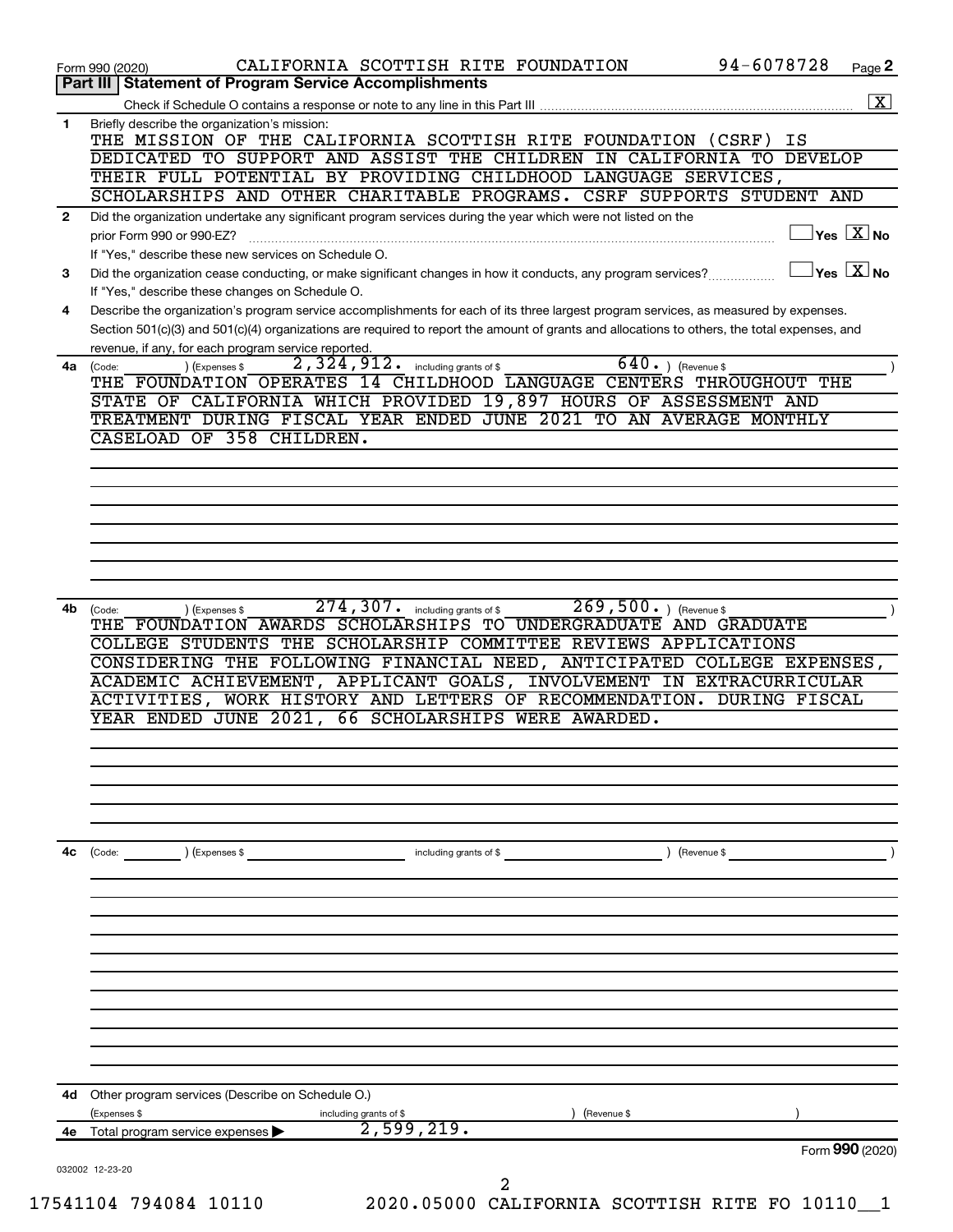|  | Form 990 (2020) |
|--|-----------------|
|  |                 |

**Part IV Checklist of Required Schedules**

|     |                                                                                                                                          |                 | Yes                     | No                    |
|-----|------------------------------------------------------------------------------------------------------------------------------------------|-----------------|-------------------------|-----------------------|
| 1.  | Is the organization described in section $501(c)(3)$ or $4947(a)(1)$ (other than a private foundation)?                                  |                 |                         |                       |
|     | If "Yes," complete Schedule A                                                                                                            | 1               | x                       |                       |
| 2   |                                                                                                                                          | $\mathbf{2}$    | $\overline{\textbf{x}}$ |                       |
| 3   | Did the organization engage in direct or indirect political campaign activities on behalf of or in opposition to candidates for          |                 |                         |                       |
|     | public office? If "Yes," complete Schedule C, Part I                                                                                     | З               |                         | x.                    |
| 4   | Section 501(c)(3) organizations. Did the organization engage in lobbying activities, or have a section 501(h) election in effect         |                 |                         | x                     |
| 5   | Is the organization a section 501(c)(4), 501(c)(5), or 501(c)(6) organization that receives membership dues, assessments, or             | 4               |                         |                       |
|     |                                                                                                                                          | 5               |                         | x                     |
| 6   | Did the organization maintain any donor advised funds or any similar funds or accounts for which donors have the right to                |                 |                         |                       |
|     | provide advice on the distribution or investment of amounts in such funds or accounts? If "Yes," complete Schedule D, Part I             | 6               |                         | x                     |
| 7   | Did the organization receive or hold a conservation easement, including easements to preserve open space,                                |                 |                         |                       |
|     |                                                                                                                                          | $\overline{7}$  |                         | x                     |
| 8   | Did the organization maintain collections of works of art, historical treasures, or other similar assets? If "Yes," complete             |                 |                         |                       |
|     |                                                                                                                                          | 8               |                         | x.                    |
| 9   | Did the organization report an amount in Part X, line 21, for escrow or custodial account liability, serve as a custodian for            |                 |                         |                       |
|     | amounts not listed in Part X; or provide credit counseling, debt management, credit repair, or debt negotiation services?                |                 |                         |                       |
|     |                                                                                                                                          | 9               |                         | x                     |
| 10  | Did the organization, directly or through a related organization, hold assets in donor-restricted endowments                             |                 |                         |                       |
|     |                                                                                                                                          | 10              | x                       |                       |
| 11  | If the organization's answer to any of the following questions is "Yes," then complete Schedule D, Parts VI, VII, VIII, IX, or X         |                 |                         |                       |
|     | as applicable.                                                                                                                           |                 |                         |                       |
|     | a Did the organization report an amount for land, buildings, and equipment in Part X, line 10? If "Yes," complete Schedule D,<br>Part VI | 11a             | х                       |                       |
|     | <b>b</b> Did the organization report an amount for investments - other securities in Part X, line 12, that is 5% or more of its total    |                 |                         |                       |
|     |                                                                                                                                          | 11b             | x                       |                       |
|     | c Did the organization report an amount for investments - program related in Part X, line 13, that is 5% or more of its total            |                 |                         |                       |
|     |                                                                                                                                          | 11c             |                         | x                     |
|     | d Did the organization report an amount for other assets in Part X, line 15, that is 5% or more of its total assets reported in          |                 |                         |                       |
|     |                                                                                                                                          | 11d             |                         | x                     |
|     |                                                                                                                                          | 11e             |                         | X                     |
| f.  | Did the organization's separate or consolidated financial statements for the tax year include a footnote that addresses                  |                 |                         |                       |
|     | the organization's liability for uncertain tax positions under FIN 48 (ASC 740)? If "Yes," complete Schedule D, Part X                   | 11f             | x                       |                       |
|     | 12a Did the organization obtain separate, independent audited financial statements for the tax year? If "Yes," complete                  | 12a             | x                       |                       |
|     | b Was the organization included in consolidated, independent audited financial statements for the tax year?                              |                 |                         |                       |
|     | If "Yes," and if the organization answered "No" to line 12a, then completing Schedule D, Parts XI and XII is optional                    | 12 <sub>b</sub> |                         | Χ                     |
| 13  | Is the organization a school described in section $170(b)(1)(A)(ii)$ ? If "Yes," complete Schedule E                                     | 13              |                         | $\overline{\text{x}}$ |
| 14a | Did the organization maintain an office, employees, or agents outside of the United States?                                              | 14a             |                         | x                     |
|     | <b>b</b> Did the organization have aggregate revenues or expenses of more than \$10,000 from grantmaking, fundraising, business,         |                 |                         |                       |
|     | investment, and program service activities outside the United States, or aggregate foreign investments valued at \$100,000               |                 |                         |                       |
|     |                                                                                                                                          | 14b             |                         | x                     |
| 15  | Did the organization report on Part IX, column (A), line 3, more than \$5,000 of grants or other assistance to or for any                |                 |                         |                       |
|     |                                                                                                                                          | 15              |                         | x                     |
| 16  | Did the organization report on Part IX, column (A), line 3, more than \$5,000 of aggregate grants or other assistance to                 |                 |                         | x                     |
| 17  | Did the organization report a total of more than \$15,000 of expenses for professional fundraising services on Part IX,                  | 16              |                         |                       |
|     |                                                                                                                                          | 17              |                         | x                     |
| 18  | Did the organization report more than \$15,000 total of fundraising event gross income and contributions on Part VIII, lines             |                 |                         |                       |
|     |                                                                                                                                          | 18              | x                       |                       |
| 19  | Did the organization report more than \$15,000 of gross income from gaming activities on Part VIII, line 9a? If "Yes,"                   |                 |                         |                       |
|     |                                                                                                                                          | 19              |                         | x                     |
| 20a |                                                                                                                                          | 20a             |                         | х                     |
|     |                                                                                                                                          | 20 <sub>b</sub> |                         |                       |
| 21  | Did the organization report more than \$5,000 of grants or other assistance to any domestic organization or                              |                 |                         |                       |
|     | domestic government on Part IX, column (A), line 1? If "Yes," complete Schedule I, Parts I and II                                        | 21              | х                       | Form 990 (2020)       |
|     | 032003 12-23-20                                                                                                                          |                 |                         |                       |

032003 12-23-20

17541104 794084 10110 2020.05000 CALIFORNIA SCOTTISH RITE FO 10110\_\_1

3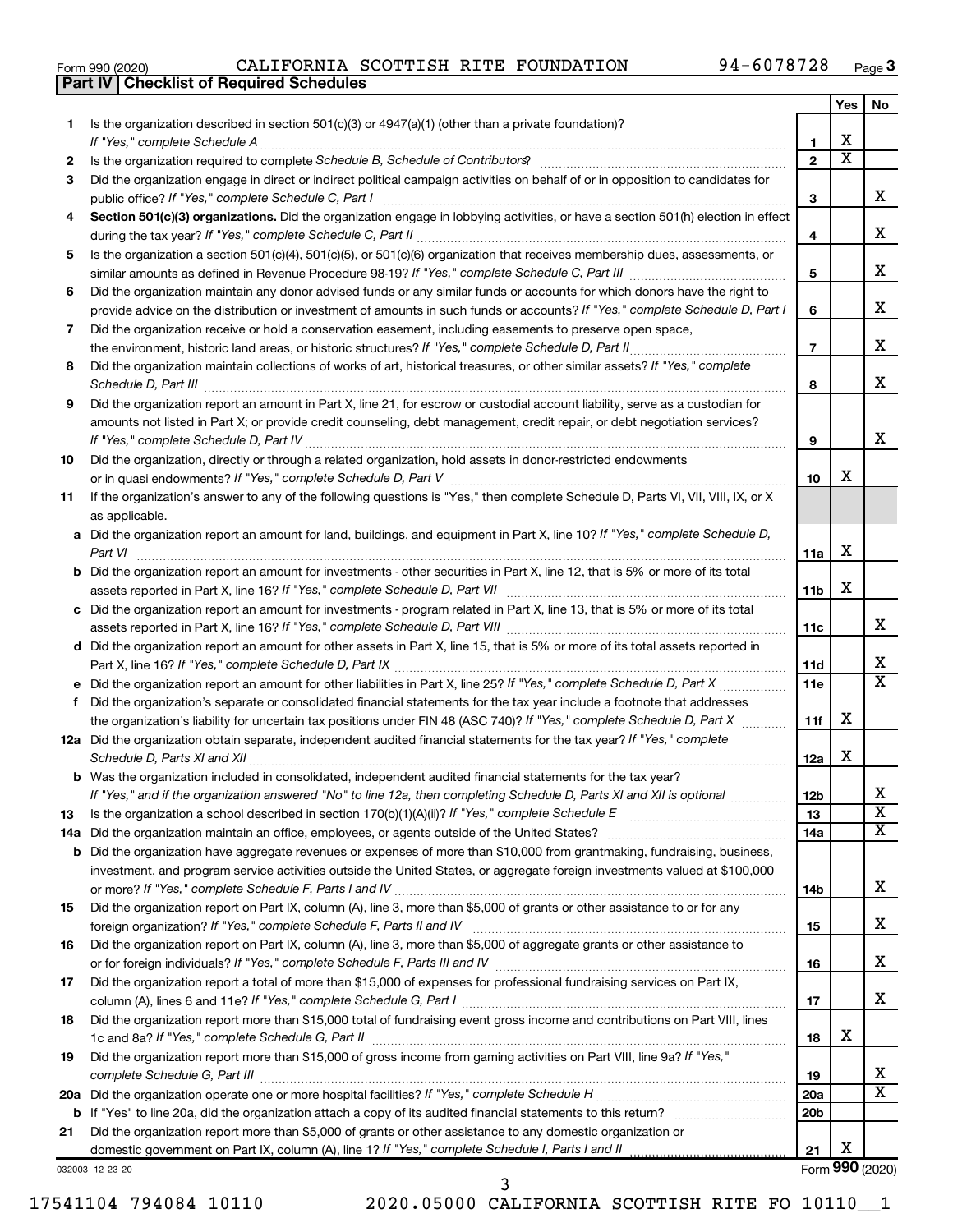| Form 990 (2020) |  |  |  |
|-----------------|--|--|--|
|-----------------|--|--|--|

*(continued)* **Part IV Checklist of Required Schedules**

|               |                                                                                                                                                                 |                 | <b>Yes</b>      | No                      |
|---------------|-----------------------------------------------------------------------------------------------------------------------------------------------------------------|-----------------|-----------------|-------------------------|
| 22            | Did the organization report more than \$5,000 of grants or other assistance to or for domestic individuals on                                                   |                 |                 |                         |
|               |                                                                                                                                                                 | 22              | x               |                         |
| 23            | Did the organization answer "Yes" to Part VII, Section A, line 3, 4, or 5 about compensation of the organization's current                                      |                 |                 |                         |
|               | and former officers, directors, trustees, key employees, and highest compensated employees? If "Yes," complete                                                  |                 |                 |                         |
|               | Schedule J <b>Execute Schedule J Execute Schedule J</b>                                                                                                         | 23              |                 | x                       |
|               | 24a Did the organization have a tax-exempt bond issue with an outstanding principal amount of more than \$100,000 as of the                                     |                 |                 |                         |
|               | last day of the year, that was issued after December 31, 2002? If "Yes," answer lines 24b through 24d and complete                                              |                 |                 |                         |
|               |                                                                                                                                                                 | 24a             |                 | x                       |
|               |                                                                                                                                                                 | 24 <sub>b</sub> |                 |                         |
|               | c Did the organization maintain an escrow account other than a refunding escrow at any time during the year to defease                                          |                 |                 |                         |
|               |                                                                                                                                                                 | 24c             |                 |                         |
|               |                                                                                                                                                                 | 24d             |                 |                         |
|               | 25a Section 501(c)(3), 501(c)(4), and 501(c)(29) organizations. Did the organization engage in an excess benefit                                                |                 |                 | x                       |
|               | b Is the organization aware that it engaged in an excess benefit transaction with a disqualified person in a prior year, and                                    | 25a             |                 |                         |
|               | that the transaction has not been reported on any of the organization's prior Forms 990 or 990-EZ? If "Yes," complete                                           |                 |                 |                         |
|               | Schedule L, Part I                                                                                                                                              | 25b             |                 | x                       |
| 26            | Did the organization report any amount on Part X, line 5 or 22, for receivables from or payables to any current                                                 |                 |                 |                         |
|               | or former officer, director, trustee, key employee, creator or founder, substantial contributor, or 35%                                                         |                 |                 |                         |
|               |                                                                                                                                                                 | 26              |                 | x                       |
| 27            | Did the organization provide a grant or other assistance to any current or former officer, director, trustee, key employee,                                     |                 |                 |                         |
|               | creator or founder, substantial contributor or employee thereof, a grant selection committee member, or to a 35% controlled                                     |                 |                 |                         |
|               | entity (including an employee thereof) or family member of any of these persons? If "Yes," complete Schedule L, Part III                                        | 27              |                 | x                       |
| 28            | Was the organization a party to a business transaction with one of the following parties (see Schedule L, Part IV                                               |                 |                 |                         |
|               | instructions, for applicable filing thresholds, conditions, and exceptions):                                                                                    |                 |                 |                         |
|               | a A current or former officer, director, trustee, key employee, creator or founder, or substantial contributor? If                                              |                 |                 |                         |
|               |                                                                                                                                                                 | 28a             |                 | х                       |
|               |                                                                                                                                                                 | 28b             |                 | $\overline{\textbf{x}}$ |
|               | c A 35% controlled entity of one or more individuals and/or organizations described in lines 28a or 28b?If                                                      |                 |                 | x                       |
|               |                                                                                                                                                                 | 28c             |                 | $\overline{\textbf{x}}$ |
| 29<br>30      | Did the organization receive contributions of art, historical treasures, or other similar assets, or qualified conservation                                     | 29              |                 |                         |
|               |                                                                                                                                                                 | 30              |                 | x                       |
| 31            |                                                                                                                                                                 | 31              |                 | $\overline{\textbf{x}}$ |
| 32            | Did the organization sell, exchange, dispose of, or transfer more than 25% of its net assets? If "Yes," complete                                                |                 |                 |                         |
|               |                                                                                                                                                                 | 32              |                 | x                       |
| 33            | Did the organization own 100% of an entity disregarded as separate from the organization under Regulations                                                      |                 |                 |                         |
|               | sections 301.7701-2 and 301.7701-3? If "Yes," complete Schedule R, Part I                                                                                       | 33              |                 | x                       |
| 34            | Was the organization related to any tax-exempt or taxable entity? If "Yes," complete Schedule R, Part II, III, or IV, and                                       |                 |                 |                         |
|               | Part V, line 1                                                                                                                                                  | 34              |                 | x                       |
|               | 35a Did the organization have a controlled entity within the meaning of section 512(b)(13)?                                                                     | <b>35a</b>      |                 | $\overline{\textbf{x}}$ |
|               | b If "Yes" to line 35a, did the organization receive any payment from or engage in any transaction with a controlled entity                                     |                 |                 |                         |
|               |                                                                                                                                                                 | 35b             |                 |                         |
| 36            | Section 501(c)(3) organizations. Did the organization make any transfers to an exempt non-charitable related organization?                                      |                 |                 |                         |
|               | If "Yes," complete Schedule R, Part V, line 2                                                                                                                   | 36              |                 | х                       |
| 37            | Did the organization conduct more than 5% of its activities through an entity that is not a related organization                                                |                 |                 |                         |
|               |                                                                                                                                                                 | 37              |                 | x                       |
| 38            | Did the organization complete Schedule O and provide explanations in Schedule O for Part VI, lines 11b and 19?                                                  | 38              | х               |                         |
| <b>Part V</b> |                                                                                                                                                                 |                 |                 |                         |
|               | Check if Schedule O contains a response or note to any line in this Part V [11] [12] Check if Schedule O contains a response or note to any line in this Part V |                 |                 |                         |
|               |                                                                                                                                                                 |                 | Yes             | No                      |
|               | 33<br>1a                                                                                                                                                        |                 |                 |                         |
|               | 0<br>1b                                                                                                                                                         |                 |                 |                         |
|               | c Did the organization comply with backup withholding rules for reportable payments to vendors and reportable gaming                                            |                 |                 |                         |
|               |                                                                                                                                                                 | 1c              | x               |                         |
|               | 032004 12-23-20                                                                                                                                                 |                 | Form 990 (2020) |                         |
|               | 4                                                                                                                                                               |                 |                 |                         |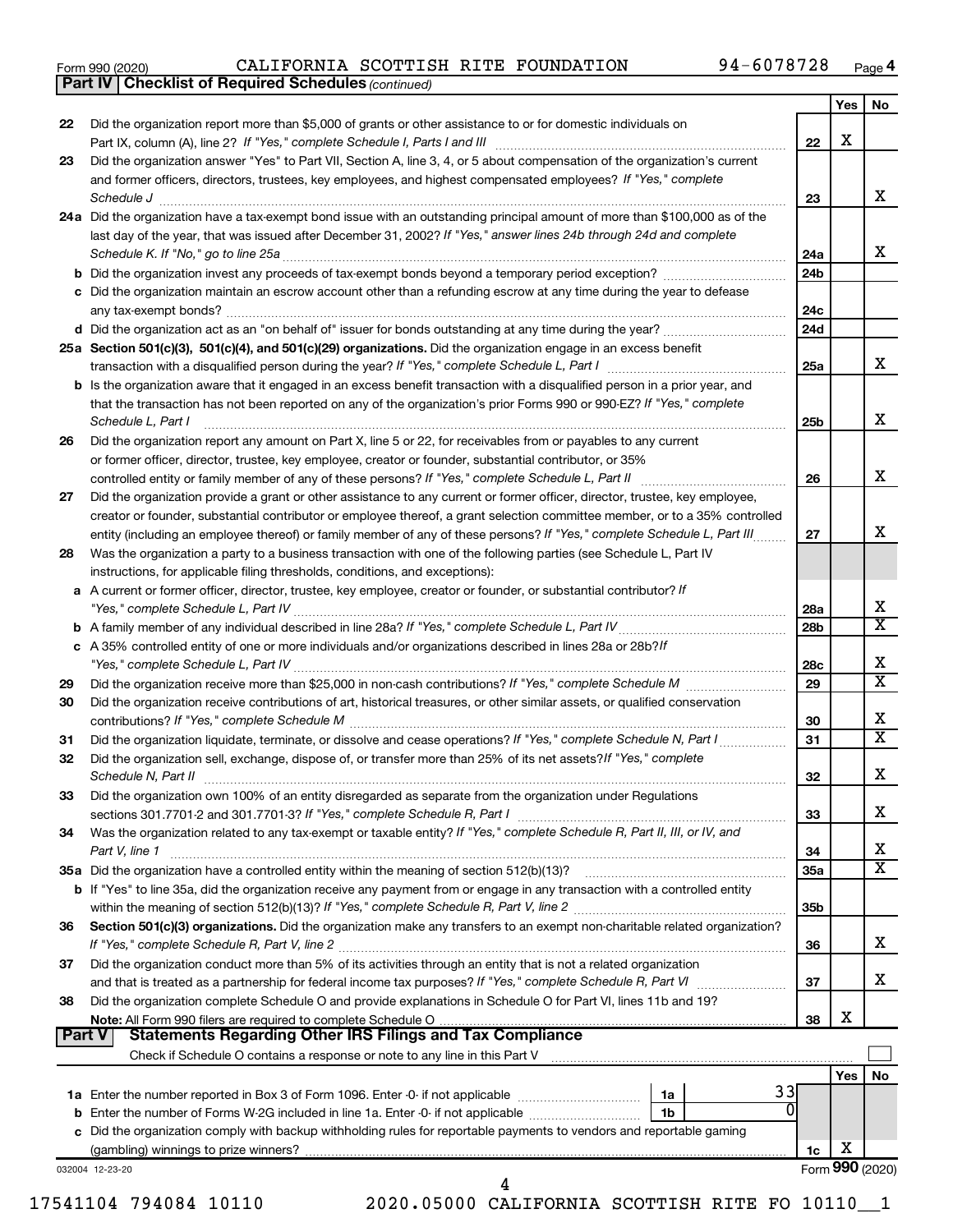| 94-6078728<br>CALIFORNIA SCOTTISH RITE FOUNDATION<br>Form 990 (2020) |  | Page |
|----------------------------------------------------------------------|--|------|
|----------------------------------------------------------------------|--|------|

**Part V** Statements Regarding Other IRS Filings and Tax Compliance (continued)

|         |                                                                                                                                                 |                      | Yes        | No                           |  |  |
|---------|-------------------------------------------------------------------------------------------------------------------------------------------------|----------------------|------------|------------------------------|--|--|
|         | 2a Enter the number of employees reported on Form W-3, Transmittal of Wage and Tax Statements,                                                  |                      |            |                              |  |  |
|         | 36<br>filed for the calendar year ending with or within the year covered by this return<br>2a                                                   |                      |            |                              |  |  |
|         |                                                                                                                                                 | 2 <sub>b</sub>       | X          |                              |  |  |
|         |                                                                                                                                                 |                      |            |                              |  |  |
|         | 3a Did the organization have unrelated business gross income of \$1,000 or more during the year?                                                |                      |            |                              |  |  |
|         |                                                                                                                                                 |                      |            |                              |  |  |
|         | 4a At any time during the calendar year, did the organization have an interest in, or a signature or other authority over, a                    |                      |            |                              |  |  |
|         | financial account in a foreign country (such as a bank account, securities account, or other financial account)?                                |                      |            |                              |  |  |
|         | <b>b</b> If "Yes," enter the name of the foreign country $\blacktriangleright$                                                                  |                      |            |                              |  |  |
|         | See instructions for filing requirements for FinCEN Form 114, Report of Foreign Bank and Financial Accounts (FBAR).                             |                      |            |                              |  |  |
| 5а<br>b |                                                                                                                                                 | 5a<br>5 <sub>b</sub> |            | х<br>X                       |  |  |
|         |                                                                                                                                                 | 5c                   |            |                              |  |  |
|         | 6a Does the organization have annual gross receipts that are normally greater than \$100,000, and did the organization solicit                  |                      |            |                              |  |  |
|         |                                                                                                                                                 | 6а                   |            | х                            |  |  |
|         | <b>b</b> If "Yes," did the organization include with every solicitation an express statement that such contributions or gifts                   |                      |            |                              |  |  |
|         | were not tax deductible?                                                                                                                        | 6b                   |            |                              |  |  |
| 7       | Organizations that may receive deductible contributions under section 170(c).                                                                   |                      |            |                              |  |  |
| a       | Did the organization receive a payment in excess of \$75 made partly as a contribution and partly for goods and services provided to the payor? | 7a                   | х          |                              |  |  |
| b       | If "Yes," did the organization notify the donor of the value of the goods or services provided?                                                 | 7b                   | X          |                              |  |  |
|         | Did the organization sell, exchange, or otherwise dispose of tangible personal property for which it was required                               |                      |            |                              |  |  |
|         |                                                                                                                                                 | 7c                   |            | x                            |  |  |
| d       | 7d                                                                                                                                              |                      |            |                              |  |  |
| е       | Did the organization receive any funds, directly or indirectly, to pay premiums on a personal benefit contract?                                 | 7е<br>7f             |            | х<br>$\overline{\textbf{x}}$ |  |  |
|         |                                                                                                                                                 |                      |            |                              |  |  |
| g       | If the organization received a contribution of qualified intellectual property, did the organization file Form 8899 as required?                | 7g<br>7h             | N/R<br>N/R |                              |  |  |
|         | If the organization received a contribution of cars, boats, airplanes, or other vehicles, did the organization file a Form 1098-C?<br>h         |                      |            |                              |  |  |
| 8       | Sponsoring organizations maintaining donor advised funds. Did a donor advised fund maintained by the<br>N/A                                     |                      |            |                              |  |  |
| 9       | sponsoring organization have excess business holdings at any time during the year?<br>Sponsoring organizations maintaining donor advised funds. | 8                    |            |                              |  |  |
| а       | N/A<br>Did the sponsoring organization make any taxable distributions under section 4966?                                                       | 9а                   |            |                              |  |  |
| b       | N/A                                                                                                                                             | 9b                   |            |                              |  |  |
| 10      | Section 501(c)(7) organizations. Enter:                                                                                                         |                      |            |                              |  |  |
| а       | $\mathrm{N}/\mathrm{A}$<br>10a<br>Initiation fees and capital contributions included on Part VIII, line 12 <i></i>                              |                      |            |                              |  |  |
| b       | 10 <sub>b</sub><br>Gross receipts, included on Form 990, Part VIII, line 12, for public use of club facilities                                  |                      |            |                              |  |  |
| 11      | Section 501(c)(12) organizations. Enter:                                                                                                        |                      |            |                              |  |  |
|         | $N/A$   11a                                                                                                                                     |                      |            |                              |  |  |
|         | b Gross income from other sources (Do not net amounts due or paid to other sources against                                                      |                      |            |                              |  |  |
|         | 11b                                                                                                                                             |                      |            |                              |  |  |
|         | 12a Section 4947(a)(1) non-exempt charitable trusts. Is the organization filing Form 990 in lieu of Form 1041?                                  | 12a                  |            |                              |  |  |
|         | <b>b</b> If "Yes," enter the amount of tax-exempt interest received or accrued during the year $\ldots$ $\mathbf{N}/\mathbf{A}$ .<br>12b        |                      |            |                              |  |  |
| 13      | Section 501(c)(29) qualified nonprofit health insurance issuers.<br>N/A                                                                         |                      |            |                              |  |  |
|         | a Is the organization licensed to issue qualified health plans in more than one state?                                                          | 13a                  |            |                              |  |  |
|         | Note: See the instructions for additional information the organization must report on Schedule O.                                               |                      |            |                              |  |  |
|         | <b>b</b> Enter the amount of reserves the organization is required to maintain by the states in which the<br>13b                                |                      |            |                              |  |  |
|         | 13 <sub>c</sub>                                                                                                                                 |                      |            |                              |  |  |
|         | 14a Did the organization receive any payments for indoor tanning services during the tax year?                                                  | 14a                  |            | х                            |  |  |
|         | <b>b</b> If "Yes," has it filed a Form 720 to report these payments? If "No," provide an explanation on Schedule O                              | 14b                  |            |                              |  |  |
| 15      | Is the organization subject to the section 4960 tax on payment(s) of more than \$1,000,000 in remuneration or                                   |                      |            |                              |  |  |
|         | excess parachute payment(s) during the year?                                                                                                    | 15                   |            | х                            |  |  |
|         | If "Yes," see instructions and file Form 4720, Schedule N.                                                                                      |                      |            |                              |  |  |
| 16      | Is the organization an educational institution subject to the section 4968 excise tax on net investment income?                                 | 16                   |            | х                            |  |  |
|         | If "Yes," complete Form 4720, Schedule O.                                                                                                       |                      |            |                              |  |  |

Form (2020) **990**

032005 12-23-20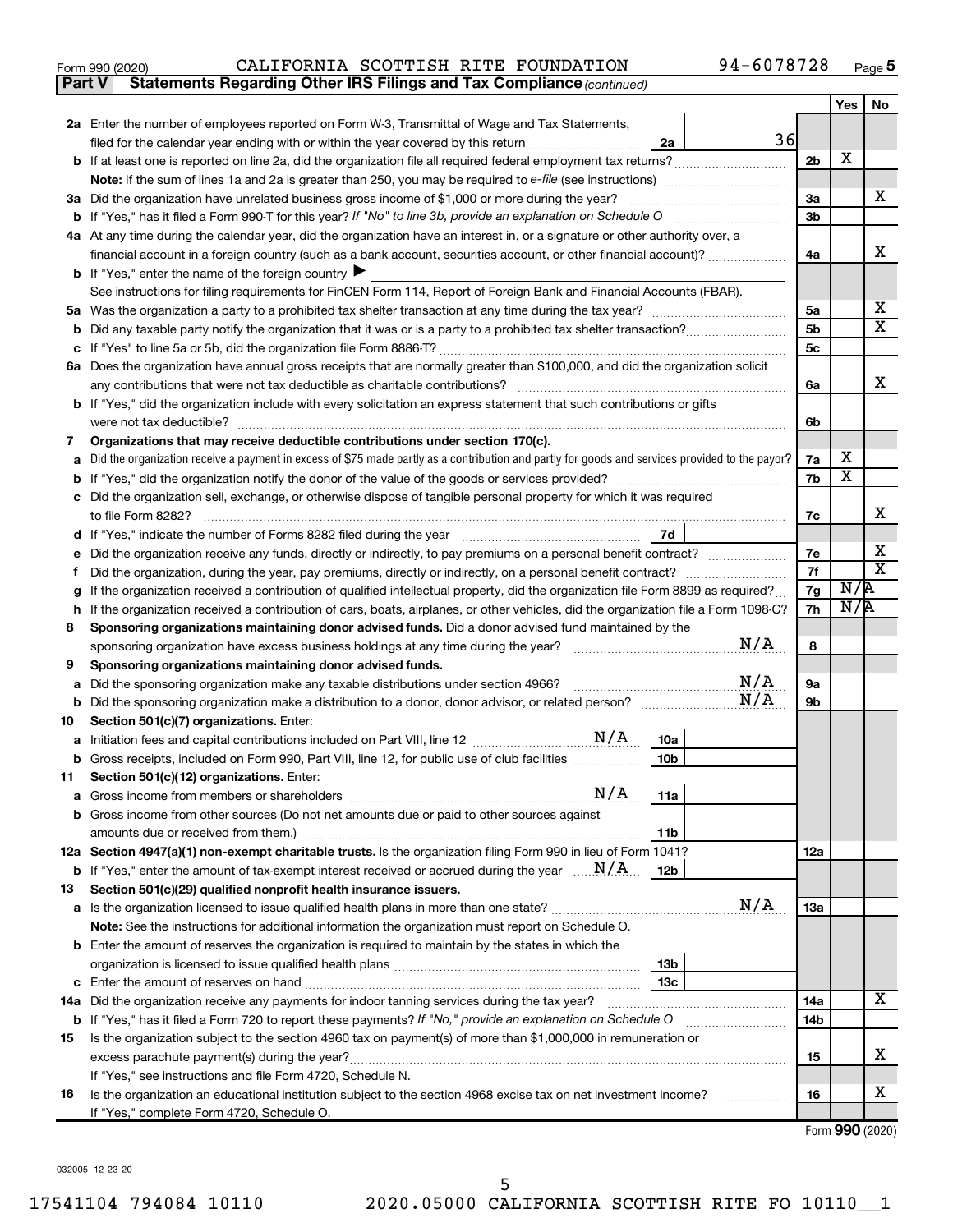| Form 990 (2020) |  |
|-----------------|--|
|-----------------|--|

#### Form 990 (2020) CALIFORNIA SCOTTISH RITE FOUNDATION 94-6078728 Page

**Part VI** Governance, Management, and Disclosure For each "Yes" response to lines 2 through 7b below, and for a "No" response *to line 8a, 8b, or 10b below, describe the circumstances, processes, or changes on Schedule O. See instructions.*

|     | Check if Schedule O contains a response or note to any line in this Part VI [11] [12] [12] Check if Schedule O contains a response or note to any line in this Part VI                                           |                               |                 |                         | $\mathbf{X}$            |
|-----|------------------------------------------------------------------------------------------------------------------------------------------------------------------------------------------------------------------|-------------------------------|-----------------|-------------------------|-------------------------|
|     | <b>Section A. Governing Body and Management</b>                                                                                                                                                                  |                               |                 |                         |                         |
|     |                                                                                                                                                                                                                  |                               |                 | Yes                     | No                      |
|     | 1a Enter the number of voting members of the governing body at the end of the tax year                                                                                                                           | 1a                            | 40              |                         |                         |
|     | If there are material differences in voting rights among members of the governing body, or if the governing                                                                                                      |                               |                 |                         |                         |
|     | body delegated broad authority to an executive committee or similar committee, explain on Schedule O.                                                                                                            |                               |                 |                         |                         |
| b   | Enter the number of voting members included on line 1a, above, who are independent                                                                                                                               | 1b                            | 40              |                         |                         |
| 2   | Did any officer, director, trustee, or key employee have a family relationship or a business relationship with any other                                                                                         |                               |                 |                         |                         |
|     | officer, director, trustee, or key employee?                                                                                                                                                                     |                               | $\mathbf{2}$    |                         | х                       |
| 3   | Did the organization delegate control over management duties customarily performed by or under the direct supervision                                                                                            |                               |                 |                         |                         |
|     |                                                                                                                                                                                                                  |                               | 3               |                         | х                       |
| 4   | Did the organization make any significant changes to its governing documents since the prior Form 990 was filed?                                                                                                 |                               | 4               |                         | $\overline{\mathbf{x}}$ |
| 5   |                                                                                                                                                                                                                  |                               | 5               |                         | $\overline{\mathbf{x}}$ |
| 6   |                                                                                                                                                                                                                  |                               | 6               | х                       |                         |
| 7a  | Did the organization have members, stockholders, or other persons who had the power to elect or appoint one or                                                                                                   |                               |                 |                         |                         |
|     |                                                                                                                                                                                                                  |                               | 7a              | X                       |                         |
| b   | Are any governance decisions of the organization reserved to (or subject to approval by) members, stockholders, or                                                                                               |                               |                 |                         |                         |
|     |                                                                                                                                                                                                                  |                               | 7b              | X                       |                         |
| 8   | Did the organization contemporaneously document the meetings held or written actions undertaken during the year by the following:                                                                                |                               |                 |                         |                         |
| а   |                                                                                                                                                                                                                  |                               | 8a              | х                       |                         |
|     |                                                                                                                                                                                                                  |                               | 8b              | $\overline{\textbf{x}}$ |                         |
| 9   | Is there any officer, director, trustee, or key employee listed in Part VII, Section A, who cannot be reached at the                                                                                             |                               |                 |                         |                         |
|     |                                                                                                                                                                                                                  |                               | 9               |                         | х                       |
|     | <b>Section B. Policies</b> (This Section B requests information about policies not required by the Internal Revenue Code.)                                                                                       |                               |                 |                         |                         |
|     |                                                                                                                                                                                                                  |                               |                 | Yes                     | No                      |
|     |                                                                                                                                                                                                                  |                               | 10a             |                         | х                       |
|     | <b>b</b> If "Yes," did the organization have written policies and procedures governing the activities of such chapters, affiliates,                                                                              |                               |                 |                         |                         |
|     |                                                                                                                                                                                                                  |                               | 10b             |                         |                         |
|     | 11a Has the organization provided a complete copy of this Form 990 to all members of its governing body before filing the form?                                                                                  |                               | 11a             | X                       |                         |
|     | Describe in Schedule O the process, if any, used by the organization to review this Form 990.                                                                                                                    |                               |                 |                         |                         |
| 12a |                                                                                                                                                                                                                  |                               | 12a             | х                       |                         |
|     | Were officers, directors, or trustees, and key employees required to disclose annually interests that could give rise to conflicts?                                                                              |                               | 12 <sub>b</sub> | X                       |                         |
| с   | Did the organization regularly and consistently monitor and enforce compliance with the policy? If "Yes," describe                                                                                               |                               |                 |                         |                         |
|     | in Schedule O how this was done manufactured and continuum and contact the was done manufactured and contact t                                                                                                   |                               | 12c             | X                       |                         |
| 13  |                                                                                                                                                                                                                  |                               | 13              | $\overline{\mathbf{x}}$ |                         |
| 14  |                                                                                                                                                                                                                  |                               | 14              | X                       |                         |
| 15  | Did the process for determining compensation of the following persons include a review and approval by independent                                                                                               |                               |                 |                         |                         |
|     | persons, comparability data, and contemporaneous substantiation of the deliberation and decision?                                                                                                                |                               |                 |                         |                         |
| а   | The organization's CEO, Executive Director, or top management official [111] [11] manument content in the organization's CEO, Executive Director, or top management official [11] manument in the organization's |                               | 15a             | х                       |                         |
|     |                                                                                                                                                                                                                  |                               | 15b             | х                       |                         |
|     | If "Yes" to line 15a or 15b, describe the process in Schedule O (see instructions).                                                                                                                              |                               |                 |                         |                         |
|     | 16a Did the organization invest in, contribute assets to, or participate in a joint venture or similar arrangement with a                                                                                        |                               |                 |                         |                         |
|     | taxable entity during the year?                                                                                                                                                                                  |                               | 16a             |                         | x                       |
|     | b If "Yes," did the organization follow a written policy or procedure requiring the organization to evaluate its participation                                                                                   |                               |                 |                         |                         |
|     | in joint venture arrangements under applicable federal tax law, and take steps to safeguard the organization's                                                                                                   |                               |                 |                         |                         |
|     | exempt status with respect to such arrangements?                                                                                                                                                                 |                               | 16b             |                         |                         |
|     | <b>Section C. Disclosure</b>                                                                                                                                                                                     |                               |                 |                         |                         |
| 17  | List the states with which a copy of this Form 990 is required to be filed $\blacktriangleright$ CA                                                                                                              |                               |                 |                         |                         |
| 18  | Section 6104 requires an organization to make its Forms 1023 (1024 or 1024-A, if applicable), 990, and 990-T (Section 501(c)(3)s only) available                                                                 |                               |                 |                         |                         |
|     | for public inspection. Indicate how you made these available. Check all that apply.                                                                                                                              |                               |                 |                         |                         |
|     | $\lfloor x \rfloor$ Upon request<br>  X   Own website<br>Another's website                                                                                                                                       | Other (explain on Schedule O) |                 |                         |                         |
| 19  | Describe on Schedule O whether (and if so, how) the organization made its governing documents, conflict of interest policy, and financial                                                                        |                               |                 |                         |                         |
|     | statements available to the public during the tax year.                                                                                                                                                          |                               |                 |                         |                         |
|     | State the name, address, and telephone number of the person who possesses the organization's books and records $\blacktriangleright$                                                                             |                               |                 |                         |                         |
| 20  | CHARLES CROSS - (714)547-7325                                                                                                                                                                                    |                               |                 |                         |                         |
|     | 2100 N. BROADWAY, SUITE 350, SANTA ANA,<br>92706<br>CA                                                                                                                                                           |                               |                 |                         |                         |
|     |                                                                                                                                                                                                                  |                               |                 | Form 990 (2020)         |                         |
|     | 032006 12-23-20<br>6                                                                                                                                                                                             |                               |                 |                         |                         |
|     | 17541104 794084 10110<br>2020.05000 CALIFORNIA SCOTTISH RITE FO 10110 1                                                                                                                                          |                               |                 |                         |                         |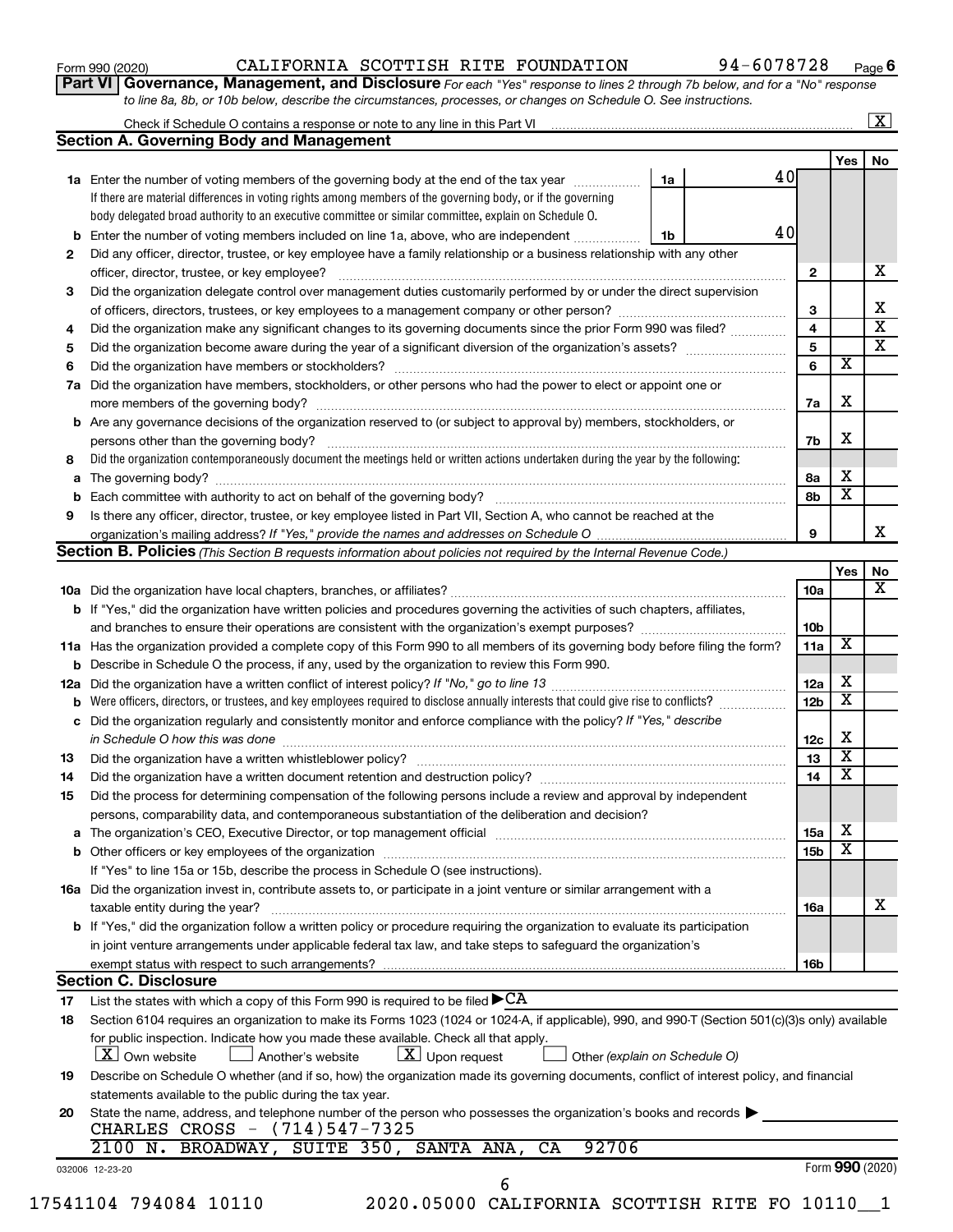$\Box$ 

| Part VII Compensation of Officers, Directors, Trustees, Key Employees, Highest Compensated |
|--------------------------------------------------------------------------------------------|
| <b>Employees, and Independent Contractors</b>                                              |

Check if Schedule O contains a response or note to any line in this Part VII

**Section A. Officers, Directors, Trustees, Key Employees, and Highest Compensated Employees**

**1a**  Complete this table for all persons required to be listed. Report compensation for the calendar year ending with or within the organization's tax year.  $\bullet$  List all of the organization's current officers, directors, trustees (whether individuals or organizations), regardless of amount of compensation.

Enter -0- in columns (D), (E), and (F) if no compensation was paid.

**•** List all of the organization's current key employees, if any. See instructions for definition of "key employee."

• List the organization's five *current* highest compensated employees (other than an officer, director, trustee, or key employee) who received reportable compensation (Box 5 of Form W-2 and/or Box 7 of Form 1099-MISC) of more than \$100,000 from the organization and any related organizations.

 $\bullet$  List all of the organization's former officers, key employees, and highest compensated employees who received more than \$100,000 of reportable compensation from the organization and any related organizations.

**•** List all of the organization's former directors or trustees that received, in the capacity as a former director or trustee of the organization, more than \$10,000 of reportable compensation from the organization and any related organizations.

See instructions for the order in which to list the persons above.

Check this box if neither the organization nor any related organization compensated any current officer, director, or trustee.  $\Box$ 

| (A)                                 | (B)                  |                                |                                                                  | (C)                     |              |                                   |        | (D)                             | (E)             | (F)                      |
|-------------------------------------|----------------------|--------------------------------|------------------------------------------------------------------|-------------------------|--------------|-----------------------------------|--------|---------------------------------|-----------------|--------------------------|
| Name and title                      | Average              |                                | (do not check more than one                                      |                         | Position     |                                   |        | Reportable                      | Reportable      | Estimated                |
|                                     | hours per            |                                | box, unless person is both an<br>officer and a director/trustee) |                         |              |                                   |        | compensation                    | compensation    | amount of                |
|                                     | week                 |                                |                                                                  |                         |              |                                   |        | from                            | from related    | other                    |
|                                     | (list any            | Individual trustee or director |                                                                  |                         |              |                                   |        | the                             | organizations   | compensation             |
|                                     | hours for<br>related |                                |                                                                  |                         |              |                                   |        | organization<br>(W-2/1099-MISC) | (W-2/1099-MISC) | from the<br>organization |
|                                     | organizations        |                                |                                                                  |                         |              |                                   |        |                                 |                 | and related              |
|                                     | below                |                                | Institutional trustee                                            |                         | Key employee |                                   |        |                                 |                 | organizations            |
|                                     | line)                |                                |                                                                  | Officer                 |              | Highest compensated<br>  employee | Former |                                 |                 |                          |
| RAYMOND GODEKE<br>(1)               | 1.00                 |                                |                                                                  |                         |              |                                   |        |                                 |                 |                          |
| EVP AND SECRETARY (UNTIL 6/30/2020) |                      |                                |                                                                  | $\mathbf X$             |              |                                   |        | 130,095.                        | $\mathbf 0$ .   | 5,741.                   |
| ARTHUR L SALAZAR, JR<br>(2)         | 1.00                 |                                |                                                                  |                         |              |                                   |        |                                 |                 |                          |
| EVP AND SECRETARY (AS OF 7/2020)    |                      | X                              |                                                                  | $\mathbf X$             |              |                                   |        | 81,774.                         | $\mathbf 0$ .   | 52.                      |
| (3)<br>FRANK LOUI                   | 1.00                 |                                |                                                                  |                         |              |                                   |        |                                 |                 |                          |
| CHAIRMAN                            |                      |                                |                                                                  | X                       |              |                                   |        | $\mathbf 0$                     | 0.              | 0.                       |
| CHARLES P CROSS<br>(4)              | 1.00                 |                                |                                                                  |                         |              |                                   |        |                                 |                 |                          |
| TREASURER (AS OF 7/2020)            |                      | X                              |                                                                  | $\mathbf X$             |              |                                   |        | 0.                              | $\mathbf 0$ .   | $\mathbf 0$ .            |
| (5)<br><b>JOHN R HEISNER</b>        | 1.00                 |                                |                                                                  |                         |              |                                   |        |                                 |                 |                          |
| VICE PRESIDENT                      |                      | X                              |                                                                  | X                       |              |                                   |        | 0                               | $\mathbf 0$ .   | $\mathbf 0$ .            |
| FULGENCIO QUIMPO<br>(6)             | 1.00                 |                                |                                                                  |                         |              |                                   |        |                                 |                 |                          |
| VICE PRESIDENT                      |                      | $\mathbf X$                    |                                                                  | $\overline{\mathbf{X}}$ |              |                                   |        | $\mathbf 0$                     | $\mathbf 0$ .   | $\mathbf 0$ .            |
| JOHN HOFFMAN<br>(7)                 | 1.00                 |                                |                                                                  |                         |              |                                   |        |                                 |                 |                          |
| <b>DIRECTOR</b>                     |                      | X                              |                                                                  |                         |              |                                   |        | $\mathbf 0$ .                   | $\mathbf 0$ .   | $\mathbf 0$ .            |
| (8)<br>CHRISTOPHER D SMITH, PH.D    | 1.00                 |                                |                                                                  |                         |              |                                   |        |                                 |                 |                          |
| <b>DIRECTOR</b>                     |                      | X                              |                                                                  |                         |              |                                   |        | $\mathbf 0$ .                   | $\mathbf 0$ .   | $\mathbf 0$ .            |
| <b>JAMES WILSON</b><br>(9)          | 1.00                 |                                |                                                                  |                         |              |                                   |        |                                 |                 |                          |
| <b>DIRECTOR</b>                     |                      | $\mathbf X$                    |                                                                  |                         |              |                                   |        | $\mathbf 0$ .                   | $\mathbf 0$ .   | $0$ .                    |
| (10) MICHAEL STOVALL                | 1.00                 |                                |                                                                  |                         |              |                                   |        |                                 |                 |                          |
| <b>DIRECTOR</b>                     |                      | $\mathbf X$                    |                                                                  |                         |              |                                   |        | $\mathbf 0$ .                   | $\mathbf 0$ .   | 0.                       |
| (11) CHRISTOPHER BRICKMAN           | 1.00                 |                                |                                                                  |                         |              |                                   |        |                                 |                 |                          |
| <b>DIRECTOR</b>                     |                      | $\mathbf X$                    |                                                                  |                         |              |                                   |        | $\mathbf 0$                     | $\mathbf 0$ .   | $\mathbf 0$ .            |
| (12) JOHN K OSHIMA                  | 1.00                 |                                |                                                                  |                         |              |                                   |        |                                 |                 |                          |
| <b>DIRECTOR</b>                     |                      | $\mathbf X$                    |                                                                  |                         |              |                                   |        | 0                               | $\mathbf 0$ .   | 0.                       |
| (13) HALBY GARRISON                 | 1.00                 |                                |                                                                  |                         |              |                                   |        |                                 |                 |                          |
| <b>DIRECTOR</b>                     |                      | X                              |                                                                  |                         |              |                                   |        | $\mathbf 0$                     | $\mathbf 0$ .   | $\mathbf 0$ .            |
| (14) ROBERT A JACOB                 | 1.00                 |                                |                                                                  |                         |              |                                   |        |                                 |                 |                          |
| <b>DIRECTOR</b>                     |                      | $\mathbf X$                    |                                                                  |                         |              |                                   |        | $\mathbf 0$ .                   | $\mathbf 0$ .   | $\mathbf 0$ .            |
| (15) ARTHUR ZABOUNIAN               | 1.00                 |                                |                                                                  |                         |              |                                   |        |                                 |                 |                          |
| <b>DIRECTOR</b>                     |                      | $\mathbf X$                    |                                                                  |                         |              |                                   |        | 0                               | $\mathbf 0$ .   | $\mathbf 0$ .            |
| (16) DOUGLAS S VEALE                | 1.00                 |                                |                                                                  |                         |              |                                   |        |                                 |                 |                          |
| <b>DIRECTOR</b>                     |                      | X                              |                                                                  |                         |              |                                   |        | $\mathbf{0}$ .                  | $\mathbf 0$ .   | $\mathbf 0$ .            |
| (17) DAVID FRIAS                    | 1.00                 |                                |                                                                  |                         |              |                                   |        |                                 |                 |                          |
| <b>DIRECTOR</b>                     |                      | $\mathbf X$                    |                                                                  |                         |              |                                   |        | 0.                              | $\mathbf 0$ .   | $0$ .                    |
| 032007 12-23-20                     |                      |                                |                                                                  |                         |              |                                   |        |                                 |                 | Form 990 (2020)          |

7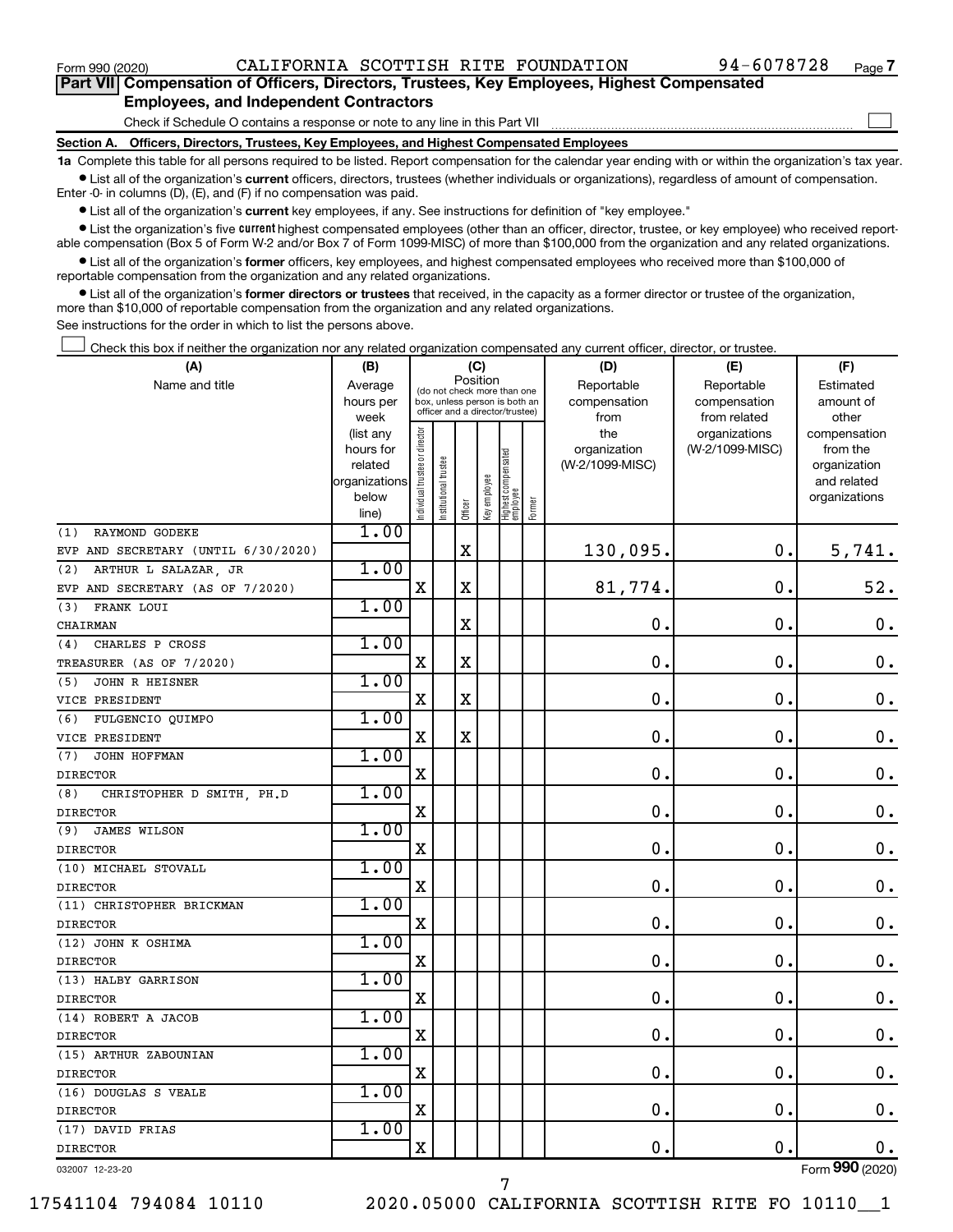| Form 990 (2020)                                                                                                                              |               |                                |                       |                                                              |              |                                 |                       | CALIFORNIA SCOTTISH RITE FOUNDATION | 94-6078728      |                  |                 |               | Page 8             |
|----------------------------------------------------------------------------------------------------------------------------------------------|---------------|--------------------------------|-----------------------|--------------------------------------------------------------|--------------|---------------------------------|-----------------------|-------------------------------------|-----------------|------------------|-----------------|---------------|--------------------|
| <b>Part VII</b><br>Section A. Officers, Directors, Trustees, Key Employees, and Highest Compensated Employees (continued)                    |               |                                |                       |                                                              |              |                                 |                       |                                     |                 |                  |                 |               |                    |
| (A)                                                                                                                                          | (B)           |                                |                       | (C)                                                          |              |                                 |                       | (D)                                 | (E)             |                  |                 | (F)           |                    |
| Name and title                                                                                                                               | Average       |                                |                       | Position                                                     |              |                                 |                       | Reportable                          | Reportable      |                  |                 | Estimated     |                    |
|                                                                                                                                              | hours per     |                                |                       | (do not check more than one<br>box, unless person is both an |              |                                 |                       | compensation                        | compensation    |                  |                 | amount of     |                    |
|                                                                                                                                              | week          |                                |                       | officer and a director/trustee)                              |              |                                 |                       | from                                | from related    |                  |                 | other         |                    |
|                                                                                                                                              | (list any     |                                |                       |                                                              |              |                                 |                       | the                                 | organizations   |                  |                 | compensation  |                    |
|                                                                                                                                              | hours for     |                                |                       |                                                              |              |                                 |                       | organization                        | (W-2/1099-MISC) |                  |                 | from the      |                    |
|                                                                                                                                              | related       |                                |                       |                                                              |              |                                 |                       | (W-2/1099-MISC)                     |                 |                  |                 | organization  |                    |
|                                                                                                                                              | organizations |                                |                       |                                                              |              |                                 |                       |                                     |                 |                  |                 | and related   |                    |
|                                                                                                                                              | below         | Individual trustee or director | Institutional trustee |                                                              | Key employee | Highest compensated<br>employee | Former                |                                     |                 |                  |                 | organizations |                    |
|                                                                                                                                              | line)         |                                |                       | Officer                                                      |              |                                 |                       |                                     |                 |                  |                 |               |                    |
| (18) ANDREW PIPPIN                                                                                                                           | 1.00          |                                |                       |                                                              |              |                                 |                       |                                     |                 |                  |                 |               |                    |
| <b>DIRECTOR</b>                                                                                                                              |               | X                              |                       |                                                              |              |                                 |                       | $\mathbf 0$ .                       |                 | 0.               |                 |               | $0$ .              |
| (19) EDWARD COLLINS                                                                                                                          | 1.00          |                                |                       |                                                              |              |                                 |                       |                                     |                 |                  |                 |               |                    |
| <b>DIRECTOR</b>                                                                                                                              |               | Χ                              |                       |                                                              |              |                                 |                       | $\mathbf 0$ .                       |                 | 0.               |                 |               | $\boldsymbol{0}$ . |
| (20) IRVING W SHAPIRO                                                                                                                        | 1.00          |                                |                       |                                                              |              |                                 |                       |                                     |                 |                  |                 |               |                    |
| <b>DIRECTOR</b>                                                                                                                              |               | Χ                              |                       |                                                              |              |                                 |                       | $\mathbf 0$ .                       |                 | 0.               |                 |               | $\boldsymbol{0}$ . |
| (21) GREGG A HALL                                                                                                                            | 1.00          |                                |                       |                                                              |              |                                 |                       |                                     |                 |                  |                 |               |                    |
| <b>DIRECTOR</b>                                                                                                                              |               | Χ                              |                       |                                                              |              |                                 |                       | $\mathbf 0$ .                       |                 | 0.               |                 |               | $\boldsymbol{0}$ . |
| (22) ROBERT SCHULTZ                                                                                                                          | 1.00          |                                |                       |                                                              |              |                                 |                       |                                     |                 |                  |                 |               |                    |
|                                                                                                                                              |               | Χ                              |                       |                                                              |              |                                 |                       | $\mathbf 0$ .                       |                 | 0.               |                 |               | $\boldsymbol{0}$ . |
| <b>DIRECTOR</b>                                                                                                                              |               |                                |                       |                                                              |              |                                 |                       |                                     |                 |                  |                 |               |                    |
| (23) JAMES LINNERMAN                                                                                                                         | 1.00          |                                |                       |                                                              |              |                                 |                       |                                     |                 |                  |                 |               |                    |
| <b>DIRECTOR</b>                                                                                                                              |               | Χ                              |                       |                                                              |              |                                 |                       | $\mathbf 0$ .                       |                 | $\mathbf 0$ .    |                 |               | $\boldsymbol{0}$ . |
| (24) ROY PRICE                                                                                                                               | 1.00          |                                |                       |                                                              |              |                                 |                       |                                     |                 |                  |                 |               |                    |
| <b>DIRECTOR</b>                                                                                                                              |               | Χ                              |                       |                                                              |              |                                 |                       | $\mathbf 0$ .                       |                 | $\mathbf 0$ .    |                 |               | $\boldsymbol{0}$ . |
| (25) LELAND CELESTE                                                                                                                          | 1.00          |                                |                       |                                                              |              |                                 |                       |                                     |                 |                  |                 |               |                    |
| <b>DIRECTOR</b>                                                                                                                              |               | Χ                              |                       |                                                              |              |                                 |                       | $\mathbf 0$ .                       |                 | $\mathbf 0$ .    |                 |               | $\boldsymbol{0}$ . |
| (26) CLINTON BEAR                                                                                                                            | 1.00          |                                |                       |                                                              |              |                                 |                       |                                     |                 |                  |                 |               |                    |
| MEMBER                                                                                                                                       |               | X                              |                       |                                                              |              |                                 |                       | 0.                                  |                 | 0.               |                 |               | $\mathbf 0$ .      |
|                                                                                                                                              |               |                                |                       |                                                              |              |                                 | $\blacktriangleright$ | 211,869.                            |                 | $\overline{0}$ . |                 |               | 5,793.             |
| c Total from continuation sheets to Part VII, Section A manuscription                                                                        |               |                                |                       |                                                              |              |                                 | ▶                     | σ.                                  |                 | $\overline{0}$ . |                 |               | $\overline{0}$ .   |
|                                                                                                                                              |               |                                |                       |                                                              |              |                                 |                       | 211,869.                            |                 | $\overline{0}$ . |                 |               | 5,793.             |
| Total number of individuals (including but not limited to those listed above) who received more than \$100,000 of reportable<br>$\mathbf{2}$ |               |                                |                       |                                                              |              |                                 |                       |                                     |                 |                  |                 |               |                    |
|                                                                                                                                              |               |                                |                       |                                                              |              |                                 |                       |                                     |                 |                  |                 |               |                    |
| compensation from the organization $\blacktriangleright$                                                                                     |               |                                |                       |                                                              |              |                                 |                       |                                     |                 |                  |                 | Yes           | No                 |
|                                                                                                                                              |               |                                |                       |                                                              |              |                                 |                       |                                     |                 |                  |                 |               |                    |
| 3<br>Did the organization list any former officer, director, trustee, key employee, or highest compensated employee on                       |               |                                |                       |                                                              |              |                                 |                       |                                     |                 |                  |                 |               |                    |
| line 1a? If "Yes," complete Schedule J for such individual manufacture content to the set of the set of the such re                          |               |                                |                       |                                                              |              |                                 |                       |                                     |                 |                  | 3               |               | X                  |
| For any individual listed on line 1a, is the sum of reportable compensation and other compensation from the organization                     |               |                                |                       |                                                              |              |                                 |                       |                                     |                 |                  |                 |               |                    |
| and related organizations greater than \$150,000? If "Yes," complete Schedule J for such individual                                          |               |                                |                       |                                                              |              |                                 |                       |                                     |                 |                  | 4               |               | x                  |
| Did any person listed on line 1a receive or accrue compensation from any unrelated organization or individual for services<br>5              |               |                                |                       |                                                              |              |                                 |                       |                                     |                 |                  |                 |               |                    |
|                                                                                                                                              |               |                                |                       |                                                              |              |                                 |                       |                                     |                 |                  | 5               |               | x                  |
| <b>Section B. Independent Contractors</b>                                                                                                    |               |                                |                       |                                                              |              |                                 |                       |                                     |                 |                  |                 |               |                    |
| Complete this table for your five highest compensated independent contractors that received more than \$100,000 of compensation from<br>1.   |               |                                |                       |                                                              |              |                                 |                       |                                     |                 |                  |                 |               |                    |
| the organization. Report compensation for the calendar year ending with or within the organization's tax year.                               |               |                                |                       |                                                              |              |                                 |                       |                                     |                 |                  |                 |               |                    |
| (A)                                                                                                                                          |               |                                |                       |                                                              |              |                                 |                       | (B)                                 |                 |                  | (C)             |               |                    |
| Name and business address                                                                                                                    |               |                                |                       |                                                              |              |                                 |                       | Description of services             |                 |                  | Compensation    |               |                    |
| SPEECH LANGUAGE LEARNING ASSOCIATES                                                                                                          |               |                                |                       |                                                              |              |                                 |                       |                                     |                 |                  |                 |               |                    |
| PO BOX 191240, SACRAMENTO, CA 95819                                                                                                          |               |                                |                       |                                                              |              |                                 |                       | SPEECH PATHOLOGY                    |                 |                  |                 |               | 384,180.           |
| UNIVERSITY OF THE PACIFIC                                                                                                                    |               |                                |                       |                                                              |              |                                 |                       |                                     |                 |                  |                 |               |                    |
| 3601 PACIFIC AVENUE, STOCKTON, CA 95211                                                                                                      |               |                                |                       |                                                              |              |                                 |                       | SPEECH PATHOLOGY                    |                 |                  |                 |               | 160, 800.          |
|                                                                                                                                              |               |                                |                       |                                                              |              |                                 |                       |                                     |                 |                  |                 |               |                    |
|                                                                                                                                              |               |                                |                       |                                                              |              |                                 |                       |                                     |                 |                  |                 |               |                    |
|                                                                                                                                              |               |                                |                       |                                                              |              |                                 |                       |                                     |                 |                  |                 |               |                    |
|                                                                                                                                              |               |                                |                       |                                                              |              |                                 |                       |                                     |                 |                  |                 |               |                    |
|                                                                                                                                              |               |                                |                       |                                                              |              |                                 |                       |                                     |                 |                  |                 |               |                    |
|                                                                                                                                              |               |                                |                       |                                                              |              |                                 |                       |                                     |                 |                  |                 |               |                    |
|                                                                                                                                              |               |                                |                       |                                                              |              |                                 |                       |                                     |                 |                  |                 |               |                    |
| Total number of independent contractors (including but not limited to those listed above) who received more than<br>2                        |               |                                |                       |                                                              |              |                                 |                       |                                     |                 |                  |                 |               |                    |
| \$100,000 of compensation from the organization                                                                                              |               |                                |                       |                                                              |              |                                 |                       |                                     |                 |                  |                 |               |                    |
| SEE PART VII, SECTION A CONTINUATION SHEETS                                                                                                  |               |                                |                       |                                                              |              |                                 |                       |                                     |                 |                  | Form 990 (2020) |               |                    |
| 032008 12-23-20                                                                                                                              |               |                                |                       |                                                              |              |                                 |                       |                                     |                 |                  |                 |               |                    |
|                                                                                                                                              |               |                                |                       |                                                              |              | 8                               |                       |                                     |                 |                  |                 |               |                    |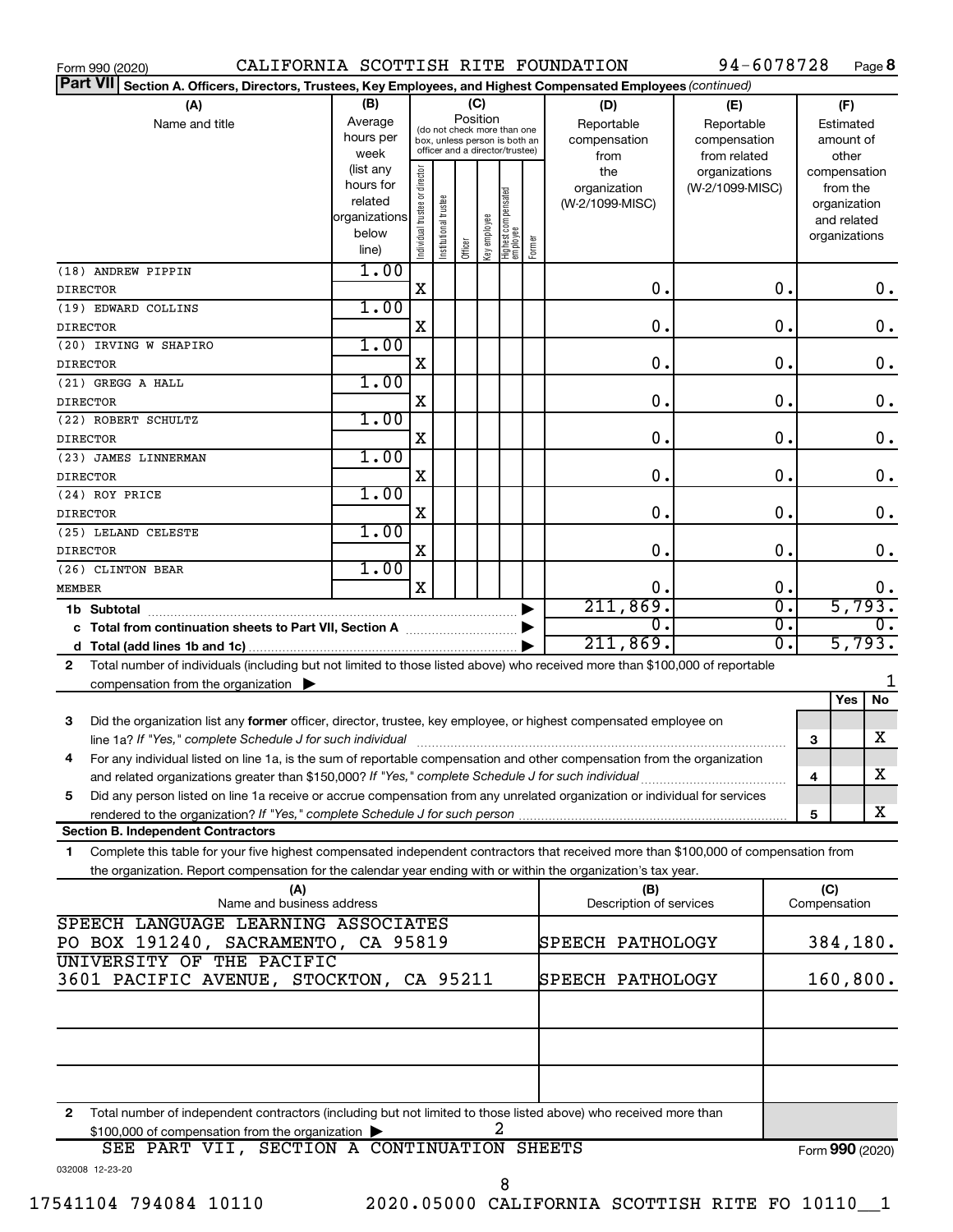| CALIFORNIA SCOTTISH RITE FOUNDATION<br>Form 990                                                                           |                |                                |                       |         |              |                              |        |                 | 94-6078728                    |                       |
|---------------------------------------------------------------------------------------------------------------------------|----------------|--------------------------------|-----------------------|---------|--------------|------------------------------|--------|-----------------|-------------------------------|-----------------------|
| <b>Part VII</b><br>Section A. Officers, Directors, Trustees, Key Employees, and Highest Compensated Employees (continued) |                |                                |                       |         |              |                              |        |                 |                               |                       |
| (A)                                                                                                                       | (B)            |                                |                       |         | (C)          |                              |        | (D)             | (E)                           | (F)                   |
| Name and title                                                                                                            | Average        |                                |                       |         | Position     |                              |        | Reportable      | Reportable                    | Estimated             |
|                                                                                                                           | hours          | (check all that apply)         |                       |         |              |                              |        | compensation    | compensation                  | amount of             |
|                                                                                                                           | per<br>week    |                                |                       |         |              |                              |        | from<br>the     | from related<br>organizations | other<br>compensation |
|                                                                                                                           | (list any      |                                |                       |         |              |                              |        | organization    | (W-2/1099-MISC)               | from the              |
|                                                                                                                           | hours for      |                                |                       |         |              |                              |        | (W-2/1099-MISC) |                               | organization          |
|                                                                                                                           | related        |                                |                       |         |              |                              |        |                 |                               | and related           |
|                                                                                                                           | organizations  |                                |                       |         |              |                              |        |                 |                               | organizations         |
|                                                                                                                           | below<br>line) | Individual trustee or director | Institutional trustee | Officer | Key employee | Highest compensated employee | Former |                 |                               |                       |
| (27) ROBERT DIAZ, JR MD                                                                                                   | 1.00           |                                |                       |         |              |                              |        |                 |                               |                       |
| <b>MEMBER</b>                                                                                                             |                | $\mathbf X$                    |                       |         |              |                              |        | $\mathbf 0$ .   | $\mathbf 0$ .                 | $\mathbf 0$ .         |
| (28) DAVID PITTS                                                                                                          | 1.00           |                                |                       |         |              |                              |        |                 |                               |                       |
| <b>MEMBER</b>                                                                                                             |                | X                              |                       |         |              |                              |        | $\mathbf 0$ .   | О.                            | $\mathbf 0$ .         |
| (29) LIVIU I BARNA                                                                                                        | 1.00           |                                |                       |         |              |                              |        |                 |                               |                       |
| <b>MEMBER</b>                                                                                                             |                | X                              |                       |         |              |                              |        | $\mathbf 0$ .   | О.                            | $\mathbf 0$ .         |
| (30) A SHERM OSTROM                                                                                                       | 1.00           |                                |                       |         |              |                              |        |                 |                               |                       |
| <b>MEMBER</b>                                                                                                             |                | X                              |                       |         |              |                              |        | $\mathbf 0$ .   | О.                            | $\mathbf 0$ .         |
| (31) GEORGE MCQUARY                                                                                                       | 1.00           | X                              |                       |         |              |                              |        | $\mathbf 0$ .   | О.                            | $\mathbf 0$ .         |
| <b>MEMBER</b>                                                                                                             | 1.00           |                                |                       |         |              |                              |        |                 |                               |                       |
| (32) DANIEL H OATES<br><b>MEMBER</b>                                                                                      |                | $\rm X$                        |                       |         |              |                              |        | $\mathbf 0$ .   | О.                            | $\mathbf 0$ .         |
| (33) GREGORY GABRIEL                                                                                                      | 1.00           |                                |                       |         |              |                              |        |                 |                               |                       |
| <b>MEMBER</b>                                                                                                             |                | X                              |                       |         |              |                              |        | $\mathbf 0$ .   | О.                            | $\mathbf 0$ .         |
| (34) DONALD FINTON                                                                                                        | 1.00           |                                |                       |         |              |                              |        |                 |                               |                       |
| <b>MEMBER</b>                                                                                                             |                | X                              |                       |         |              |                              |        | $\mathbf 0$ .   | О.                            | $\mathbf 0$ .         |
| (35) DUSTIN MURPHY                                                                                                        | 1.00           |                                |                       |         |              |                              |        |                 |                               |                       |
| MEMBER                                                                                                                    |                | X                              |                       |         |              |                              |        | $\mathbf 0$ .   | О.                            | $\mathbf 0$ .         |
| (36) TODD HERSCHBERG                                                                                                      | 1.00           |                                |                       |         |              |                              |        |                 |                               |                       |
| MEMBER                                                                                                                    |                | X                              |                       |         |              |                              |        | $\mathbf 0$ .   | О.                            | $\mathbf 0$ .         |
| (37) DON GOLDBERG                                                                                                         | 1.00           |                                |                       |         |              |                              |        |                 |                               |                       |
| <b>MEMBER</b>                                                                                                             |                | $\rm X$                        |                       |         |              |                              |        | $\mathbf 0$ .   | О.                            | $\mathbf 0$ .         |
| (38) COLIN MCINNES                                                                                                        | 1.00           |                                |                       |         |              |                              |        |                 |                               |                       |
| <b>MEMBER</b>                                                                                                             |                | X                              |                       |         |              |                              |        | $\mathbf 0$ .   | О.                            | $\boldsymbol{0}$ .    |
| (39) JAMES MCMILLEN                                                                                                       | 1.00           |                                |                       |         |              |                              |        |                 |                               |                       |
| MEMBER                                                                                                                    |                | A,                             |                       |         |              |                              |        | 0.              | $\mathbf 0$ .                 | $\mathbf 0$ .         |
| (40) HOWARD RAMSEY                                                                                                        | 1.00           |                                |                       |         |              |                              |        |                 |                               |                       |
| MEMBER                                                                                                                    |                | Χ                              |                       |         |              |                              |        | О.              | О.                            | $\mathbf 0$ .         |
| (41) PAUL STRATHATOS                                                                                                      | 1.00           |                                |                       |         |              |                              |        |                 |                               |                       |
| MEMBER                                                                                                                    |                | $\mathbf X$                    |                       |         |              |                              |        | О.              | О.                            | 0.                    |
| (42) ROSS ANDERSON                                                                                                        | 1.00           |                                |                       |         |              |                              |        |                 |                               |                       |
| MEMBER                                                                                                                    |                | $\mathbf X$                    |                       |         |              |                              |        | О.              | О.                            | $\mathbf 0$ .         |
| (43) JOSE RAUL CIFUENTES                                                                                                  | 1.00           |                                |                       |         |              |                              |        |                 |                               |                       |
| MEMBER                                                                                                                    |                | $\mathbf X$                    |                       |         |              |                              |        | О.              | О.                            | $\mathbf 0$ .         |
| (44) MOSES M GAZAZIAN                                                                                                     | 1.00           | X                              |                       |         |              |                              |        | О.              | О.                            | $\mathbf 0$ .         |
| MEMBER                                                                                                                    |                |                                |                       |         |              |                              |        |                 |                               |                       |
|                                                                                                                           |                |                                |                       |         |              |                              |        |                 |                               |                       |
|                                                                                                                           |                |                                |                       |         |              |                              |        |                 |                               |                       |
|                                                                                                                           |                |                                |                       |         |              |                              |        |                 |                               |                       |
| Total to Part VII, Section A, line 1c                                                                                     |                |                                |                       |         |              |                              |        |                 |                               |                       |
|                                                                                                                           |                |                                |                       |         |              |                              |        |                 |                               |                       |

032201 04-01-20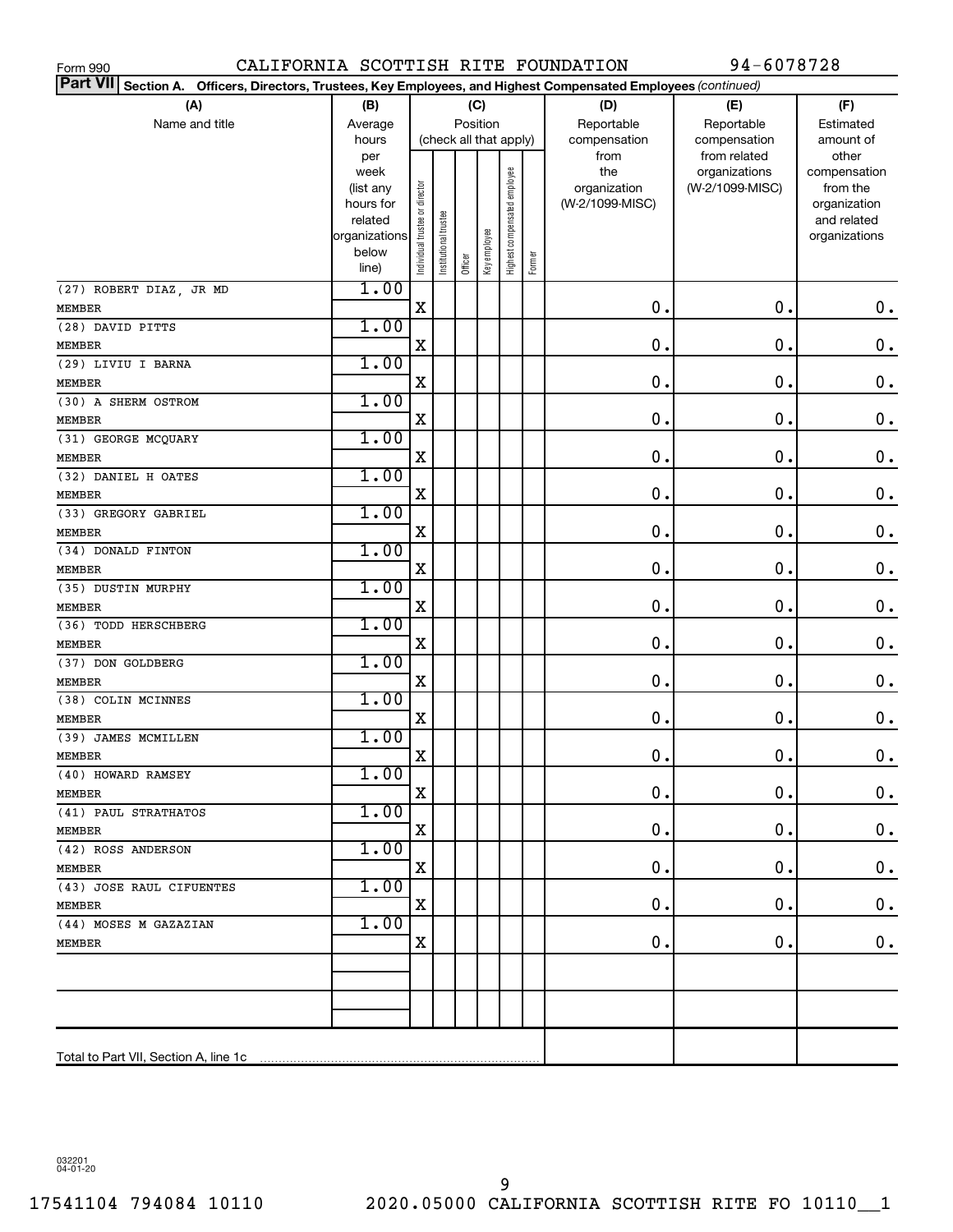|                                                           |    |          | Form 990 (2020)                                                                                                                                                                                                                      |          |                |            |                           | CALIFORNIA SCOTTISH RITE FOUNDATION |                                                        | 94-6078728     | Page 9                                                          |
|-----------------------------------------------------------|----|----------|--------------------------------------------------------------------------------------------------------------------------------------------------------------------------------------------------------------------------------------|----------|----------------|------------|---------------------------|-------------------------------------|--------------------------------------------------------|----------------|-----------------------------------------------------------------|
| <b>Part VIII</b>                                          |    |          | <b>Statement of Revenue</b>                                                                                                                                                                                                          |          |                |            |                           |                                     |                                                        |                |                                                                 |
|                                                           |    |          |                                                                                                                                                                                                                                      |          |                |            |                           |                                     |                                                        |                |                                                                 |
|                                                           |    |          |                                                                                                                                                                                                                                      |          |                |            |                           | Total revenue                       | Related or exempt<br>function revenue business revenue | Unrelated      | (D)<br>Revenue excluded<br>from tax under<br>sections 512 - 514 |
|                                                           |    |          | 1 a Federated campaigns                                                                                                                                                                                                              |          | 1a             |            |                           |                                     |                                                        |                |                                                                 |
| Contributions, Gifts, Grants<br>and Other Similar Amounts |    |          | <b>b</b> Membership dues<br>$\ldots \ldots \ldots \ldots \ldots$                                                                                                                                                                     |          | 1 <sub>b</sub> |            |                           |                                     |                                                        |                |                                                                 |
|                                                           |    |          | c Fundraising events                                                                                                                                                                                                                 |          | 1c             |            | 17,763.                   |                                     |                                                        |                |                                                                 |
|                                                           |    |          | d Related organizations                                                                                                                                                                                                              |          | 1 <sub>d</sub> |            |                           |                                     |                                                        |                |                                                                 |
|                                                           |    |          | e Government grants (contributions)                                                                                                                                                                                                  |          | 1e             |            | 304,888.                  |                                     |                                                        |                |                                                                 |
|                                                           |    |          | f All other contributions, gifts, grants, and                                                                                                                                                                                        |          |                |            |                           |                                     |                                                        |                |                                                                 |
|                                                           |    |          | similar amounts not included above                                                                                                                                                                                                   |          | 1f             |            | 1,844,082.                |                                     |                                                        |                |                                                                 |
|                                                           |    |          | Noncash contributions included in lines 1a-1f                                                                                                                                                                                        |          | 1g  \$         |            |                           |                                     |                                                        |                |                                                                 |
|                                                           |    |          |                                                                                                                                                                                                                                      |          |                |            | ▶<br><b>Business Code</b> | 2,166,733.                          |                                                        |                |                                                                 |
|                                                           |    |          |                                                                                                                                                                                                                                      |          |                |            |                           |                                     |                                                        |                |                                                                 |
| Program Service<br>Revenue                                |    | 2 a<br>b |                                                                                                                                                                                                                                      |          |                |            |                           |                                     |                                                        |                |                                                                 |
|                                                           |    | c        | <u>state and the state of the state of the state of the state of the state of the state of the state of the state of the state of the state of the state of the state of the state of the state of the state of the state of the</u> |          |                |            |                           |                                     |                                                        |                |                                                                 |
|                                                           |    | d        | the control of the control of the control of the control of the control of                                                                                                                                                           |          |                |            |                           |                                     |                                                        |                |                                                                 |
|                                                           |    |          |                                                                                                                                                                                                                                      |          |                |            |                           |                                     |                                                        |                |                                                                 |
|                                                           |    | f        | All other program service revenue                                                                                                                                                                                                    |          |                |            |                           |                                     |                                                        |                |                                                                 |
|                                                           |    |          |                                                                                                                                                                                                                                      |          |                |            | ▶                         |                                     |                                                        |                |                                                                 |
|                                                           | 3  |          | Investment income (including dividends, interest, and                                                                                                                                                                                |          |                |            |                           |                                     |                                                        |                |                                                                 |
|                                                           |    |          |                                                                                                                                                                                                                                      |          |                |            |                           | 1,527,964.                          |                                                        |                | 1,527,964.                                                      |
|                                                           | 4  |          | Income from investment of tax-exempt bond proceeds                                                                                                                                                                                   |          |                |            |                           |                                     |                                                        |                |                                                                 |
|                                                           | 5  |          |                                                                                                                                                                                                                                      |          |                |            |                           | 10,336.                             |                                                        |                | 10,336.                                                         |
|                                                           |    |          |                                                                                                                                                                                                                                      |          | (i) Real       |            | (ii) Personal             |                                     |                                                        |                |                                                                 |
|                                                           |    |          | <b>6 a</b> Gross rents                                                                                                                                                                                                               | ∣6a      |                |            |                           |                                     |                                                        |                |                                                                 |
|                                                           |    | b<br>c   | Less: rental expenses<br>Rental income or (loss)                                                                                                                                                                                     | 6b<br>6с |                |            |                           |                                     |                                                        |                |                                                                 |
|                                                           |    |          | d Net rental income or (loss)                                                                                                                                                                                                        |          |                |            |                           |                                     |                                                        |                |                                                                 |
|                                                           |    |          | 7 a Gross amount from sales of                                                                                                                                                                                                       |          | (i) Securities |            | (ii) Other                |                                     |                                                        |                |                                                                 |
|                                                           |    |          | assets other than inventory                                                                                                                                                                                                          | 7a       | 4,338,433.     |            |                           |                                     |                                                        |                |                                                                 |
|                                                           |    |          | <b>b</b> Less: cost or other basis                                                                                                                                                                                                   |          |                |            |                           |                                     |                                                        |                |                                                                 |
|                                                           |    |          | and sales expenses                                                                                                                                                                                                                   | 7b       | 4, 117, 092.   |            |                           |                                     |                                                        |                |                                                                 |
| evenue                                                    |    |          | c Gain or (loss)                                                                                                                                                                                                                     | 7c       | 221, 341.      |            |                           |                                     |                                                        |                |                                                                 |
|                                                           |    |          |                                                                                                                                                                                                                                      |          |                |            |                           | 221, 341.                           |                                                        |                | 221, 341.                                                       |
| Other F                                                   |    |          | 8 a Gross income from fundraising events (not                                                                                                                                                                                        |          |                |            |                           |                                     |                                                        |                |                                                                 |
|                                                           |    |          | including \$<br>$17,763.$ of                                                                                                                                                                                                         |          |                |            |                           |                                     |                                                        |                |                                                                 |
|                                                           |    |          | contributions reported on line 1c). See                                                                                                                                                                                              |          |                |            |                           |                                     |                                                        |                |                                                                 |
|                                                           |    |          |                                                                                                                                                                                                                                      |          |                | l8a<br>8b  | 41,080.<br>6,532.         |                                     |                                                        |                |                                                                 |
|                                                           |    |          | <b>b</b> Less: direct expenses                                                                                                                                                                                                       |          |                |            |                           | 34,548.                             |                                                        |                | 34,548.                                                         |
|                                                           |    |          | 9 a Gross income from gaming activities. See                                                                                                                                                                                         |          |                |            |                           |                                     |                                                        |                |                                                                 |
|                                                           |    |          |                                                                                                                                                                                                                                      |          |                | 9a         |                           |                                     |                                                        |                |                                                                 |
|                                                           |    |          |                                                                                                                                                                                                                                      |          |                | l 9b       |                           |                                     |                                                        |                |                                                                 |
|                                                           |    |          |                                                                                                                                                                                                                                      |          |                |            |                           |                                     |                                                        |                |                                                                 |
|                                                           |    |          | 10 a Gross sales of inventory, less returns                                                                                                                                                                                          |          |                |            |                           |                                     |                                                        |                |                                                                 |
|                                                           |    |          |                                                                                                                                                                                                                                      |          |                |            |                           |                                     |                                                        |                |                                                                 |
|                                                           |    |          | <b>b</b> Less: cost of goods sold                                                                                                                                                                                                    |          |                | <b>HOb</b> |                           |                                     |                                                        |                |                                                                 |
|                                                           |    |          | c Net income or (loss) from sales of inventory                                                                                                                                                                                       |          |                |            | ▶                         |                                     |                                                        |                |                                                                 |
|                                                           |    |          |                                                                                                                                                                                                                                      |          |                |            | <b>Business Code</b>      |                                     |                                                        |                |                                                                 |
| Miscellaneous<br>Revenue                                  |    | 11a      | <u> 1989 - Johann Stein, mars an deus an deus Amerikaansk kommunister (</u>                                                                                                                                                          |          |                |            |                           |                                     |                                                        |                |                                                                 |
|                                                           |    | b<br>с   |                                                                                                                                                                                                                                      |          |                |            |                           |                                     |                                                        |                |                                                                 |
|                                                           |    |          | <u> 1989 - Johann Stein, mars an deus Amerikaansk kommunister (</u>                                                                                                                                                                  |          |                |            |                           |                                     |                                                        |                |                                                                 |
|                                                           |    |          |                                                                                                                                                                                                                                      |          |                |            |                           |                                     |                                                        |                |                                                                 |
|                                                           | 12 |          |                                                                                                                                                                                                                                      |          |                |            |                           | 3,960,922.                          | 0.                                                     | $\mathbf{0}$ . | 1,794,189.                                                      |
| 032009 12-23-20                                           |    |          |                                                                                                                                                                                                                                      |          |                |            |                           |                                     |                                                        |                | Form 990 (2020)                                                 |

10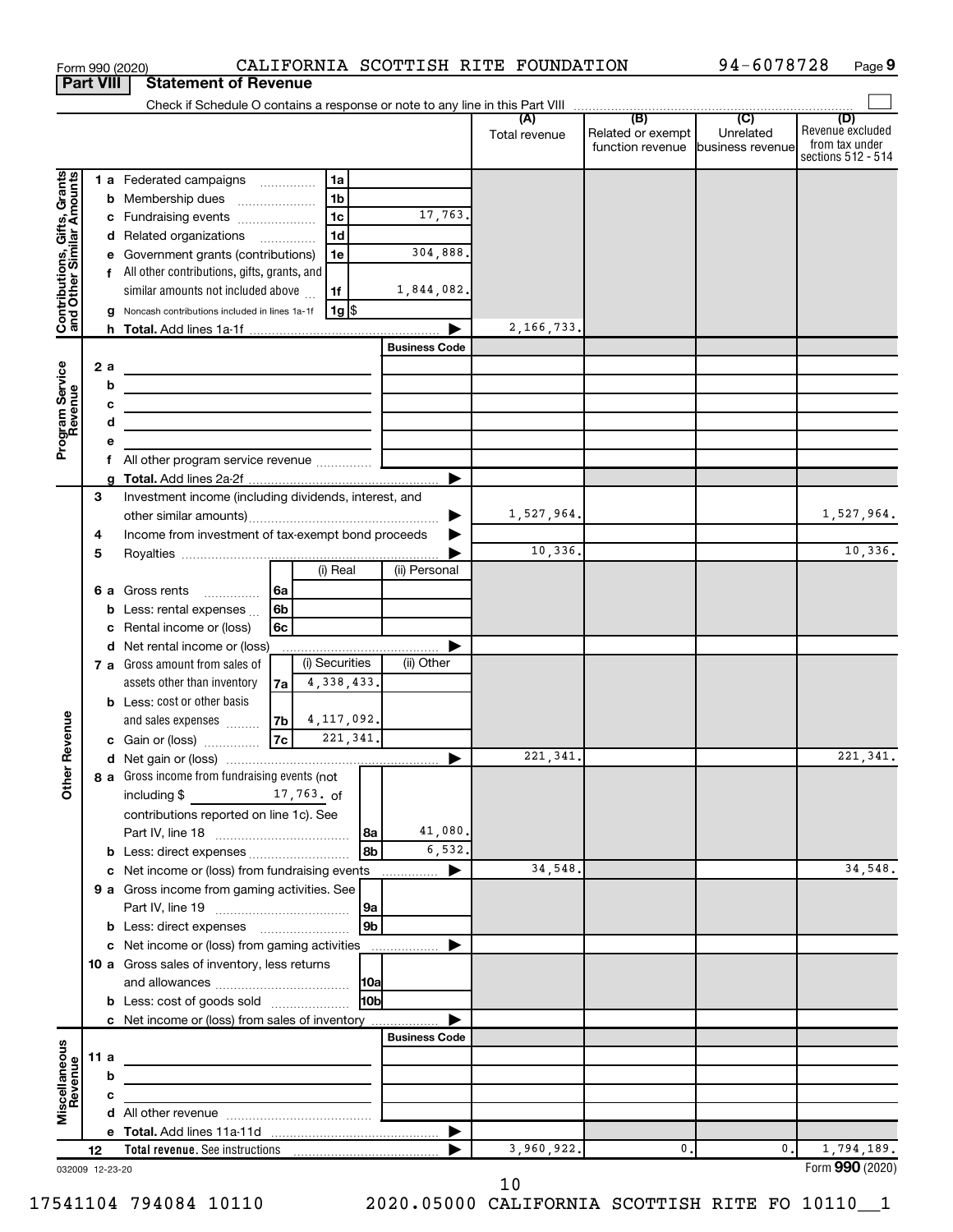Form 990 (2020) CALIFORNIA SCOTTISH RITE FOUNDATION 94-6078728 Page **Part IX Statement of Functional Expenses**

|              | Section 501(c)(3) and 501(c)(4) organizations must complete all columns. All other organizations must complete column (A).                                 |                    |                                    |                                    |                                |
|--------------|------------------------------------------------------------------------------------------------------------------------------------------------------------|--------------------|------------------------------------|------------------------------------|--------------------------------|
|              | Check if Schedule O contains a response or note to any line in this Part IX                                                                                | (A)                |                                    | (C)                                | $\overline{\mathbf{x}}$        |
|              | Do not include amounts reported on lines 6b,<br>7b, 8b, 9b, and 10b of Part VIII.                                                                          | Total expenses     | (B)<br>Program service<br>expenses | Management and<br>general expenses | (D)<br>Fundraising<br>expenses |
| 1.           | Grants and other assistance to domestic organizations                                                                                                      |                    |                                    |                                    |                                |
|              | and domestic governments. See Part IV, line 21                                                                                                             | 65,000.            | 65,000.                            |                                    |                                |
| $\mathbf{2}$ | Grants and other assistance to domestic                                                                                                                    |                    |                                    |                                    |                                |
|              | individuals. See Part IV, line 22                                                                                                                          | 205, 140.          | 205, 140.                          |                                    |                                |
| 3            | Grants and other assistance to foreign                                                                                                                     |                    |                                    |                                    |                                |
|              | organizations, foreign governments, and foreign                                                                                                            |                    |                                    |                                    |                                |
|              | individuals. See Part IV, lines 15 and 16                                                                                                                  |                    |                                    |                                    |                                |
| 4            | Benefits paid to or for members                                                                                                                            |                    |                                    |                                    |                                |
| 5            | Compensation of current officers, directors,                                                                                                               |                    |                                    |                                    |                                |
|              | trustees, and key employees                                                                                                                                | 217,662.           | 165,755.                           | 49,401.                            | 2,506.                         |
| 6            | Compensation not included above to disqualified                                                                                                            |                    |                                    |                                    |                                |
|              | persons (as defined under section 4958(f)(1)) and                                                                                                          |                    |                                    |                                    |                                |
|              | persons described in section 4958(c)(3)(B)                                                                                                                 |                    |                                    |                                    |                                |
| 7            |                                                                                                                                                            | 1, 213, 068.       | 919,816.                           | 278,906.                           | 14,346.                        |
| 8            | Pension plan accruals and contributions (include                                                                                                           |                    |                                    |                                    |                                |
|              | section 401(k) and 403(b) employer contributions)                                                                                                          | 29,706.<br>52,788. | $\frac{23,415}{52,788}$            | 6, 291.                            |                                |
| 9            |                                                                                                                                                            |                    |                                    |                                    |                                |
| 10           |                                                                                                                                                            | 113, 177.          | 88,629.                            | 24,548.                            |                                |
| 11           | Fees for services (nonemployees):                                                                                                                          |                    |                                    |                                    |                                |
| а            |                                                                                                                                                            |                    |                                    |                                    |                                |
| b            |                                                                                                                                                            |                    |                                    |                                    |                                |
|              |                                                                                                                                                            |                    |                                    |                                    |                                |
| d            |                                                                                                                                                            |                    |                                    |                                    |                                |
|              | Professional fundraising services. See Part IV, line 17                                                                                                    |                    |                                    |                                    |                                |
| f            | Investment management fees                                                                                                                                 | 321, 392.          |                                    | 321,392.                           |                                |
| g            | Other. (If line 11g amount exceeds 10% of line 25,                                                                                                         | 865,733.           |                                    |                                    |                                |
|              | column (A) amount, list line 11g expenses on Sch O.)                                                                                                       | 59,815.            | 769,720.<br>1,034.                 | 61,706.                            | 34,307.<br>58,781.             |
| 12           |                                                                                                                                                            | 6,176.             | 4,402.                             | 1,774.                             |                                |
| 13           |                                                                                                                                                            |                    |                                    |                                    |                                |
| 14           |                                                                                                                                                            |                    |                                    |                                    |                                |
| 15           |                                                                                                                                                            | 209, 173.          | 174,961.                           | 34,212.                            |                                |
| 16           |                                                                                                                                                            | 909.               | 101.                               | 808.                               |                                |
| 17           |                                                                                                                                                            |                    |                                    |                                    |                                |
|              | Payments of travel or entertainment expenses                                                                                                               |                    |                                    |                                    |                                |
|              | for any federal, state, or local public officials                                                                                                          | 359.               | 359.                               |                                    |                                |
| 19           | Conferences, conventions, and meetings                                                                                                                     |                    |                                    |                                    |                                |
| 20           | Interest                                                                                                                                                   |                    |                                    |                                    |                                |
| 21<br>22     | Depreciation, depletion, and amortization                                                                                                                  | 23,390.            | 17,065.                            | 4,105.                             | 2,220.                         |
| 23           | Insurance                                                                                                                                                  | 22,531.            | 12,824.                            | 9,707.                             |                                |
| 24           | Other expenses. Itemize expenses not covered                                                                                                               |                    |                                    |                                    |                                |
|              | above (List miscellaneous expenses on line 24e. If<br>line 24e amount exceeds 10% of line 25, column (A)<br>amount, list line 24e expenses on Schedule O.) |                    |                                    |                                    |                                |
| a            | MISCELLANEOUS EXPENSES                                                                                                                                     | 29,776.            | 14,321.                            | 15,455.                            |                                |
| b            | <b>SUPPLIES</b>                                                                                                                                            | 29,490.            | 29,490.                            |                                    |                                |
|              | WORKERS COMPENSATION IN                                                                                                                                    | 18,040.            | 15,063.                            | 2,977.                             |                                |
| d            | UTILITIES & TELEPHONE                                                                                                                                      | 16,870.            | 16,222.                            | 648.                               |                                |
|              | e All other expenses                                                                                                                                       | 40, 158.           | 23,114.                            | 6,184.                             | 10,860.                        |
| 25           | Total functional expenses. Add lines 1 through 24e                                                                                                         | 3,540,353.         | 2,599,219.                         | 818, 114.                          | 123,020.                       |
| 26           | <b>Joint costs.</b> Complete this line only if the organization                                                                                            |                    |                                    |                                    |                                |
|              | reported in column (B) joint costs from a combined                                                                                                         |                    |                                    |                                    |                                |
|              | educational campaign and fundraising solicitation.                                                                                                         |                    |                                    |                                    |                                |
|              | Check here $\blacktriangleright$<br>if following SOP 98-2 (ASC 958-720)                                                                                    |                    |                                    |                                    |                                |

032010 12-23-20

Form (2020) **990**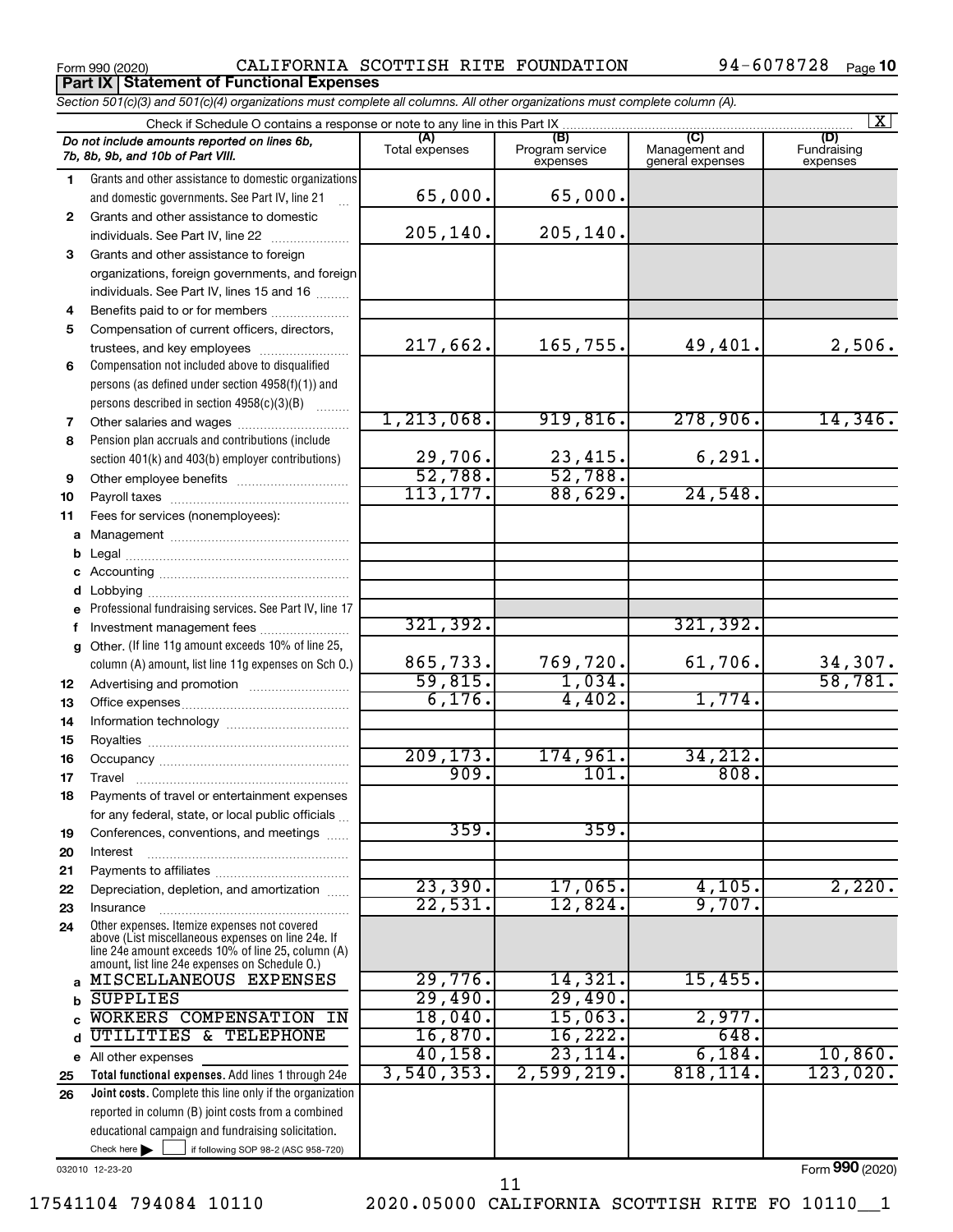**28**

Net Assets or Fund Balances

**2 3** Pledges and grants receivable, net ~~~~~~~~~~~~~~~~~~~~~ **4** Accounts receivable, net ~~~~~~~~~~~~~~~~~~~~~~~~~~ **5** Loans and other receivables from any current or former officer, director, **6 7 8 9 10 a** Land, buildings, and equipment: cost or other **11 12** Investments - other securities. See Part IV, line 11 ~~~~~~~~~~~~~~ **13** Investments - program-related. See Part IV, line 11 ~~~~~~~~~~~~~ **14** Intangible assets ~~~~~~~~~~~~~~~~~~~~~~~~~~~~~~ **15 16 17 18 19 20 21 22 23 24 25 26 27 2 3 4 5 6 7 8 9 10c 11 12 13 14 15 16 17 18 19 20 21 22 23 24 25 26 b** Less: accumulated depreciation  $\ldots$  [10b basis. Complete Part VI of Schedule D  $\frac{1}{10}$  10a **Total assets.**  Add lines 1 through 15 (must equal line 33) **Total liabilities.**  Add lines 17 through 25 Organizations that follow FASB ASC 958, check here  $\blacktriangleright \boxed{\text{X}}$ **and complete lines 27, 28, 32, and 33. 27 Net Assets or Fund Balances** Savings and temporary cash investments ~~~~~~~~~~~~~~~~~~ trustee, key employee, creator or founder, substantial contributor, or 35% controlled entity or family member of any of these persons  $\ldots$ ........................ Loans and other receivables from other disqualified persons (as defined under section 4958(f)(1)), and persons described in section  $4958(c)(3)(B)$  ...... Notes and loans receivable, net ~~~~~~~~~~~~~~~~~~~~~~~ Inventories for sale or use ~~~~~~~~~~~~~~~~~~~~~~~~~~ Prepaid expenses and deferred charges ~~~~~~~~~~~~~~~~~~ Investments - publicly traded securities ~~~~~~~~~~~~~~~~~~~ Other assets. See Part IV, line 11 ~~~~~~~~~~~~~~~~~~~~~~ Accounts payable and accrued expenses ~~~~~~~~~~~~~~~~~~ Grants payable ~~~~~~~~~~~~~~~~~~~~~~~~~~~~~~~ Deferred revenue ~~~~~~~~~~~~~~~~~~~~~~~~~~~~~~ Tax-exempt bond liabilities ~~~~~~~~~~~~~~~~~~~~~~~~~ Escrow or custodial account liability. Complete Part IV of Schedule D ........... Loans and other payables to any current or former officer, director, trustee, key employee, creator or founder, substantial contributor, or 35% controlled entity or family member of any of these persons ~~~~~~~~~ Secured mortgages and notes payable to unrelated third parties  $\ldots$ ................. Unsecured notes and loans payable to unrelated third parties Other liabilities (including federal income tax, payables to related third parties, and other liabilities not included on lines 17-24). Complete Part X of Schedule D ~~~~~~~~~~~~~~~~~~~~~~~~~~~~~~~ Net assets without donor restrictions ~~~~~~~~~~~~~~~~~~~~  $274,378.$  3 268,656. 77,100. 111,775. 53,922. 74,296. 275,390.  $\overline{247,271.}$  52,302.  $\overline{10c}$  28,119. 39,540,004. 48,805,923. 7,716,302. 9,709,832.  $240,526$ .  $15$  236,976. 48,473,488. 59,722,633.  $316,306.$   $17$   $322,143.$ 304,888.  $621, 194. |26$  322, 143  $9,216,277.$   $27 \mid 12,482,631.$ 

**Organizations that do not follow FASB ASC 958, check here** | †

Net assets with donor restrictions ~~~~~~~~~~~~~~~~~~~~~~

Capital stock or trust principal, or current funds ~~~~~~~~~~~~~~~ Paid-in or capital surplus, or land, building, or equipment fund ....................... Retained earnings, endowment, accumulated income, or other funds ............ Total net assets or fund balances ~~~~~~~~~~~~~~~~~~~~~~

**and complete lines 29 through 33.**

Total liabilities and net assets/fund balances

Form 990 (2020) CALIFORNIA SCOTTISH RITE FOUNDATION 94-6078728 Page

Check if Schedule O contains a response or note to any line in this Part X

Cash - non-interest-bearing ~~~~~~~~~~~~~~~~~~~~~~~~~

94-6078728 <sub>Page</sub> 11

**(A) (B)**

Beginning of year | | End of year

**1**

 $518,954.$  1 487,056.

**28**

38,636,017. 46,917,859.

 $47,852,294.$   $32$  | 59,400,490. 48,473,488. 59,722,633.

Form (2020) **990**

**1**

**Assets**

**Liabilities**

 $\boxed{\text{X}}$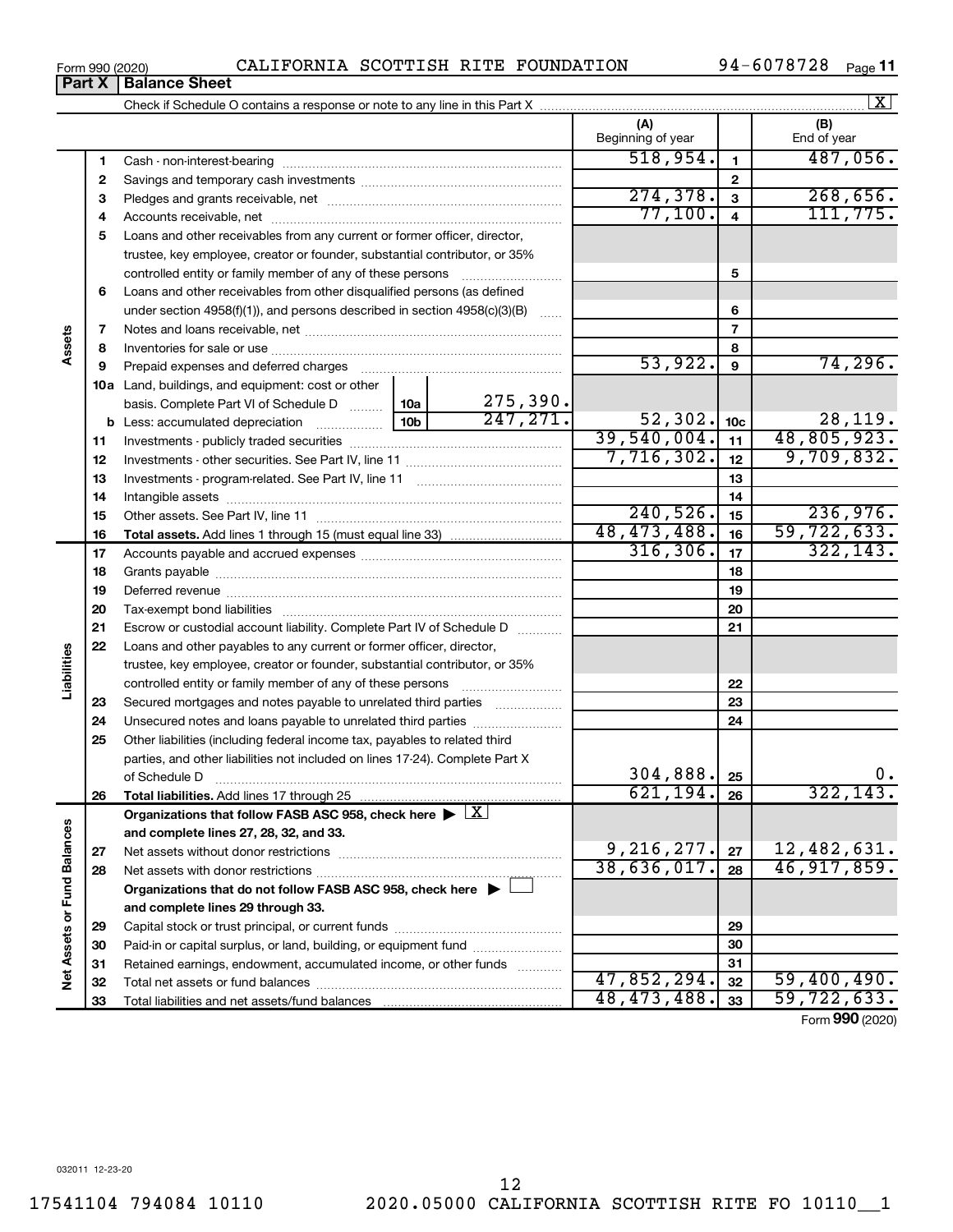|    | CALIFORNIA SCOTTISH RITE FOUNDATION<br>Form 990 (2020)                                                                                                                                                                         |                         | 94-6078728     |     | Page 12              |
|----|--------------------------------------------------------------------------------------------------------------------------------------------------------------------------------------------------------------------------------|-------------------------|----------------|-----|----------------------|
|    | Part XI<br><b>Reconciliation of Net Assets</b>                                                                                                                                                                                 |                         |                |     |                      |
|    |                                                                                                                                                                                                                                |                         |                |     | $\boxed{\textbf{X}}$ |
|    |                                                                                                                                                                                                                                |                         |                |     |                      |
| 1  |                                                                                                                                                                                                                                | $\mathbf{1}$            |                |     | 3,960,922.           |
| 2  |                                                                                                                                                                                                                                | $\mathbf{2}$            |                |     | 3,540,353.           |
| з  | Revenue less expenses. Subtract line 2 from line 1                                                                                                                                                                             | 3                       |                |     | 420,569.             |
| 4  |                                                                                                                                                                                                                                | $\overline{\mathbf{4}}$ |                |     | 47,852,294.          |
| 5  | Net unrealized gains (losses) on investments [11] non-manufactured manufactured manufactured manufactured manu                                                                                                                 | 5                       |                |     | 11, 127, 564.        |
| 6  |                                                                                                                                                                                                                                | 6                       |                |     |                      |
| 7  | Investment expenses www.communication.com/www.communication.com/www.communication.com/www.com                                                                                                                                  | $\overline{7}$          |                |     |                      |
| 8  | Prior period adjustments material contents and content of the content of the content of the content of the content of the content of the content of the content of the content of the content of the content of the content of | 8                       |                |     |                      |
| 9  | Other changes in net assets or fund balances (explain on Schedule O)                                                                                                                                                           | 9                       |                |     | 63.                  |
| 10 | Net assets or fund balances at end of year. Combine lines 3 through 9 (must equal Part X, line 32,                                                                                                                             |                         |                |     |                      |
|    |                                                                                                                                                                                                                                | 10                      |                |     | 59,400,490.          |
|    | Part XII Financial Statements and Reporting                                                                                                                                                                                    |                         |                |     |                      |
|    |                                                                                                                                                                                                                                |                         |                |     |                      |
|    |                                                                                                                                                                                                                                |                         |                | Yes | <b>No</b>            |
| 1. | $\mathbf{X}$ Accrual<br>Accounting method used to prepare the Form 990: [130] Cash<br>$\Box$ Other                                                                                                                             |                         |                |     |                      |
|    | If the organization changed its method of accounting from a prior year or checked "Other," explain in Schedule O.                                                                                                              |                         |                |     |                      |
|    |                                                                                                                                                                                                                                |                         | 2a             |     | х                    |
|    | If "Yes," check a box below to indicate whether the financial statements for the year were compiled or reviewed on a                                                                                                           |                         |                |     |                      |
|    | separate basis, consolidated basis, or both:                                                                                                                                                                                   |                         |                |     |                      |
|    | Both consolidated and separate basis<br>Separate basis<br>Consolidated basis                                                                                                                                                   |                         |                |     |                      |
|    |                                                                                                                                                                                                                                |                         | 2 <sub>b</sub> | х   |                      |
|    | If "Yes," check a box below to indicate whether the financial statements for the year were audited on a separate basis,                                                                                                        |                         |                |     |                      |
|    | consolidated basis, or both:                                                                                                                                                                                                   |                         |                |     |                      |
|    | $ \mathbf{X} $ Separate basis<br><b>Consolidated basis</b><br>Both consolidated and separate basis                                                                                                                             |                         |                |     |                      |
|    | c If "Yes" to line 2a or 2b, does the organization have a committee that assumes responsibility for oversight of the audit,                                                                                                    |                         |                |     |                      |
|    |                                                                                                                                                                                                                                |                         | 2c             | х   |                      |
|    | If the organization changed either its oversight process or selection process during the tax year, explain on Schedule O.                                                                                                      |                         |                |     |                      |
|    | 3a As a result of a federal award, was the organization required to undergo an audit or audits as set forth in the Single Audit                                                                                                |                         |                |     |                      |
|    |                                                                                                                                                                                                                                |                         | 3a             |     | x                    |
|    | <b>b</b> If "Yes," did the organization undergo the required audit or audits? If the organization did not undergo the required audit                                                                                           |                         |                |     |                      |
|    |                                                                                                                                                                                                                                |                         | 3b             |     |                      |
|    |                                                                                                                                                                                                                                |                         |                |     | $000 - 1$            |

Form (2020) **990**

032012 12-23-20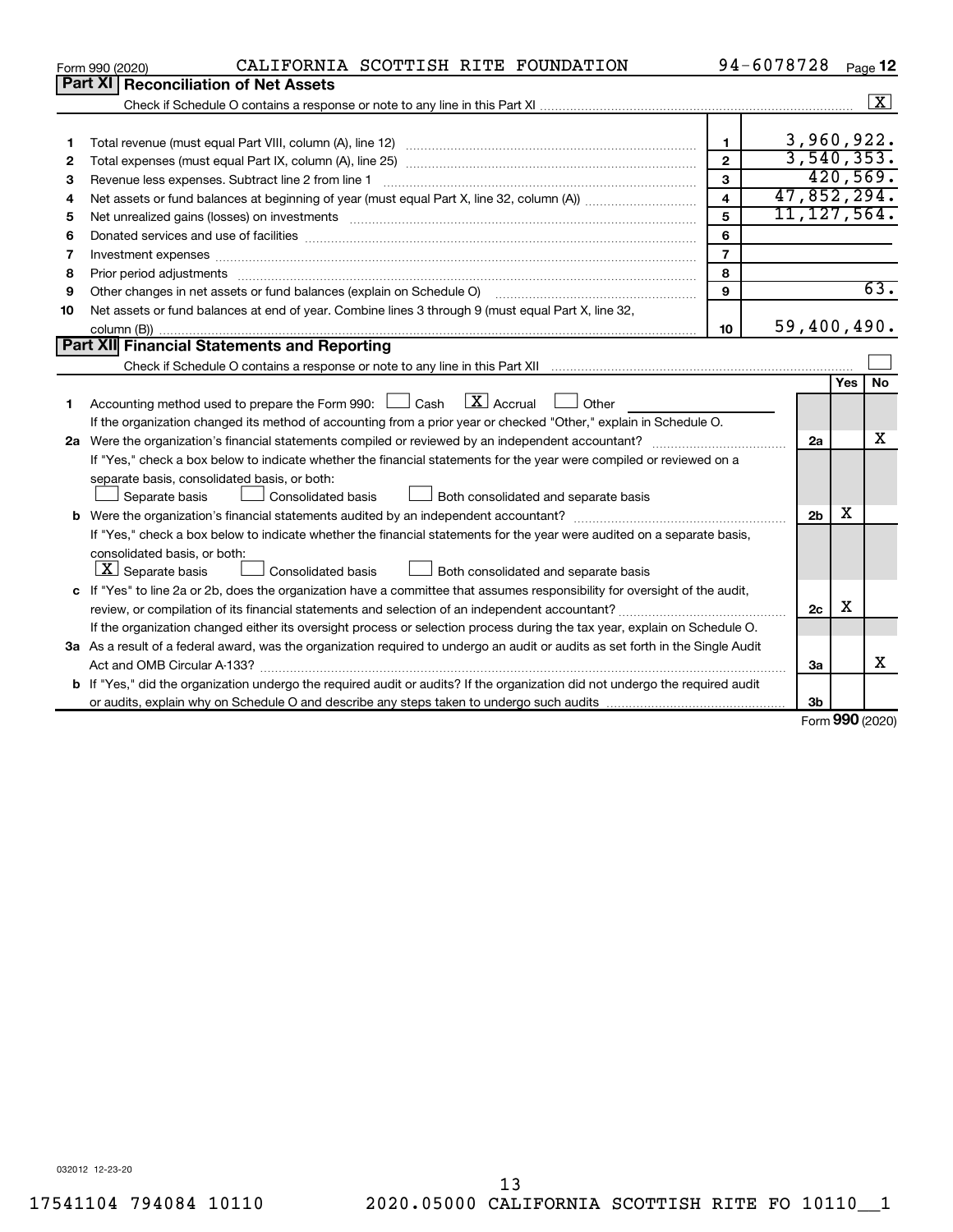| <b>SCHEDULE A</b> |  |
|-------------------|--|
|-------------------|--|

# Form 990 or 990-EZ) **Public Charity Status and Public Support**<br>
Complete if the organization is a section 501(c)(3) organization or a section<br> **2020**

**4947(a)(1) nonexempt charitable trust.**

| OMB No. 1545-0047 |
|-------------------|
| 2020              |
| Onen to Public    |

|       | Department of the Treasury<br>Attach to Form 990 or Form 990-EZ.<br>Internal Revenue Service<br>Go to www.irs.gov/Form990 for instructions and the latest information. |                          |  |                                                                        |                                                                                                                                                                                                                                 | <b>Open to Public</b><br>Inspection                            |    |                            |  |                                       |
|-------|------------------------------------------------------------------------------------------------------------------------------------------------------------------------|--------------------------|--|------------------------------------------------------------------------|---------------------------------------------------------------------------------------------------------------------------------------------------------------------------------------------------------------------------------|----------------------------------------------------------------|----|----------------------------|--|---------------------------------------|
|       |                                                                                                                                                                        | Name of the organization |  |                                                                        |                                                                                                                                                                                                                                 |                                                                |    |                            |  | <b>Employer identification number</b> |
|       |                                                                                                                                                                        |                          |  |                                                                        | CALIFORNIA SCOTTISH RITE FOUNDATION                                                                                                                                                                                             |                                                                |    |                            |  | 94-6078728                            |
|       | <b>Part I</b>                                                                                                                                                          |                          |  |                                                                        | Reason for Public Charity Status. (All organizations must complete this part.) See instructions.                                                                                                                                |                                                                |    |                            |  |                                       |
|       |                                                                                                                                                                        |                          |  |                                                                        | The organization is not a private foundation because it is: (For lines 1 through 12, check only one box.)                                                                                                                       |                                                                |    |                            |  |                                       |
| 1     |                                                                                                                                                                        |                          |  |                                                                        | A church, convention of churches, or association of churches described in section 170(b)(1)(A)(i).                                                                                                                              |                                                                |    |                            |  |                                       |
| 2     |                                                                                                                                                                        |                          |  |                                                                        | A school described in section 170(b)(1)(A)(ii). (Attach Schedule E (Form 990 or 990-EZ).)                                                                                                                                       |                                                                |    |                            |  |                                       |
| 3     |                                                                                                                                                                        |                          |  |                                                                        | A hospital or a cooperative hospital service organization described in section 170(b)(1)(A)(iii).                                                                                                                               |                                                                |    |                            |  |                                       |
| 4     |                                                                                                                                                                        |                          |  |                                                                        | A medical research organization operated in conjunction with a hospital described in section 170(b)(1)(A)(iii). Enter the hospital's name,                                                                                      |                                                                |    |                            |  |                                       |
|       |                                                                                                                                                                        | city, and state:         |  |                                                                        |                                                                                                                                                                                                                                 |                                                                |    |                            |  |                                       |
| 5     |                                                                                                                                                                        |                          |  |                                                                        | An organization operated for the benefit of a college or university owned or operated by a governmental unit described in                                                                                                       |                                                                |    |                            |  |                                       |
|       |                                                                                                                                                                        |                          |  | section 170(b)(1)(A)(iv). (Complete Part II.)                          |                                                                                                                                                                                                                                 |                                                                |    |                            |  |                                       |
| 6     | 7   X                                                                                                                                                                  |                          |  |                                                                        | A federal, state, or local government or governmental unit described in section 170(b)(1)(A)(v).                                                                                                                                |                                                                |    |                            |  |                                       |
|       |                                                                                                                                                                        |                          |  | section 170(b)(1)(A)(vi). (Complete Part II.)                          | An organization that normally receives a substantial part of its support from a governmental unit or from the general public described in                                                                                       |                                                                |    |                            |  |                                       |
| 8     |                                                                                                                                                                        |                          |  |                                                                        | A community trust described in section 170(b)(1)(A)(vi). (Complete Part II.)                                                                                                                                                    |                                                                |    |                            |  |                                       |
| 9     |                                                                                                                                                                        |                          |  |                                                                        | An agricultural research organization described in section 170(b)(1)(A)(ix) operated in conjunction with a land-grant college                                                                                                   |                                                                |    |                            |  |                                       |
|       |                                                                                                                                                                        |                          |  |                                                                        | or university or a non-land-grant college of agriculture (see instructions). Enter the name, city, and state of the college or                                                                                                  |                                                                |    |                            |  |                                       |
|       |                                                                                                                                                                        | university:              |  |                                                                        |                                                                                                                                                                                                                                 |                                                                |    |                            |  |                                       |
| 10    |                                                                                                                                                                        |                          |  |                                                                        | An organization that normally receives (1) more than 33 1/3% of its support from contributions, membership fees, and gross receipts from                                                                                        |                                                                |    |                            |  |                                       |
|       |                                                                                                                                                                        |                          |  |                                                                        | activities related to its exempt functions, subject to certain exceptions; and (2) no more than 33 1/3% of its support from gross investment                                                                                    |                                                                |    |                            |  |                                       |
|       |                                                                                                                                                                        |                          |  |                                                                        | income and unrelated business taxable income (less section 511 tax) from businesses acquired by the organization after June 30, 1975.                                                                                           |                                                                |    |                            |  |                                       |
|       |                                                                                                                                                                        |                          |  | See section 509(a)(2). (Complete Part III.)                            |                                                                                                                                                                                                                                 |                                                                |    |                            |  |                                       |
| 11    |                                                                                                                                                                        |                          |  |                                                                        | An organization organized and operated exclusively to test for public safety. See section 509(a)(4).                                                                                                                            |                                                                |    |                            |  |                                       |
| 12    |                                                                                                                                                                        |                          |  |                                                                        | An organization organized and operated exclusively for the benefit of, to perform the functions of, or to carry out the purposes of one or                                                                                      |                                                                |    |                            |  |                                       |
|       |                                                                                                                                                                        |                          |  |                                                                        | more publicly supported organizations described in section 509(a)(1) or section 509(a)(2). See section 509(a)(3). Check the box in                                                                                              |                                                                |    |                            |  |                                       |
|       |                                                                                                                                                                        |                          |  |                                                                        | lines 12a through 12d that describes the type of supporting organization and complete lines 12e, 12f, and 12g.                                                                                                                  |                                                                |    |                            |  |                                       |
| а     |                                                                                                                                                                        |                          |  |                                                                        | Type I. A supporting organization operated, supervised, or controlled by its supported organization(s), typically by giving                                                                                                     |                                                                |    |                            |  |                                       |
|       |                                                                                                                                                                        |                          |  |                                                                        | the supported organization(s) the power to regularly appoint or elect a majority of the directors or trustees of the supporting                                                                                                 |                                                                |    |                            |  |                                       |
|       |                                                                                                                                                                        |                          |  | organization. You must complete Part IV, Sections A and B.             |                                                                                                                                                                                                                                 |                                                                |    |                            |  |                                       |
| b     |                                                                                                                                                                        |                          |  |                                                                        | Type II. A supporting organization supervised or controlled in connection with its supported organization(s), by having                                                                                                         |                                                                |    |                            |  |                                       |
|       |                                                                                                                                                                        |                          |  |                                                                        | control or management of the supporting organization vested in the same persons that control or manage the supported                                                                                                            |                                                                |    |                            |  |                                       |
|       |                                                                                                                                                                        |                          |  | organization(s). You must complete Part IV, Sections A and C.          |                                                                                                                                                                                                                                 |                                                                |    |                            |  |                                       |
| с     |                                                                                                                                                                        |                          |  |                                                                        | Type III functionally integrated. A supporting organization operated in connection with, and functionally integrated with,                                                                                                      |                                                                |    |                            |  |                                       |
| d     |                                                                                                                                                                        |                          |  |                                                                        | its supported organization(s) (see instructions). You must complete Part IV, Sections A, D, and E.<br>Type III non-functionally integrated. A supporting organization operated in connection with its supported organization(s) |                                                                |    |                            |  |                                       |
|       |                                                                                                                                                                        |                          |  |                                                                        | that is not functionally integrated. The organization generally must satisfy a distribution requirement and an attentiveness                                                                                                    |                                                                |    |                            |  |                                       |
|       |                                                                                                                                                                        |                          |  |                                                                        | requirement (see instructions). You must complete Part IV, Sections A and D, and Part V.                                                                                                                                        |                                                                |    |                            |  |                                       |
| е     |                                                                                                                                                                        |                          |  |                                                                        | Check this box if the organization received a written determination from the IRS that it is a Type I, Type II, Type III                                                                                                         |                                                                |    |                            |  |                                       |
|       |                                                                                                                                                                        |                          |  |                                                                        | functionally integrated, or Type III non-functionally integrated supporting organization.                                                                                                                                       |                                                                |    |                            |  |                                       |
|       |                                                                                                                                                                        |                          |  |                                                                        |                                                                                                                                                                                                                                 |                                                                |    |                            |  |                                       |
|       |                                                                                                                                                                        |                          |  | Provide the following information about the supported organization(s). |                                                                                                                                                                                                                                 |                                                                |    |                            |  |                                       |
|       |                                                                                                                                                                        | (i) Name of supported    |  | (ii) EIN                                                               | (iii) Type of organization<br>(described on lines 1-10                                                                                                                                                                          | (iv) Is the organization listed<br>in your governing document? |    | (v) Amount of monetary     |  | (vi) Amount of other                  |
|       |                                                                                                                                                                        | organization             |  |                                                                        | above (see instructions))                                                                                                                                                                                                       | Yes                                                            | No | support (see instructions) |  | support (see instructions)            |
|       |                                                                                                                                                                        |                          |  |                                                                        |                                                                                                                                                                                                                                 |                                                                |    |                            |  |                                       |
|       |                                                                                                                                                                        |                          |  |                                                                        |                                                                                                                                                                                                                                 |                                                                |    |                            |  |                                       |
|       |                                                                                                                                                                        |                          |  |                                                                        |                                                                                                                                                                                                                                 |                                                                |    |                            |  |                                       |
|       |                                                                                                                                                                        |                          |  |                                                                        |                                                                                                                                                                                                                                 |                                                                |    |                            |  |                                       |
|       |                                                                                                                                                                        |                          |  |                                                                        |                                                                                                                                                                                                                                 |                                                                |    |                            |  |                                       |
|       |                                                                                                                                                                        |                          |  |                                                                        |                                                                                                                                                                                                                                 |                                                                |    |                            |  |                                       |
|       |                                                                                                                                                                        |                          |  |                                                                        |                                                                                                                                                                                                                                 |                                                                |    |                            |  |                                       |
| Total |                                                                                                                                                                        |                          |  |                                                                        |                                                                                                                                                                                                                                 |                                                                |    |                            |  |                                       |

LHA For Paperwork Reduction Act Notice, see the Instructions for Form 990 or 990-EZ. 032021 01-25-21 Schedule A (Form 990 or 990-EZ) 2020 14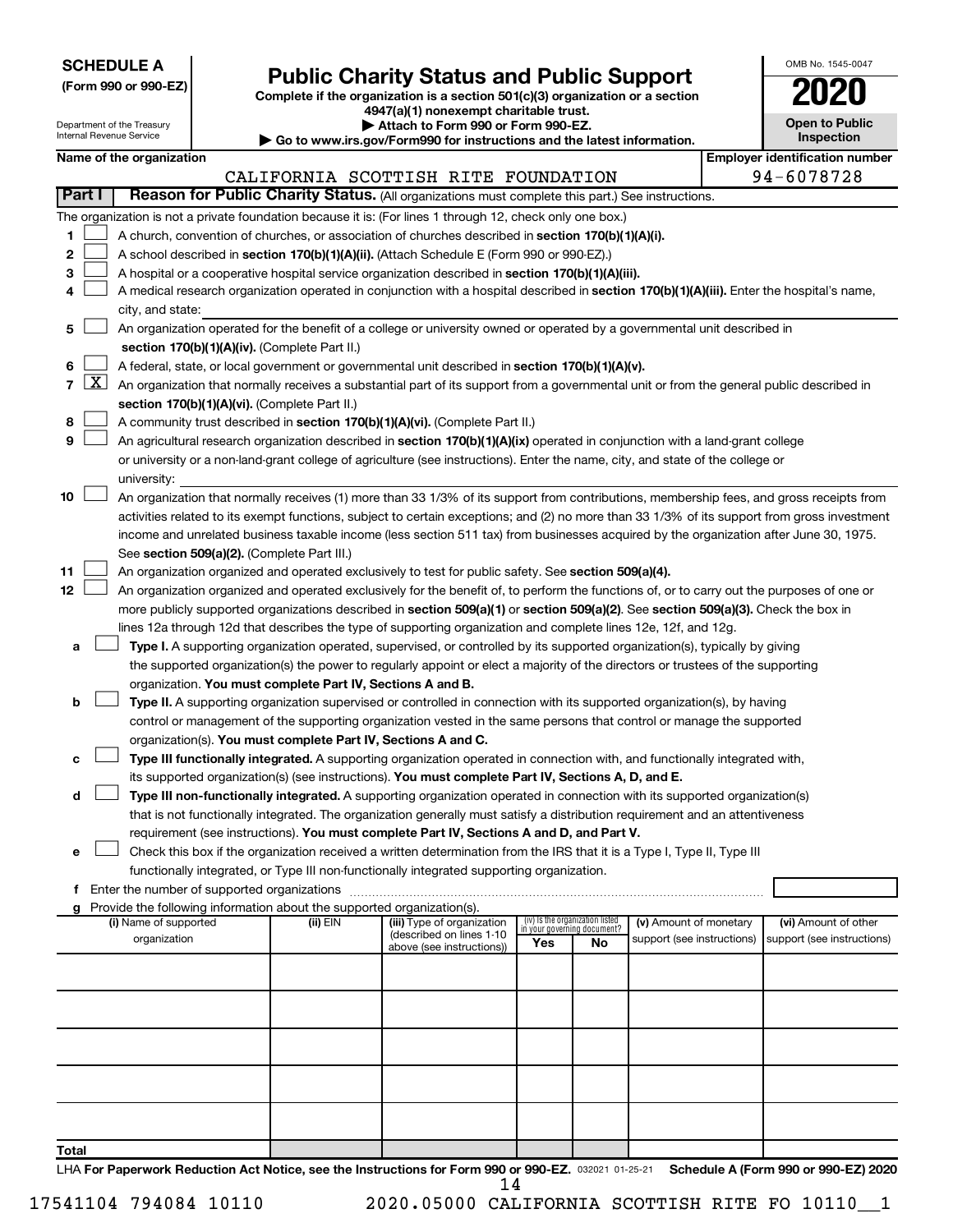# Schedule A (Form 990 or 990-EZ) 2020 CALIFORNIA SCOTTISH RITE FOUNDATION 94-6078728  $\,$  Page

94-6078728 Page 2

**Part II Support Schedule for Organizations Described in Sections 170(b)(1)(A)(iv) and 170(b)(1)(A)(vi)**

(Complete only if you checked the box on line 5, 7, or 8 of Part I or if the organization failed to qualify under Part III. If the organization fails to qualify under the tests listed below, please complete Part III.)

| <b>Section A. Public Support</b>                                                                                                                                                                                               |            |              |            |            |                                      |                                    |
|--------------------------------------------------------------------------------------------------------------------------------------------------------------------------------------------------------------------------------|------------|--------------|------------|------------|--------------------------------------|------------------------------------|
| Calendar year (or fiscal year beginning in)                                                                                                                                                                                    | (a) 2016   | (b) 2017     | $(c)$ 2018 | $(d)$ 2019 | (e) 2020                             | (f) Total                          |
| 1 Gifts, grants, contributions, and                                                                                                                                                                                            |            |              |            |            |                                      |                                    |
| membership fees received. (Do not                                                                                                                                                                                              |            |              |            |            |                                      |                                    |
| include any "unusual grants.")                                                                                                                                                                                                 | 1,789,999. | 4,230,703.   | 1,841,021. | 1,200,273. | 2,166,733.                           | 11, 228, 729.                      |
| 2 Tax revenues levied for the organ-                                                                                                                                                                                           |            |              |            |            |                                      |                                    |
| ization's benefit and either paid to                                                                                                                                                                                           |            |              |            |            |                                      |                                    |
| or expended on its behalf                                                                                                                                                                                                      |            |              |            |            |                                      |                                    |
| 3 The value of services or facilities                                                                                                                                                                                          |            |              |            |            |                                      |                                    |
| furnished by a governmental unit to                                                                                                                                                                                            |            |              |            |            |                                      |                                    |
| the organization without charge                                                                                                                                                                                                |            |              |            |            |                                      |                                    |
| 4 Total. Add lines 1 through 3                                                                                                                                                                                                 | 1,789,999  | 4,230,703.   | 1,841,021  | 1,200,273. | 2,166,733.                           | 11, 228, 729.                      |
| 5 The portion of total contributions                                                                                                                                                                                           |            |              |            |            |                                      |                                    |
| by each person (other than a                                                                                                                                                                                                   |            |              |            |            |                                      |                                    |
| governmental unit or publicly                                                                                                                                                                                                  |            |              |            |            |                                      |                                    |
| supported organization) included                                                                                                                                                                                               |            |              |            |            |                                      |                                    |
| on line 1 that exceeds 2% of the                                                                                                                                                                                               |            |              |            |            |                                      |                                    |
| amount shown on line 11,                                                                                                                                                                                                       |            |              |            |            |                                      |                                    |
| column (f)                                                                                                                                                                                                                     |            |              |            |            |                                      | 149,040.                           |
| 6 Public support. Subtract line 5 from line 4.                                                                                                                                                                                 |            |              |            |            |                                      | 11,079,689.                        |
| <b>Section B. Total Support</b>                                                                                                                                                                                                |            |              |            |            |                                      |                                    |
| Calendar year (or fiscal year beginning in)                                                                                                                                                                                    | (a) 2016   | (b) 2017     | $(c)$ 2018 | $(d)$ 2019 | (e) 2020                             | (f) Total                          |
| <b>7</b> Amounts from line 4                                                                                                                                                                                                   | 1,789,999  | 4,230,703.   | 1,841,021  | 1,200,273  | 2,166,733.                           | 11, 228, 729.                      |
| 8 Gross income from interest,                                                                                                                                                                                                  |            |              |            |            |                                      |                                    |
| dividends, payments received on                                                                                                                                                                                                |            |              |            |            |                                      |                                    |
| securities loans, rents, royalties,                                                                                                                                                                                            |            |              |            |            |                                      |                                    |
| and income from similar sources                                                                                                                                                                                                | 875,629.   | 1, 112, 530. | 1,022,549. | 1,715,239. | 1,538,300.                           | 6, 264, 247.                       |
| 9 Net income from unrelated business                                                                                                                                                                                           |            |              |            |            |                                      |                                    |
| activities, whether or not the                                                                                                                                                                                                 |            |              | 45,552.    | 138,573.   | 34,548.                              | 218,673.                           |
| business is regularly carried on                                                                                                                                                                                               |            |              |            |            |                                      |                                    |
| 10 Other income. Do not include gain                                                                                                                                                                                           |            |              |            |            |                                      |                                    |
| or loss from the sale of capital                                                                                                                                                                                               | 16, 393.   | 6, 360.      |            |            |                                      | 22,753.                            |
| assets (Explain in Part VI.)                                                                                                                                                                                                   |            |              |            |            |                                      | 17,734,402.                        |
| 11 Total support. Add lines 7 through 10                                                                                                                                                                                       |            |              |            |            | 12                                   |                                    |
| <b>12</b> Gross receipts from related activities, etc. (see instructions)                                                                                                                                                      |            |              |            |            |                                      |                                    |
| 13 First 5 years. If the Form 990 is for the organization's first, second, third, fourth, or fifth tax year as a section 501(c)(3)                                                                                             |            |              |            |            |                                      |                                    |
| <b>Section C. Computation of Public Support Percentage</b>                                                                                                                                                                     |            |              |            |            |                                      |                                    |
|                                                                                                                                                                                                                                |            |              |            |            | 14                                   | 62.48<br>%                         |
|                                                                                                                                                                                                                                |            |              |            |            | 15                                   | 63.28<br>%                         |
| 16a 33 1/3% support test - 2020. If the organization did not check the box on line 13, and line 14 is 33 1/3% or more, check this box and                                                                                      |            |              |            |            |                                      |                                    |
| stop here. The organization qualifies as a publicly supported organization manufaction manufacture or the organization manufacture or the organization manufacture or the organization manufacture or the state of the state o |            |              |            |            |                                      | $\blacktriangleright$ $\mathbf{X}$ |
| b 33 1/3% support test - 2019. If the organization did not check a box on line 13 or 16a, and line 15 is 33 1/3% or more, check this box                                                                                       |            |              |            |            |                                      |                                    |
|                                                                                                                                                                                                                                |            |              |            |            |                                      |                                    |
| 17a 10% -facts-and-circumstances test - 2020. If the organization did not check a box on line 13, 16a, or 16b, and line 14 is 10% or more,                                                                                     |            |              |            |            |                                      |                                    |
| and if the organization meets the facts-and-circumstances test, check this box and stop here. Explain in Part VI how the organization                                                                                          |            |              |            |            |                                      |                                    |
| meets the facts-and-circumstances test. The organization qualifies as a publicly supported organization                                                                                                                        |            |              |            |            |                                      |                                    |
| <b>b 10%</b> -facts-and-circumstances test - 2019. If the organization did not check a box on line 13, 16a, 16b, or 17a, and line 15 is 10% or                                                                                 |            |              |            |            |                                      |                                    |
| more, and if the organization meets the facts-and-circumstances test, check this box and <b>stop here.</b> Explain in Part VI how the                                                                                          |            |              |            |            |                                      |                                    |
| organization meets the facts-and-circumstances test. The organization qualifies as a publicly supported organization                                                                                                           |            |              |            |            |                                      |                                    |
| 18 Private foundation. If the organization did not check a box on line 13, 16a, 16b, 17a, or 17b, check this box and see instructions.                                                                                         |            |              |            |            |                                      |                                    |
|                                                                                                                                                                                                                                |            |              |            |            | Schedule A (Form 990 or 990-EZ) 2020 |                                    |

032022 01-25-21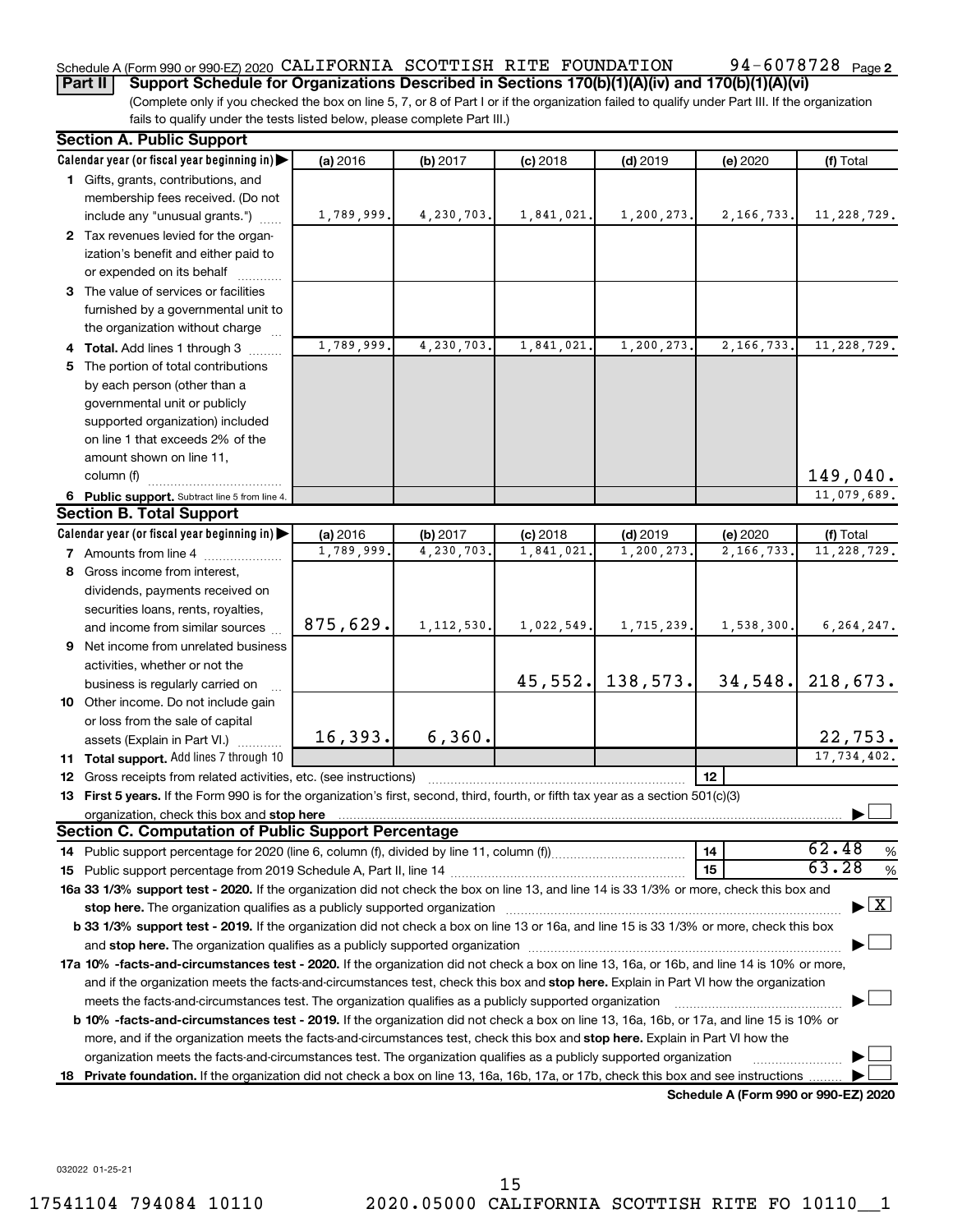#### Schedule A (Form 990 or 990-EZ) 2020 CALIFORNIA SCOTTISH RITE FOUNDATION 94-6078728  $\,$  Page **Part III Support Schedule for Organizations Described in Section 509(a)(2)**

(Complete only if you checked the box on line 10 of Part I or if the organization failed to qualify under Part II. If the organization fails to qualify under the tests listed below, please complete Part II.)

|    | Calendar year (or fiscal year beginning in)                                                                                                                                                                                    | (a) 2016 | (b) 2017 | $(c)$ 2018 | $(d)$ 2019 | (e) 2020 | (f) Total        |
|----|--------------------------------------------------------------------------------------------------------------------------------------------------------------------------------------------------------------------------------|----------|----------|------------|------------|----------|------------------|
|    | 1 Gifts, grants, contributions, and                                                                                                                                                                                            |          |          |            |            |          |                  |
|    | membership fees received. (Do not                                                                                                                                                                                              |          |          |            |            |          |                  |
|    | include any "unusual grants.")                                                                                                                                                                                                 |          |          |            |            |          |                  |
|    | 2 Gross receipts from admissions,<br>merchandise sold or services per-<br>formed, or facilities furnished in<br>any activity that is related to the                                                                            |          |          |            |            |          |                  |
|    | organization's tax-exempt purpose                                                                                                                                                                                              |          |          |            |            |          |                  |
| 3. | Gross receipts from activities that                                                                                                                                                                                            |          |          |            |            |          |                  |
|    | are not an unrelated trade or bus-                                                                                                                                                                                             |          |          |            |            |          |                  |
|    | iness under section 513                                                                                                                                                                                                        |          |          |            |            |          |                  |
| 4  | Tax revenues levied for the organ-                                                                                                                                                                                             |          |          |            |            |          |                  |
|    | ization's benefit and either paid to<br>or expended on its behalf<br>.                                                                                                                                                         |          |          |            |            |          |                  |
| 5. | The value of services or facilities                                                                                                                                                                                            |          |          |            |            |          |                  |
|    | furnished by a governmental unit to<br>the organization without charge                                                                                                                                                         |          |          |            |            |          |                  |
|    |                                                                                                                                                                                                                                |          |          |            |            |          |                  |
| 6  | Total. Add lines 1 through 5                                                                                                                                                                                                   |          |          |            |            |          |                  |
|    | 7a Amounts included on lines 1, 2, and                                                                                                                                                                                         |          |          |            |            |          |                  |
|    | 3 received from disqualified persons<br><b>b</b> Amounts included on lines 2 and 3 received                                                                                                                                    |          |          |            |            |          |                  |
|    | from other than disqualified persons that<br>exceed the greater of \$5,000 or 1% of the<br>amount on line 13 for the year                                                                                                      |          |          |            |            |          |                  |
|    | c Add lines 7a and 7b                                                                                                                                                                                                          |          |          |            |            |          |                  |
|    | 8 Public support. (Subtract line 7c from line 6.)                                                                                                                                                                              |          |          |            |            |          |                  |
|    | <b>Section B. Total Support</b>                                                                                                                                                                                                |          |          |            |            |          |                  |
|    | Calendar year (or fiscal year beginning in)                                                                                                                                                                                    | (a) 2016 | (b) 2017 | $(c)$ 2018 | $(d)$ 2019 | (e) 2020 | (f) Total        |
|    | <b>9</b> Amounts from line 6                                                                                                                                                                                                   |          |          |            |            |          |                  |
|    | <b>10a</b> Gross income from interest,<br>dividends, payments received on<br>securities loans, rents, royalties,                                                                                                               |          |          |            |            |          |                  |
|    | and income from similar sources                                                                                                                                                                                                |          |          |            |            |          |                  |
|    | <b>b</b> Unrelated business taxable income                                                                                                                                                                                     |          |          |            |            |          |                  |
|    | (less section 511 taxes) from businesses                                                                                                                                                                                       |          |          |            |            |          |                  |
|    | acquired after June 30, 1975 [[11, 11, 11, 11]                                                                                                                                                                                 |          |          |            |            |          |                  |
|    | c Add lines 10a and 10b<br>Net income from unrelated business<br>activities not included in line 10b.<br>whether or not the business is                                                                                        |          |          |            |            |          |                  |
| 11 | regularly carried on<br><b>12</b> Other income. Do not include gain<br>or loss from the sale of capital                                                                                                                        |          |          |            |            |          |                  |
|    | assets (Explain in Part VI.)<br><b>13</b> Total support. (Add lines 9, 10c, 11, and 12.)                                                                                                                                       |          |          |            |            |          |                  |
|    |                                                                                                                                                                                                                                |          |          |            |            |          |                  |
|    | 14 First 5 years. If the Form 990 is for the organization's first, second, third, fourth, or fifth tax year as a section 501(c)(3) organization,                                                                               |          |          |            |            |          |                  |
|    | check this box and stop here measurement and the contract of the state of the contract of the state of the contract of the contract of the contract of the contract of the contract of the contract of the contract of the con |          |          |            |            |          |                  |
|    | Section C. Computation of Public Support Percentage                                                                                                                                                                            |          |          |            |            | 15       |                  |
|    |                                                                                                                                                                                                                                |          |          |            |            | 16       |                  |
|    |                                                                                                                                                                                                                                |          |          |            |            |          |                  |
|    | Section D. Computation of Investment Income Percentage                                                                                                                                                                         |          |          |            |            |          |                  |
|    |                                                                                                                                                                                                                                |          |          |            |            | 17<br>18 |                  |
|    | 18 Investment income percentage from 2019 Schedule A, Part III, line 17                                                                                                                                                        |          |          |            |            |          |                  |
|    | 19a 33 1/3% support tests - 2020. If the organization did not check the box on line 14, and line 15 is more than 33 1/3%, and line 17 is not                                                                                   |          |          |            |            |          |                  |
|    | more than 33 1/3%, check this box and stop here. The organization qualifies as a publicly supported organization                                                                                                               |          |          |            |            |          |                  |
|    | b 33 1/3% support tests - 2019. If the organization did not check a box on line 14 or line 19a, and line 16 is more than 33 1/3%, and                                                                                          |          |          |            |            |          |                  |
|    | line 18 is not more than 33 1/3%, check this box and stop here. The organization qualifies as a publicly supported organization                                                                                                |          |          |            |            |          | %<br>%<br>%<br>% |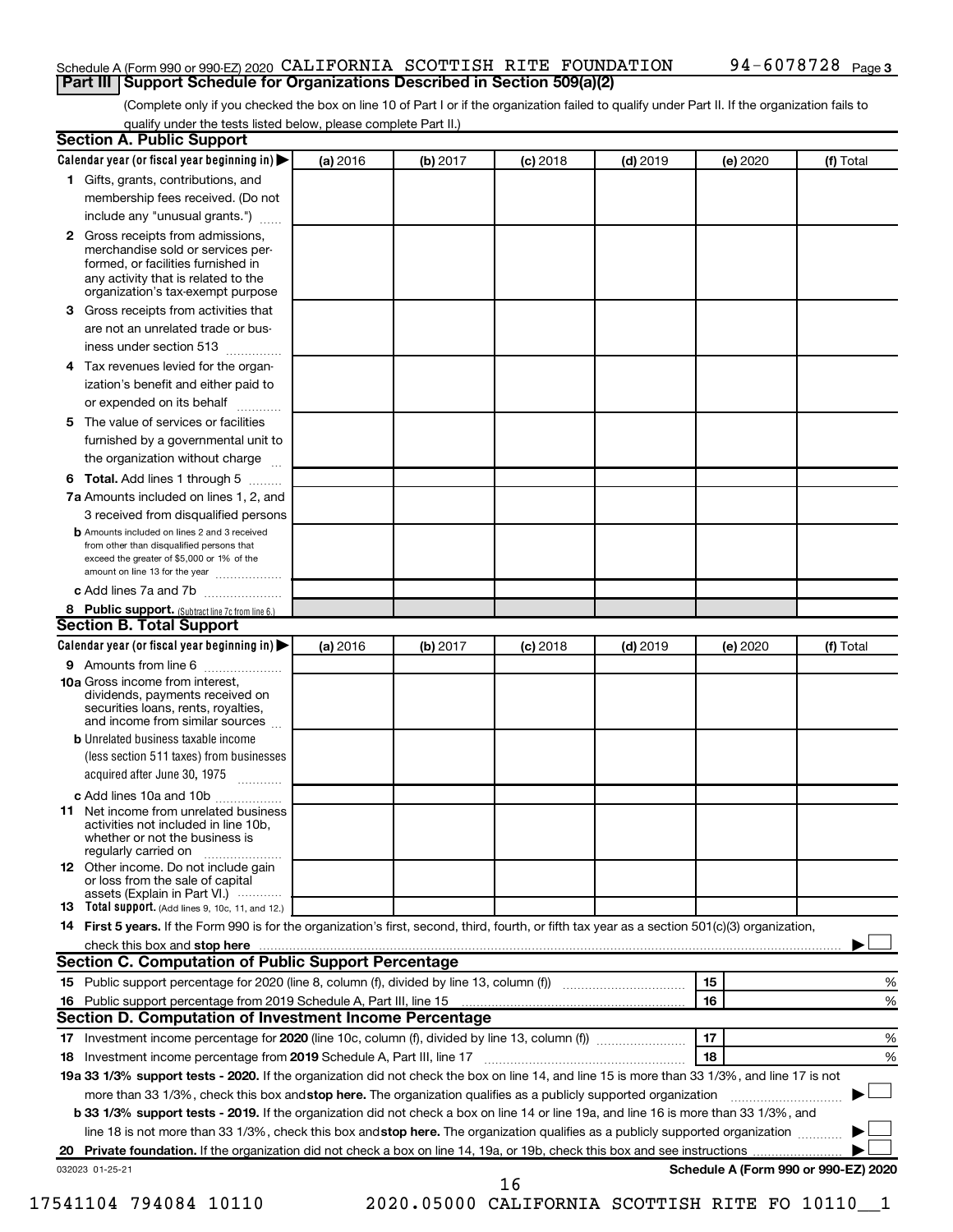**1**

**2**

**3a**

**3b**

**3c**

**4a**

**4b**

**4c**

**5a**

**5b 5c**

**6**

**7**

**8**

**9a**

**9b**

**9c**

**10a**

**10b**

**Yes No**

# **Part IV Supporting Organizations**

(Complete only if you checked a box in line 12 on Part I. If you checked box 12a, Part I, complete Sections A and B. If you checked box 12b, Part I, complete Sections A and C. If you checked box 12c, Part I, complete Sections A, D, and E. If you checked box 12d, Part I, complete Sections A and D, and complete Part V.)

## **Section A. All Supporting Organizations**

- **1** Are all of the organization's supported organizations listed by name in the organization's governing documents? If "No," describe in Part VI how the supported organizations are designated. If designated by *class or purpose, describe the designation. If historic and continuing relationship, explain.*
- **2** Did the organization have any supported organization that does not have an IRS determination of status under section 509(a)(1) or (2)? If "Yes," explain in Part **VI** how the organization determined that the supported *organization was described in section 509(a)(1) or (2).*
- **3a** Did the organization have a supported organization described in section 501(c)(4), (5), or (6)? If "Yes," answer *lines 3b and 3c below.*
- **b** Did the organization confirm that each supported organization qualified under section 501(c)(4), (5), or (6) and satisfied the public support tests under section 509(a)(2)? If "Yes," describe in Part VI when and how the *organization made the determination.*
- **c** Did the organization ensure that all support to such organizations was used exclusively for section 170(c)(2)(B) purposes? If "Yes," explain in Part VI what controls the organization put in place to ensure such use.
- **4 a** *If* Was any supported organization not organized in the United States ("foreign supported organization")? *"Yes," and if you checked box 12a or 12b in Part I, answer lines 4b and 4c below.*
- **b** Did the organization have ultimate control and discretion in deciding whether to make grants to the foreign supported organization? If "Yes," describe in Part VI how the organization had such control and discretion *despite being controlled or supervised by or in connection with its supported organizations.*
- **c** Did the organization support any foreign supported organization that does not have an IRS determination under sections 501(c)(3) and 509(a)(1) or (2)? If "Yes," explain in Part VI what controls the organization used *to ensure that all support to the foreign supported organization was used exclusively for section 170(c)(2)(B) purposes.*
- **5a** Did the organization add, substitute, or remove any supported organizations during the tax year? If "Yes," answer lines 5b and 5c below (if applicable). Also, provide detail in **Part VI,** including (i) the names and EIN *numbers of the supported organizations added, substituted, or removed; (ii) the reasons for each such action; (iii) the authority under the organization's organizing document authorizing such action; and (iv) how the action was accomplished (such as by amendment to the organizing document).*
- **b** Type I or Type II only. Was any added or substituted supported organization part of a class already designated in the organization's organizing document?
- **c Substitutions only.**  Was the substitution the result of an event beyond the organization's control?
- **6** Did the organization provide support (whether in the form of grants or the provision of services or facilities) to **Part VI.** support or benefit one or more of the filing organization's supported organizations? If "Yes," provide detail in anyone other than (i) its supported organizations, (ii) individuals that are part of the charitable class benefited by one or more of its supported organizations, or (iii) other supporting organizations that also
- **7** Did the organization provide a grant, loan, compensation, or other similar payment to a substantial contributor regard to a substantial contributor? If "Yes," complete Part I of Schedule L (Form 990 or 990-EZ). (as defined in section 4958(c)(3)(C)), a family member of a substantial contributor, or a 35% controlled entity with
- **8** Did the organization make a loan to a disqualified person (as defined in section 4958) not described in line 7? *If "Yes," complete Part I of Schedule L (Form 990 or 990-EZ).*
- **9 a** Was the organization controlled directly or indirectly at any time during the tax year by one or more in section 509(a)(1) or (2))? If "Yes," provide detail in **Part VI.** disqualified persons, as defined in section 4946 (other than foundation managers and organizations described
- **b** Did one or more disqualified persons (as defined in line 9a) hold a controlling interest in any entity in which the supporting organization had an interest? If "Yes," provide detail in Part VI.
- **c** Did a disqualified person (as defined in line 9a) have an ownership interest in, or derive any personal benefit from, assets in which the supporting organization also had an interest? If "Yes," provide detail in Part VI.
- **10 a** Was the organization subject to the excess business holdings rules of section 4943 because of section supporting organizations)? If "Yes," answer line 10b below. 4943(f) (regarding certain Type II supporting organizations, and all Type III non-functionally integrated
	- **b** Did the organization have any excess business holdings in the tax year? (Use Schedule C, Form 4720, to *determine whether the organization had excess business holdings.)*

032024 01-25-21

**Schedule A (Form 990 or 990-EZ) 2020**

17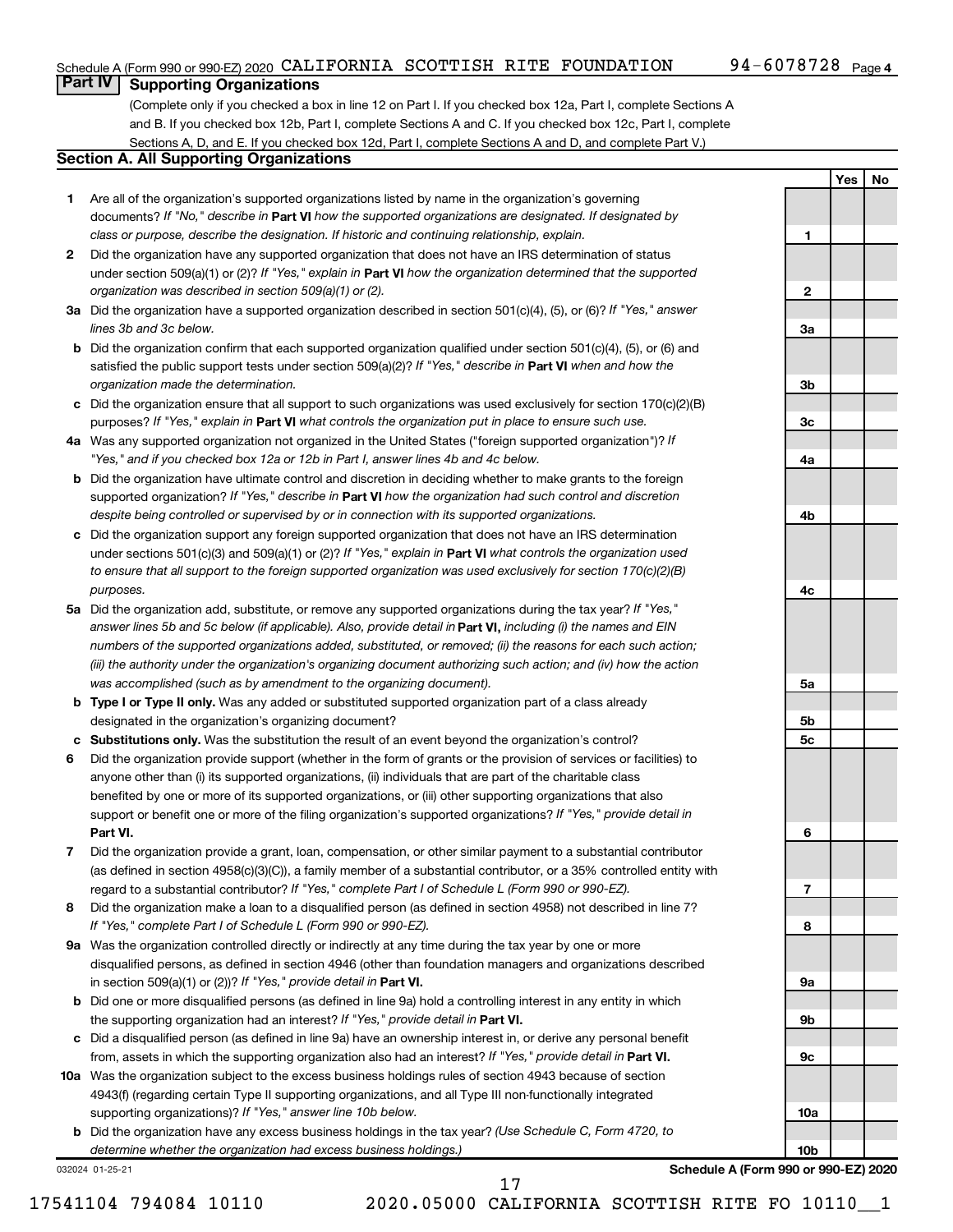### Schedule A (Form 990 or 990-EZ) 2020 CALIFORNIA SCOTTISH RITE FOUNDATION 94-6078728  $\,$  Page **Part IV | Supporting Organizations** *(continued)*

|    |                                                                                                                                                                                                                                                            |                 | Yes | No |
|----|------------------------------------------------------------------------------------------------------------------------------------------------------------------------------------------------------------------------------------------------------------|-----------------|-----|----|
| 11 | Has the organization accepted a gift or contribution from any of the following persons?                                                                                                                                                                    |                 |     |    |
|    | a A person who directly or indirectly controls, either alone or together with persons described in lines 11b and                                                                                                                                           |                 |     |    |
|    | 11c below, the governing body of a supported organization?                                                                                                                                                                                                 | 11a             |     |    |
|    | <b>b</b> A family member of a person described in line 11a above?                                                                                                                                                                                          | 11 <sub>b</sub> |     |    |
|    | c A 35% controlled entity of a person described in line 11a or 11b above? If "Yes" to line 11a, 11b, or 11c, provide                                                                                                                                       |                 |     |    |
|    | detail in <b>Part VI.</b>                                                                                                                                                                                                                                  | 11c             |     |    |
|    | <b>Section B. Type I Supporting Organizations</b>                                                                                                                                                                                                          |                 |     |    |
|    |                                                                                                                                                                                                                                                            |                 | Yes | No |
| 1  | Did the governing body, members of the governing body, officers acting in their official capacity, or membership of one or                                                                                                                                 |                 |     |    |
|    | more supported organizations have the power to regularly appoint or elect at least a majority of the organization's officers,                                                                                                                              |                 |     |    |
|    | directors, or trustees at all times during the tax year? If "No," describe in Part VI how the supported organization(s)                                                                                                                                    |                 |     |    |
|    | effectively operated, supervised, or controlled the organization's activities. If the organization had more than one supported<br>organization, describe how the powers to appoint and/or remove officers, directors, or trustees were allocated among the |                 |     |    |
|    | supported organizations and what conditions or restrictions, if any, applied to such powers during the tax year.                                                                                                                                           | 1               |     |    |
| 2  | Did the organization operate for the benefit of any supported organization other than the supported                                                                                                                                                        |                 |     |    |
|    | organization(s) that operated, supervised, or controlled the supporting organization? If "Yes," explain in                                                                                                                                                 |                 |     |    |
|    | Part VI how providing such benefit carried out the purposes of the supported organization(s) that operated,                                                                                                                                                |                 |     |    |
|    | supervised, or controlled the supporting organization.                                                                                                                                                                                                     | 2               |     |    |
|    | <b>Section C. Type II Supporting Organizations</b>                                                                                                                                                                                                         |                 |     |    |
|    |                                                                                                                                                                                                                                                            |                 | Yes | No |
| 1. | Were a majority of the organization's directors or trustees during the tax year also a majority of the directors                                                                                                                                           |                 |     |    |
|    | or trustees of each of the organization's supported organization(s)? If "No," describe in Part VI how control                                                                                                                                              |                 |     |    |
|    | or management of the supporting organization was vested in the same persons that controlled or managed                                                                                                                                                     |                 |     |    |
|    | the supported organization(s).                                                                                                                                                                                                                             | 1               |     |    |
|    | <b>Section D. All Type III Supporting Organizations</b>                                                                                                                                                                                                    |                 |     |    |
|    |                                                                                                                                                                                                                                                            |                 | Yes | No |
| 1  | Did the organization provide to each of its supported organizations, by the last day of the fifth month of the                                                                                                                                             |                 |     |    |
|    | organization's tax year, (i) a written notice describing the type and amount of support provided during the prior tax                                                                                                                                      |                 |     |    |
|    | year, (ii) a copy of the Form 990 that was most recently filed as of the date of notification, and (iii) copies of the                                                                                                                                     |                 |     |    |
|    | organization's governing documents in effect on the date of notification, to the extent not previously provided?                                                                                                                                           | 1               |     |    |
| 2  | Were any of the organization's officers, directors, or trustees either (i) appointed or elected by the supported                                                                                                                                           |                 |     |    |
|    | organization(s) or (ii) serving on the governing body of a supported organization? If "No," explain in Part VI how                                                                                                                                         |                 |     |    |
|    | the organization maintained a close and continuous working relationship with the supported organization(s).                                                                                                                                                | 2               |     |    |
| 3  | By reason of the relationship described in line 2, above, did the organization's supported organizations have a                                                                                                                                            |                 |     |    |
|    | significant voice in the organization's investment policies and in directing the use of the organization's                                                                                                                                                 |                 |     |    |
|    | income or assets at all times during the tax year? If "Yes," describe in Part VI the role the organization's                                                                                                                                               |                 |     |    |
|    | supported organizations played in this regard.                                                                                                                                                                                                             | З               |     |    |
|    | Section E. Type III Functionally Integrated Supporting Organizations                                                                                                                                                                                       |                 |     |    |
| 1  | Check the box next to the method that the organization used to satisfy the Integral Part Test during the yealsee instructions).                                                                                                                            |                 |     |    |
| a  | The organization satisfied the Activities Test. Complete line 2 below.                                                                                                                                                                                     |                 |     |    |
| b  | The organization is the parent of each of its supported organizations. Complete line 3 below.                                                                                                                                                              |                 |     |    |
| c  | The organization supported a governmental entity. Describe in Part VI how you supported a governmental entity (see instructions).                                                                                                                          |                 |     |    |
| 2  | Activities Test. Answer lines 2a and 2b below.                                                                                                                                                                                                             |                 | Yes | No |
| а  | Did substantially all of the organization's activities during the tax year directly further the exempt purposes of                                                                                                                                         |                 |     |    |
|    | the supported organization(s) to which the organization was responsive? If "Yes," then in Part VI identify                                                                                                                                                 |                 |     |    |
|    | those supported organizations and explain how these activities directly furthered their exempt purposes,                                                                                                                                                   |                 |     |    |
|    | how the organization was responsive to those supported organizations, and how the organization determined                                                                                                                                                  |                 |     |    |
|    | that these activities constituted substantially all of its activities.                                                                                                                                                                                     | 2a              |     |    |
| b  | Did the activities described in line 2a, above, constitute activities that, but for the organization's involvement,                                                                                                                                        |                 |     |    |
|    | one or more of the organization's supported organization(s) would have been engaged in? If "Yes," explain in                                                                                                                                               |                 |     |    |
|    | Part VI the reasons for the organization's position that its supported organization(s) would have engaged in                                                                                                                                               |                 |     |    |
|    | these activities but for the organization's involvement.                                                                                                                                                                                                   | 2b              |     |    |
| 3  | Parent of Supported Organizations. Answer lines 3a and 3b below.                                                                                                                                                                                           |                 |     |    |
| а  | Did the organization have the power to regularly appoint or elect a majority of the officers, directors, or                                                                                                                                                |                 |     |    |
|    | trustees of each of the supported organizations? If "Yes" or "No" provide details in Part VI.                                                                                                                                                              | За              |     |    |
|    | <b>b</b> Did the organization exercise a substantial degree of direction over the policies, programs, and activities of each                                                                                                                               |                 |     |    |
|    | of its supported organizations? If "Yes," describe in Part VI the role played by the organization in this regard.                                                                                                                                          | Зb              |     |    |
|    | Schedule A (Form 990 or 990-EZ) 2020<br>032025 01-25-21                                                                                                                                                                                                    |                 |     |    |
|    | 18                                                                                                                                                                                                                                                         |                 |     |    |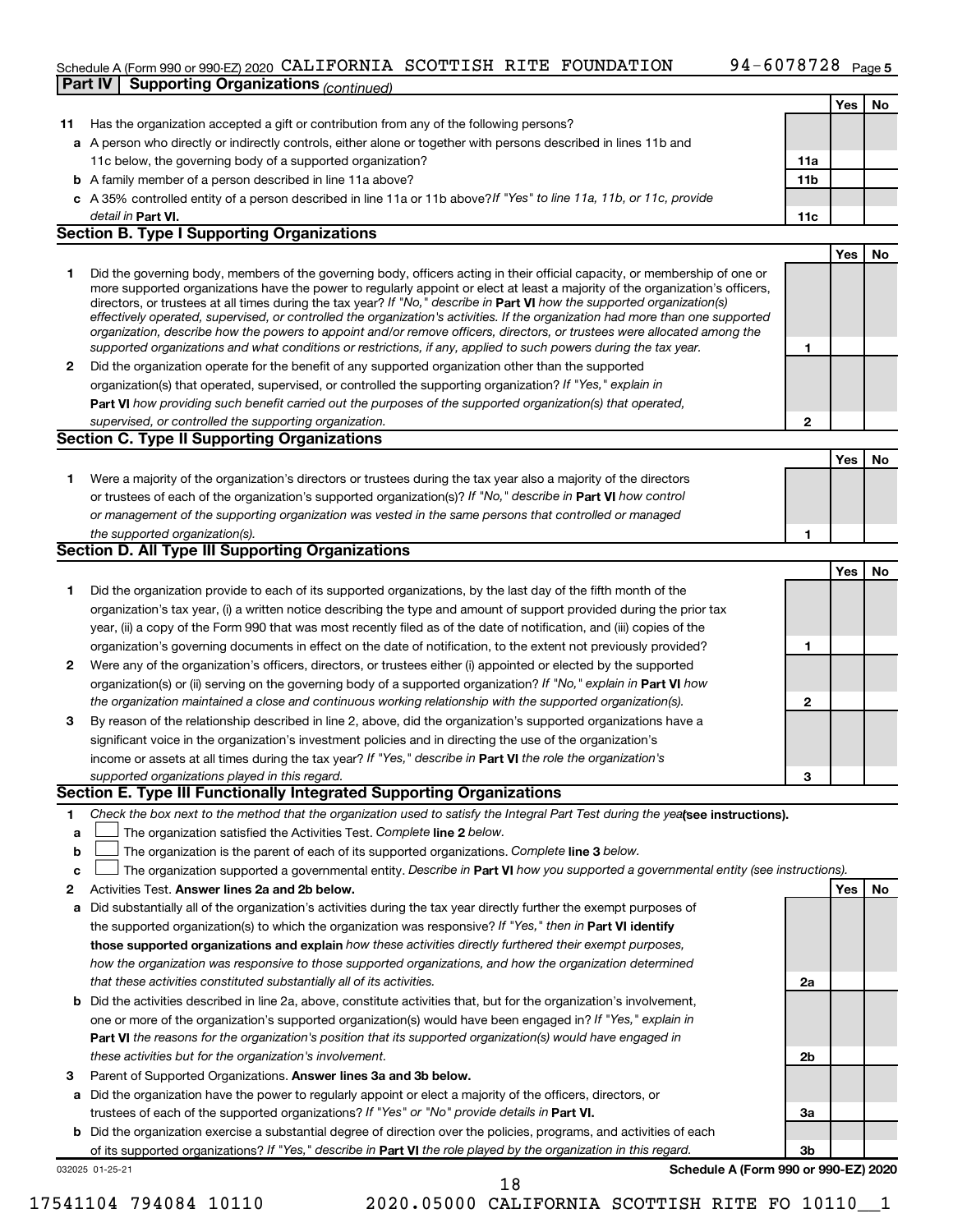#### Schedule A (Form 990 or 990-EZ) 2020 CALIFORNIA SCOTTISH RITE FOUNDATION 94-6078728  $\,$  Page **Part V Type III Non-Functionally Integrated 509(a)(3) Supporting Organizations**

1 **Letter See instructions.** Check here if the organization satisfied the Integral Part Test as a qualifying trust on Nov. 20, 1970 (*explain in* Part **VI**). See instructions. All other Type III non-functionally integrated supporting organizations must complete Sections A through E.

|              | Section A - Adjusted Net Income                                                                                                   | (A) Prior Year | (B) Current Year<br>(optional) |                                |
|--------------|-----------------------------------------------------------------------------------------------------------------------------------|----------------|--------------------------------|--------------------------------|
| 1            | Net short-term capital gain                                                                                                       | 1              |                                |                                |
| $\mathbf{2}$ | Recoveries of prior-year distributions                                                                                            | $\mathbf{2}$   |                                |                                |
| З            | Other gross income (see instructions)                                                                                             | 3              |                                |                                |
| 4            | Add lines 1 through 3.                                                                                                            | 4              |                                |                                |
| 5            | Depreciation and depletion                                                                                                        | 5              |                                |                                |
| 6            | Portion of operating expenses paid or incurred for production or                                                                  |                |                                |                                |
|              | collection of gross income or for management, conservation, or                                                                    |                |                                |                                |
|              | maintenance of property held for production of income (see instructions)                                                          | 6              |                                |                                |
| 7            | Other expenses (see instructions)                                                                                                 | $\overline{7}$ |                                |                                |
| 8            | Adjusted Net Income (subtract lines 5, 6, and 7 from line 4)                                                                      | 8              |                                |                                |
|              | <b>Section B - Minimum Asset Amount</b>                                                                                           |                | (A) Prior Year                 | (B) Current Year<br>(optional) |
| 1.           | Aggregate fair market value of all non-exempt-use assets (see                                                                     |                |                                |                                |
|              | instructions for short tax year or assets held for part of year):                                                                 |                |                                |                                |
|              | <b>a</b> Average monthly value of securities                                                                                      | 1a             |                                |                                |
|              | <b>b</b> Average monthly cash balances                                                                                            | 1 <sub>b</sub> |                                |                                |
|              | c Fair market value of other non-exempt-use assets                                                                                | 1c             |                                |                                |
|              | d Total (add lines 1a, 1b, and 1c)                                                                                                | 1d             |                                |                                |
|              | e Discount claimed for blockage or other factors                                                                                  |                |                                |                                |
|              | (explain in detail in <b>Part VI</b> ):                                                                                           |                |                                |                                |
| 2            | Acquisition indebtedness applicable to non-exempt-use assets                                                                      | 2              |                                |                                |
| 3            | Subtract line 2 from line 1d.                                                                                                     | 3              |                                |                                |
| 4            | Cash deemed held for exempt use. Enter 0.015 of line 3 (for greater amount,                                                       |                |                                |                                |
|              | see instructions).                                                                                                                | 4              |                                |                                |
| 5            | Net value of non-exempt-use assets (subtract line 4 from line 3)                                                                  | 5              |                                |                                |
| 6            | Multiply line 5 by 0.035.                                                                                                         | 6              |                                |                                |
| 7            | Recoveries of prior-year distributions                                                                                            | $\overline{7}$ |                                |                                |
| 8            | Minimum Asset Amount (add line 7 to line 6)                                                                                       | 8              |                                |                                |
|              | <b>Section C - Distributable Amount</b>                                                                                           |                |                                | <b>Current Year</b>            |
| 1.           | Adjusted net income for prior year (from Section A, line 8, column A)                                                             | 1              |                                |                                |
| 2            | Enter 0.85 of line 1.                                                                                                             | $\overline{2}$ |                                |                                |
| З            | Minimum asset amount for prior year (from Section B, line 8, column A)                                                            | 3              |                                |                                |
| 4            | Enter greater of line 2 or line 3.                                                                                                | 4              |                                |                                |
| 5            | Income tax imposed in prior year                                                                                                  | 5              |                                |                                |
| 6            | <b>Distributable Amount.</b> Subtract line 5 from line 4, unless subject to                                                       |                |                                |                                |
|              | emergency temporary reduction (see instructions).                                                                                 | 6              |                                |                                |
| 7            | Check here if the current year is the organization's first as a non-functionally integrated Type III supporting organization (see |                |                                |                                |

instructions).

**Schedule A (Form 990 or 990-EZ) 2020**

032026 01-25-21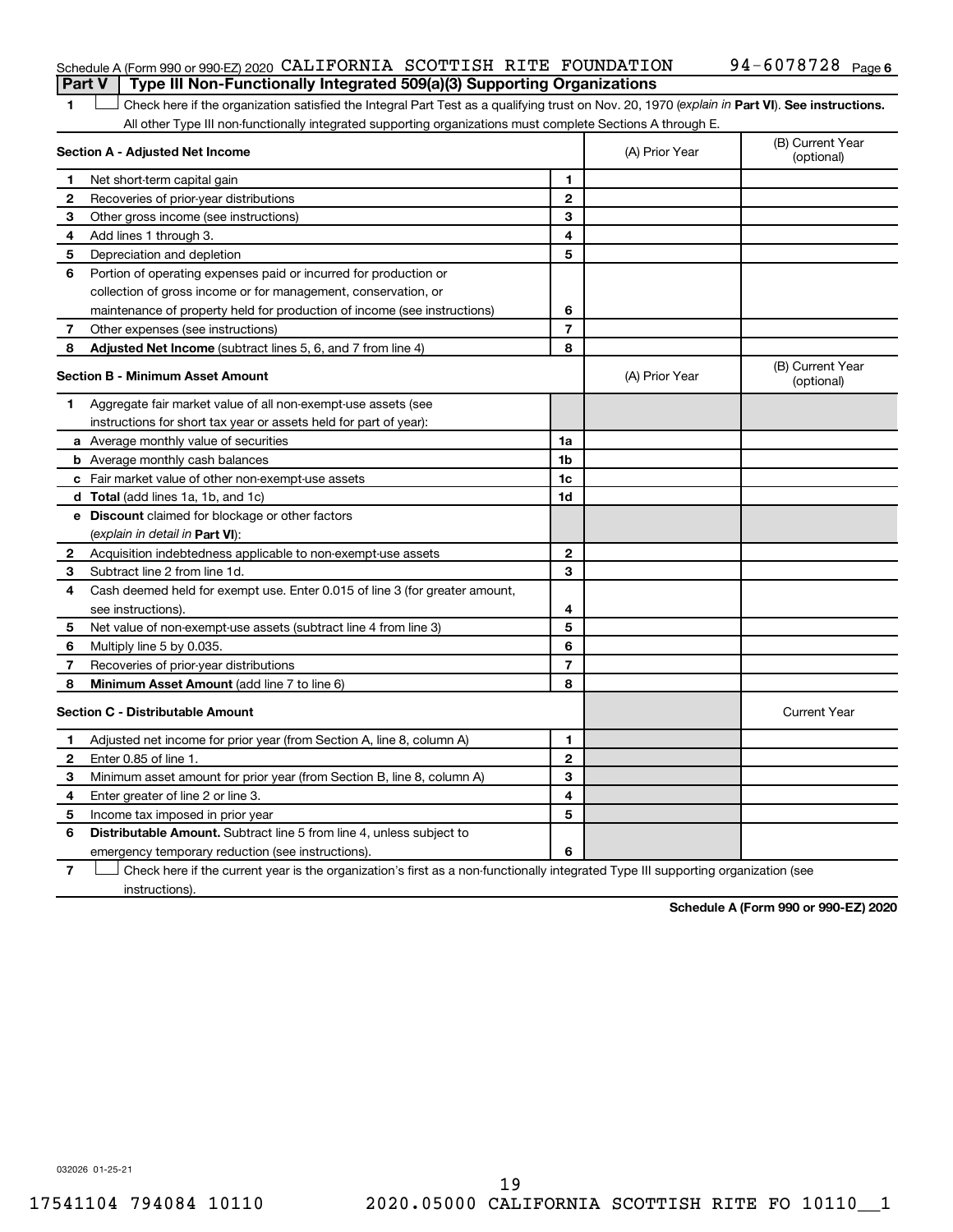#### Schedule A (Form 990 or 990-EZ) 2020 CALIFORNIA SCOTTISH RITE FOUNDATION 94--6078728 Page CALIFORNIA SCOTTISH RITE FOUNDATION 94-6078728

|    |                                                                                            | <b>Current Year</b><br><b>Section D - Distributions</b> |                                       |    |                                         |  |  |  |  |  |  |
|----|--------------------------------------------------------------------------------------------|---------------------------------------------------------|---------------------------------------|----|-----------------------------------------|--|--|--|--|--|--|
| 1  | Amounts paid to supported organizations to accomplish exempt purposes                      | 1                                                       |                                       |    |                                         |  |  |  |  |  |  |
| 2  | Amounts paid to perform activity that directly furthers exempt purposes of supported       |                                                         |                                       |    |                                         |  |  |  |  |  |  |
|    | organizations, in excess of income from activity                                           |                                                         |                                       | 2  |                                         |  |  |  |  |  |  |
| 3  | Administrative expenses paid to accomplish exempt purposes of supported organizations      |                                                         |                                       | 3  |                                         |  |  |  |  |  |  |
| 4  | Amounts paid to acquire exempt-use assets                                                  |                                                         |                                       | 4  |                                         |  |  |  |  |  |  |
| 5  | Qualified set-aside amounts (prior IRS approval required - provide details in Part VI)     |                                                         |                                       | 5  |                                         |  |  |  |  |  |  |
| 6  | Other distributions (describe in Part VI). See instructions.                               |                                                         |                                       | 6  |                                         |  |  |  |  |  |  |
| 7  | Total annual distributions. Add lines 1 through 6.                                         |                                                         |                                       | 7  |                                         |  |  |  |  |  |  |
| 8  | Distributions to attentive supported organizations to which the organization is responsive |                                                         |                                       |    |                                         |  |  |  |  |  |  |
|    | ( <i>provide details in Part VI</i> ). See instructions.                                   |                                                         |                                       | 8  |                                         |  |  |  |  |  |  |
| 9  | Distributable amount for 2020 from Section C, line 6                                       |                                                         |                                       | 9  |                                         |  |  |  |  |  |  |
| 10 | Line 8 amount divided by line 9 amount                                                     |                                                         |                                       | 10 |                                         |  |  |  |  |  |  |
|    |                                                                                            | (i)                                                     | (ii)                                  |    | (iii)                                   |  |  |  |  |  |  |
|    | <b>Section E - Distribution Allocations (see instructions)</b>                             | <b>Excess Distributions</b>                             | <b>Underdistributions</b><br>Pre-2020 |    | <b>Distributable</b><br>Amount for 2020 |  |  |  |  |  |  |
| 1  | Distributable amount for 2020 from Section C, line 6                                       |                                                         |                                       |    |                                         |  |  |  |  |  |  |
| 2  | Underdistributions, if any, for years prior to 2020 (reason-                               |                                                         |                                       |    |                                         |  |  |  |  |  |  |
|    | able cause required - explain in Part VI). See instructions.                               |                                                         |                                       |    |                                         |  |  |  |  |  |  |
| З  | Excess distributions carryover, if any, to 2020                                            |                                                         |                                       |    |                                         |  |  |  |  |  |  |
|    | a From 2015                                                                                |                                                         |                                       |    |                                         |  |  |  |  |  |  |
|    | $b$ From 2016                                                                              |                                                         |                                       |    |                                         |  |  |  |  |  |  |
|    | c From 2017                                                                                |                                                         |                                       |    |                                         |  |  |  |  |  |  |
|    | <b>d</b> From 2018                                                                         |                                                         |                                       |    |                                         |  |  |  |  |  |  |
|    | e From 2019                                                                                |                                                         |                                       |    |                                         |  |  |  |  |  |  |
|    | f Total of lines 3a through 3e                                                             |                                                         |                                       |    |                                         |  |  |  |  |  |  |
|    | g Applied to underdistributions of prior years                                             |                                                         |                                       |    |                                         |  |  |  |  |  |  |
|    | <b>h</b> Applied to 2020 distributable amount                                              |                                                         |                                       |    |                                         |  |  |  |  |  |  |
| Ť. | Carryover from 2015 not applied (see instructions)                                         |                                                         |                                       |    |                                         |  |  |  |  |  |  |
|    | Remainder. Subtract lines 3g, 3h, and 3i from line 3f.                                     |                                                         |                                       |    |                                         |  |  |  |  |  |  |
| 4  | Distributions for 2020 from Section D,                                                     |                                                         |                                       |    |                                         |  |  |  |  |  |  |
|    | line $7:$                                                                                  |                                                         |                                       |    |                                         |  |  |  |  |  |  |
|    | a Applied to underdistributions of prior years                                             |                                                         |                                       |    |                                         |  |  |  |  |  |  |
|    | <b>b</b> Applied to 2020 distributable amount                                              |                                                         |                                       |    |                                         |  |  |  |  |  |  |
|    | c Remainder. Subtract lines 4a and 4b from line 4.                                         |                                                         |                                       |    |                                         |  |  |  |  |  |  |
| 5  | Remaining underdistributions for years prior to 2020, if                                   |                                                         |                                       |    |                                         |  |  |  |  |  |  |
|    | any. Subtract lines 3g and 4a from line 2. For result greater                              |                                                         |                                       |    |                                         |  |  |  |  |  |  |
|    | than zero, explain in Part VI. See instructions.                                           |                                                         |                                       |    |                                         |  |  |  |  |  |  |
| 6  | Remaining underdistributions for 2020. Subtract lines 3h                                   |                                                         |                                       |    |                                         |  |  |  |  |  |  |
|    | and 4b from line 1. For result greater than zero, explain in                               |                                                         |                                       |    |                                         |  |  |  |  |  |  |
|    | <b>Part VI.</b> See instructions.                                                          |                                                         |                                       |    |                                         |  |  |  |  |  |  |
| 7  | Excess distributions carryover to 2021. Add lines 3j                                       |                                                         |                                       |    |                                         |  |  |  |  |  |  |
|    | and 4c.                                                                                    |                                                         |                                       |    |                                         |  |  |  |  |  |  |
| 8  | Breakdown of line 7:                                                                       |                                                         |                                       |    |                                         |  |  |  |  |  |  |
|    | a Excess from 2016                                                                         |                                                         |                                       |    |                                         |  |  |  |  |  |  |
|    | <b>b</b> Excess from 2017                                                                  |                                                         |                                       |    |                                         |  |  |  |  |  |  |
|    | c Excess from 2018                                                                         |                                                         |                                       |    |                                         |  |  |  |  |  |  |
|    | d Excess from 2019                                                                         |                                                         |                                       |    |                                         |  |  |  |  |  |  |
|    | e Excess from 2020                                                                         |                                                         |                                       |    |                                         |  |  |  |  |  |  |

**Schedule A (Form 990 or 990-EZ) 2020**

032027 01-25-21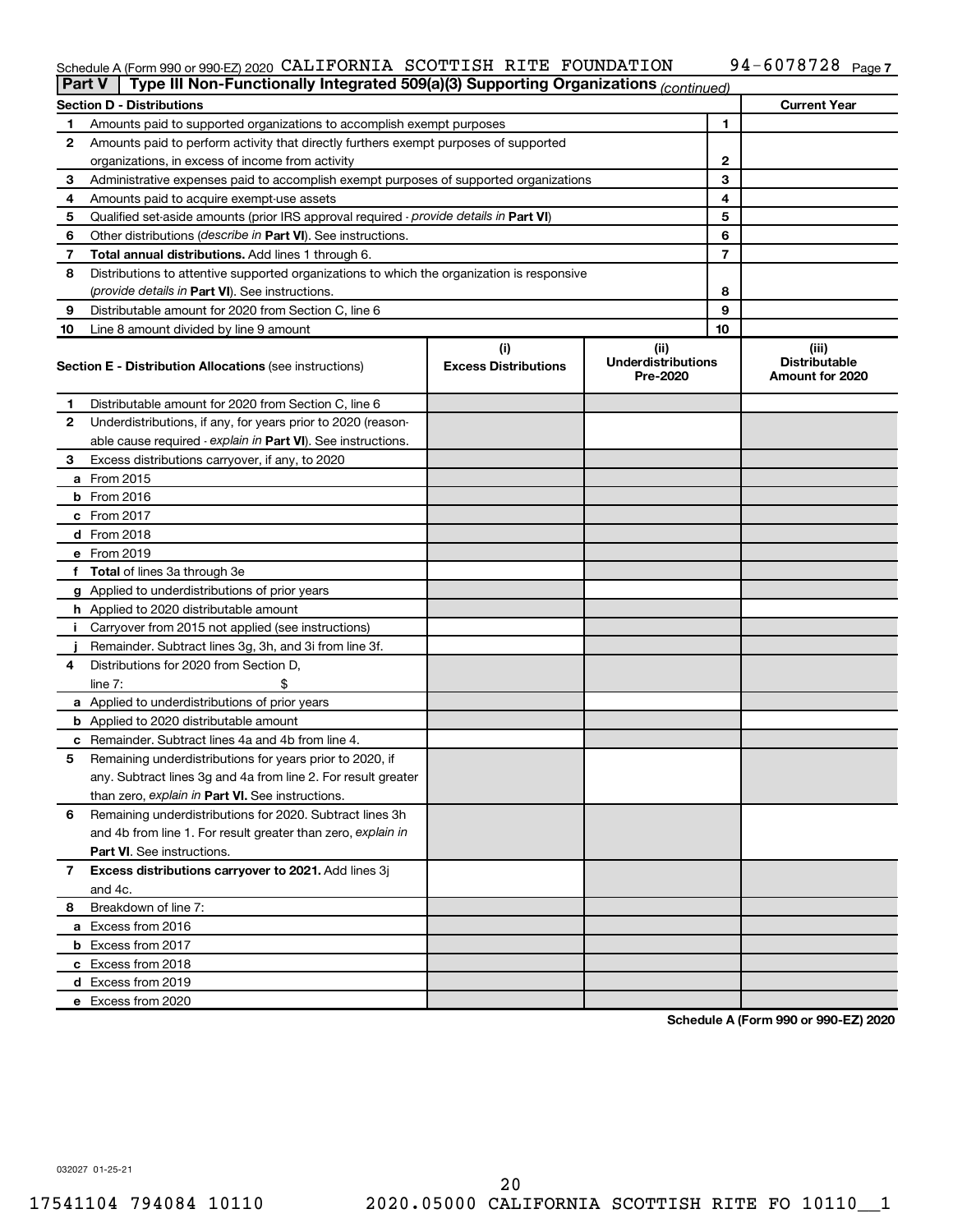|                 | Schedule A (Form 990 or 990-EZ) 2020 CALIFORNIA SCOTTISH RITE FOUNDATION                                                                                                                                                                                                                                                                                                                                                          |  |    |                                              | 94-6078728 Page 8                    |              |
|-----------------|-----------------------------------------------------------------------------------------------------------------------------------------------------------------------------------------------------------------------------------------------------------------------------------------------------------------------------------------------------------------------------------------------------------------------------------|--|----|----------------------------------------------|--------------------------------------|--------------|
| <b>Part VI</b>  | Supplemental Information. Provide the explanations required by Part II, line 10; Part II, line 17a or 17b; Part III, line 12;<br>Part IV, Section A, lines 1, 2, 3b, 3c, 4b, 4c, 5a, 6, 9a, 9b, 9c, 11a, 11b, and 11c; Part IV, Section B, lines 1 and 2; Part IV, Section C,<br>line 1; Part IV, Section D, lines 2 and 3; Part IV, Section E, lines 1c, 2a, 2b, 3a, and 3b; Part V, line 1; Part V, Section B, line 1e; Part V, |  |    |                                              |                                      |              |
|                 | Section D, lines 5, 6, and 8; and Part V, Section E, lines 2, 5, and 6. Also complete this part for any additional information.<br>(See instructions.)                                                                                                                                                                                                                                                                            |  |    |                                              |                                      |              |
|                 |                                                                                                                                                                                                                                                                                                                                                                                                                                   |  |    |                                              |                                      |              |
|                 |                                                                                                                                                                                                                                                                                                                                                                                                                                   |  |    |                                              |                                      |              |
|                 |                                                                                                                                                                                                                                                                                                                                                                                                                                   |  |    |                                              |                                      |              |
|                 |                                                                                                                                                                                                                                                                                                                                                                                                                                   |  |    |                                              |                                      |              |
|                 |                                                                                                                                                                                                                                                                                                                                                                                                                                   |  |    |                                              |                                      |              |
|                 |                                                                                                                                                                                                                                                                                                                                                                                                                                   |  |    |                                              |                                      |              |
|                 |                                                                                                                                                                                                                                                                                                                                                                                                                                   |  |    |                                              |                                      |              |
|                 |                                                                                                                                                                                                                                                                                                                                                                                                                                   |  |    |                                              |                                      |              |
|                 |                                                                                                                                                                                                                                                                                                                                                                                                                                   |  |    |                                              |                                      |              |
|                 |                                                                                                                                                                                                                                                                                                                                                                                                                                   |  |    |                                              |                                      |              |
|                 |                                                                                                                                                                                                                                                                                                                                                                                                                                   |  |    |                                              |                                      |              |
|                 |                                                                                                                                                                                                                                                                                                                                                                                                                                   |  |    |                                              |                                      |              |
|                 |                                                                                                                                                                                                                                                                                                                                                                                                                                   |  |    |                                              |                                      |              |
|                 |                                                                                                                                                                                                                                                                                                                                                                                                                                   |  |    |                                              |                                      |              |
|                 |                                                                                                                                                                                                                                                                                                                                                                                                                                   |  |    |                                              |                                      |              |
|                 |                                                                                                                                                                                                                                                                                                                                                                                                                                   |  |    |                                              |                                      |              |
|                 |                                                                                                                                                                                                                                                                                                                                                                                                                                   |  |    |                                              |                                      |              |
|                 |                                                                                                                                                                                                                                                                                                                                                                                                                                   |  |    |                                              |                                      |              |
|                 |                                                                                                                                                                                                                                                                                                                                                                                                                                   |  |    |                                              |                                      |              |
|                 |                                                                                                                                                                                                                                                                                                                                                                                                                                   |  |    |                                              |                                      |              |
|                 |                                                                                                                                                                                                                                                                                                                                                                                                                                   |  |    |                                              |                                      |              |
|                 |                                                                                                                                                                                                                                                                                                                                                                                                                                   |  |    |                                              |                                      |              |
|                 |                                                                                                                                                                                                                                                                                                                                                                                                                                   |  |    |                                              |                                      |              |
|                 |                                                                                                                                                                                                                                                                                                                                                                                                                                   |  |    |                                              |                                      |              |
|                 |                                                                                                                                                                                                                                                                                                                                                                                                                                   |  |    |                                              |                                      |              |
|                 |                                                                                                                                                                                                                                                                                                                                                                                                                                   |  |    |                                              |                                      |              |
|                 |                                                                                                                                                                                                                                                                                                                                                                                                                                   |  |    |                                              |                                      |              |
|                 |                                                                                                                                                                                                                                                                                                                                                                                                                                   |  |    |                                              |                                      |              |
|                 |                                                                                                                                                                                                                                                                                                                                                                                                                                   |  |    |                                              |                                      |              |
|                 |                                                                                                                                                                                                                                                                                                                                                                                                                                   |  |    |                                              |                                      |              |
|                 |                                                                                                                                                                                                                                                                                                                                                                                                                                   |  |    |                                              |                                      |              |
|                 |                                                                                                                                                                                                                                                                                                                                                                                                                                   |  |    |                                              |                                      |              |
|                 |                                                                                                                                                                                                                                                                                                                                                                                                                                   |  |    |                                              |                                      |              |
| 032028 01-25-21 |                                                                                                                                                                                                                                                                                                                                                                                                                                   |  | 21 |                                              | Schedule A (Form 990 or 990-EZ) 2020 |              |
|                 | 17541104 794084 10110                                                                                                                                                                                                                                                                                                                                                                                                             |  |    | 2020.05000 CALIFORNIA SCOTTISH RITE FO 10110 |                                      | $\mathbf{1}$ |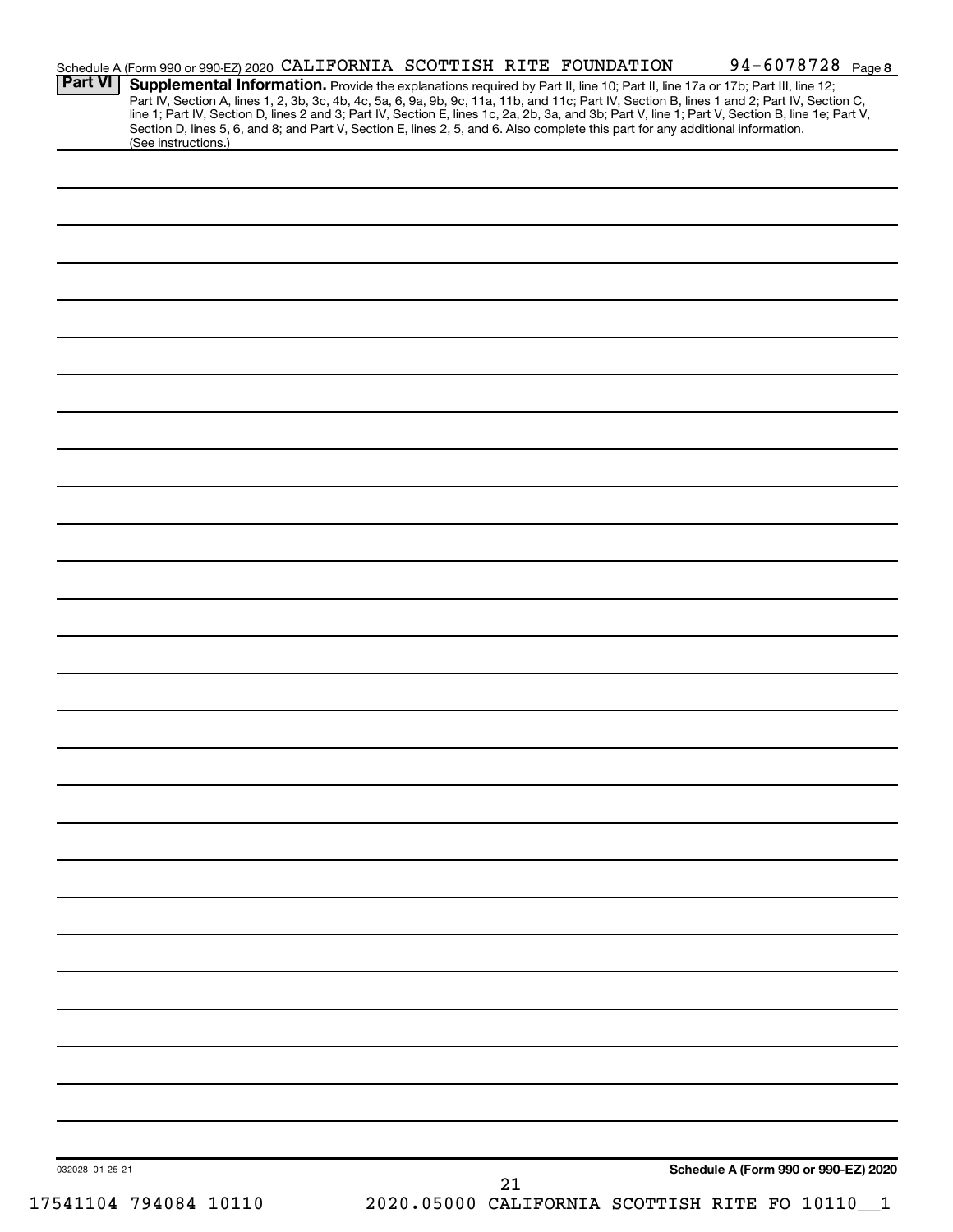| <b>SCHEDULE D</b> |  |
|-------------------|--|
|-------------------|--|

| (Form 990) |
|------------|
|            |

# **SCHEDULE D Supplemental Financial Statements**<br> **Form 990 2020**<br> **Part IV** line 6.7.8.9.10, 11a, 11b, 11d, 11d, 11d, 11d, 11d, 12a, 0r, 12b

**(Form 990) | Complete if the organization answered "Yes" on Form 990, Part IV, line 6, 7, 8, 9, 10, 11a, 11b, 11c, 11d, 11e, 11f, 12a, or 12b.**

**| Attach to Form 990. |Go to www.irs.gov/Form990 for instructions and the latest information.**



Department of the Treasury Internal Revenue Service

Name of the organization<br>CALIFORNIA SCOTTISH RITE FOUNDATION 94-6078728 CALIFORNIA SCOTTISH RITE FOUNDATION

| Part I  | Organizations Maintaining Donor Advised Funds or Other Similar Funds or Accounts. Complete if the                                                                                                                                                                                                                                                                  |                         |                                                    |                                 |
|---------|--------------------------------------------------------------------------------------------------------------------------------------------------------------------------------------------------------------------------------------------------------------------------------------------------------------------------------------------------------------------|-------------------------|----------------------------------------------------|---------------------------------|
|         | organization answered "Yes" on Form 990, Part IV, line 6.                                                                                                                                                                                                                                                                                                          |                         |                                                    |                                 |
|         |                                                                                                                                                                                                                                                                                                                                                                    | (a) Donor advised funds |                                                    | (b) Funds and other accounts    |
| 1.      |                                                                                                                                                                                                                                                                                                                                                                    |                         |                                                    |                                 |
| 2       | Aggregate value of contributions to (during year)                                                                                                                                                                                                                                                                                                                  |                         |                                                    |                                 |
| 3       | Aggregate value of grants from (during year)                                                                                                                                                                                                                                                                                                                       |                         |                                                    |                                 |
| 4       |                                                                                                                                                                                                                                                                                                                                                                    |                         |                                                    |                                 |
| 5       | Did the organization inform all donors and donor advisors in writing that the assets held in donor advised funds                                                                                                                                                                                                                                                   |                         |                                                    |                                 |
|         |                                                                                                                                                                                                                                                                                                                                                                    |                         |                                                    | Yes<br>No                       |
| 6       | Did the organization inform all grantees, donors, and donor advisors in writing that grant funds can be used only                                                                                                                                                                                                                                                  |                         |                                                    |                                 |
|         | for charitable purposes and not for the benefit of the donor or donor advisor, or for any other purpose conferring                                                                                                                                                                                                                                                 |                         |                                                    |                                 |
|         | impermissible private benefit?                                                                                                                                                                                                                                                                                                                                     |                         |                                                    | Yes<br>No                       |
| Part II | Conservation Easements. Complete if the organization answered "Yes" on Form 990, Part IV, line 7.                                                                                                                                                                                                                                                                  |                         |                                                    |                                 |
| 1.      | Purpose(s) of conservation easements held by the organization (check all that apply).                                                                                                                                                                                                                                                                              |                         |                                                    |                                 |
|         | Preservation of land for public use (for example, recreation or education)                                                                                                                                                                                                                                                                                         |                         | Preservation of a historically important land area |                                 |
|         | Protection of natural habitat                                                                                                                                                                                                                                                                                                                                      |                         | Preservation of a certified historic structure     |                                 |
|         | Preservation of open space                                                                                                                                                                                                                                                                                                                                         |                         |                                                    |                                 |
| 2       | Complete lines 2a through 2d if the organization held a qualified conservation contribution in the form of a conservation easement on the last                                                                                                                                                                                                                     |                         |                                                    |                                 |
|         | day of the tax year.                                                                                                                                                                                                                                                                                                                                               |                         |                                                    | Held at the End of the Tax Year |
|         |                                                                                                                                                                                                                                                                                                                                                                    |                         | 2a                                                 |                                 |
| b       | Total acreage restricted by conservation easements                                                                                                                                                                                                                                                                                                                 |                         | 2b                                                 |                                 |
| с       | Number of conservation easements on a certified historic structure included in (a) manufacture included in (a)                                                                                                                                                                                                                                                     |                         | 2c                                                 |                                 |
| d       | Number of conservation easements included in (c) acquired after 7/25/06, and not on a historic structure                                                                                                                                                                                                                                                           |                         | 2d                                                 |                                 |
| 3       | listed in the National Register [111] in the National Register [11] in the National Register [11] in the National Register [11] in the National Register [11] in the National Register [11] in the National Register [11] in t<br>Number of conservation easements modified, transferred, released, extinguished, or terminated by the organization during the tax |                         |                                                    |                                 |
|         | $year \blacktriangleright$                                                                                                                                                                                                                                                                                                                                         |                         |                                                    |                                 |
| 4       | Number of states where property subject to conservation easement is located >                                                                                                                                                                                                                                                                                      |                         |                                                    |                                 |
| 5       | Does the organization have a written policy regarding the periodic monitoring, inspection, handling of                                                                                                                                                                                                                                                             |                         |                                                    |                                 |
|         | violations, and enforcement of the conservation easements it holds?                                                                                                                                                                                                                                                                                                |                         |                                                    | Yes<br><b>No</b>                |
| 6       | Staff and volunteer hours devoted to monitoring, inspecting, handling of violations, and enforcing conservation easements during the year                                                                                                                                                                                                                          |                         |                                                    |                                 |
|         |                                                                                                                                                                                                                                                                                                                                                                    |                         |                                                    |                                 |
| 7       | Amount of expenses incurred in monitoring, inspecting, handling of violations, and enforcing conservation easements during the year                                                                                                                                                                                                                                |                         |                                                    |                                 |
|         | ▶ \$                                                                                                                                                                                                                                                                                                                                                               |                         |                                                    |                                 |
| 8       | Does each conservation easement reported on line 2(d) above satisfy the requirements of section 170(h)(4)(B)(i)                                                                                                                                                                                                                                                    |                         |                                                    |                                 |
|         |                                                                                                                                                                                                                                                                                                                                                                    |                         |                                                    | Yes<br>No                       |
| 9       | In Part XIII, describe how the organization reports conservation easements in its revenue and expense statement and                                                                                                                                                                                                                                                |                         |                                                    |                                 |
|         | balance sheet, and include, if applicable, the text of the footnote to the organization's financial statements that describes the                                                                                                                                                                                                                                  |                         |                                                    |                                 |
|         | organization's accounting for conservation easements.                                                                                                                                                                                                                                                                                                              |                         |                                                    |                                 |
|         | Organizations Maintaining Collections of Art, Historical Treasures, or Other Similar Assets.<br>Part III                                                                                                                                                                                                                                                           |                         |                                                    |                                 |
|         | Complete if the organization answered "Yes" on Form 990, Part IV, line 8.                                                                                                                                                                                                                                                                                          |                         |                                                    |                                 |
|         | 1a If the organization elected, as permitted under FASB ASC 958, not to report in its revenue statement and balance sheet works                                                                                                                                                                                                                                    |                         |                                                    |                                 |
|         | of art, historical treasures, or other similar assets held for public exhibition, education, or research in furtherance of public                                                                                                                                                                                                                                  |                         |                                                    |                                 |
|         | service, provide in Part XIII the text of the footnote to its financial statements that describes these items.                                                                                                                                                                                                                                                     |                         |                                                    |                                 |
| b       | If the organization elected, as permitted under FASB ASC 958, to report in its revenue statement and balance sheet works of                                                                                                                                                                                                                                        |                         |                                                    |                                 |
|         | art, historical treasures, or other similar assets held for public exhibition, education, or research in furtherance of public service,                                                                                                                                                                                                                            |                         |                                                    |                                 |
|         | provide the following amounts relating to these items:                                                                                                                                                                                                                                                                                                             |                         |                                                    |                                 |
|         |                                                                                                                                                                                                                                                                                                                                                                    |                         | - \$                                               |                                 |
|         | If the organization received or held works of art, historical treasures, or other similar assets for financial gain, provide                                                                                                                                                                                                                                       |                         |                                                    |                                 |
| 2       | the following amounts required to be reported under FASB ASC 958 relating to these items:                                                                                                                                                                                                                                                                          |                         |                                                    |                                 |
| а       |                                                                                                                                                                                                                                                                                                                                                                    |                         | - \$                                               |                                 |
|         |                                                                                                                                                                                                                                                                                                                                                                    |                         | $\blacktriangleright$ \$                           |                                 |
|         | LHA For Paperwork Reduction Act Notice, see the Instructions for Form 990.                                                                                                                                                                                                                                                                                         |                         |                                                    | Schedule D (Form 990) 2020      |
|         | 032051 12-01-20                                                                                                                                                                                                                                                                                                                                                    |                         |                                                    |                                 |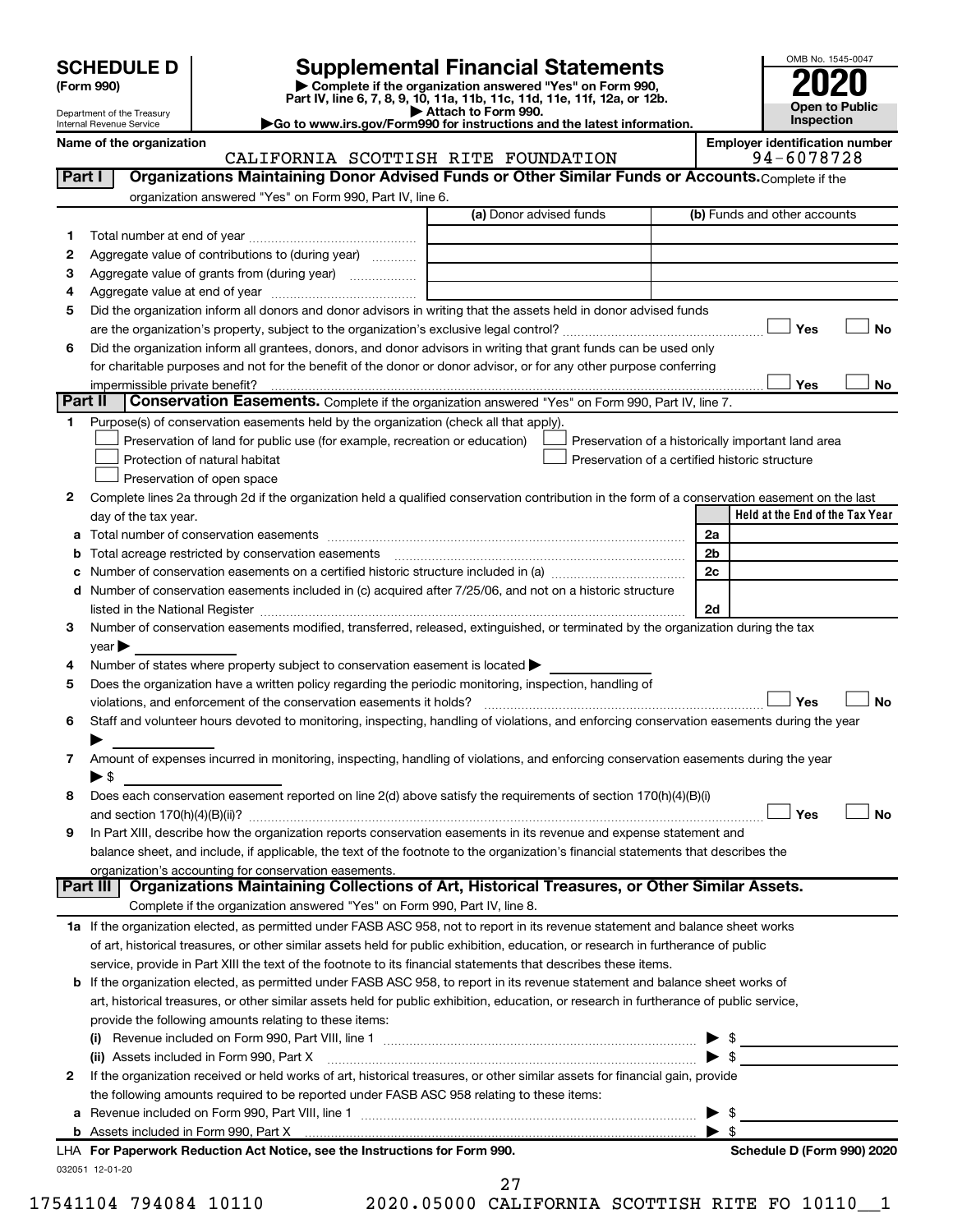|               | Schedule D (Form 990) 2020                                                                                                                                                                                                     | CALIFORNIA SCOTTISH RITE FOUNDATION |                |               |                          |  |                 | 94-6078728 Page 2          |                     |            |                       |
|---------------|--------------------------------------------------------------------------------------------------------------------------------------------------------------------------------------------------------------------------------|-------------------------------------|----------------|---------------|--------------------------|--|-----------------|----------------------------|---------------------|------------|-----------------------|
|               | Part III<br>Organizations Maintaining Collections of Art, Historical Treasures, or Other Similar Assets (continued)                                                                                                            |                                     |                |               |                          |  |                 |                            |                     |            |                       |
| З             | Using the organization's acquisition, accession, and other records, check any of the following that make significant use of its                                                                                                |                                     |                |               |                          |  |                 |                            |                     |            |                       |
|               | collection items (check all that apply):                                                                                                                                                                                       |                                     |                |               |                          |  |                 |                            |                     |            |                       |
| a             | Public exhibition                                                                                                                                                                                                              |                                     |                |               | Loan or exchange program |  |                 |                            |                     |            |                       |
| b             | Scholarly research                                                                                                                                                                                                             |                                     | Other          |               |                          |  |                 |                            |                     |            |                       |
| c             | Preservation for future generations                                                                                                                                                                                            |                                     |                |               |                          |  |                 |                            |                     |            |                       |
| 4             | Provide a description of the organization's collections and explain how they further the organization's exempt purpose in Part XIII.                                                                                           |                                     |                |               |                          |  |                 |                            |                     |            |                       |
| 5             | During the year, did the organization solicit or receive donations of art, historical treasures, or other similar assets                                                                                                       |                                     |                |               |                          |  |                 |                            |                     |            |                       |
|               |                                                                                                                                                                                                                                |                                     |                |               |                          |  |                 |                            | Yes                 |            | No                    |
|               | <b>Part IV</b><br><b>Escrow and Custodial Arrangements.</b> Complete if the organization answered "Yes" on Form 990, Part IV, line 9, or<br>reported an amount on Form 990, Part X, line 21.                                   |                                     |                |               |                          |  |                 |                            |                     |            |                       |
|               | 1a Is the organization an agent, trustee, custodian or other intermediary for contributions or other assets not included                                                                                                       |                                     |                |               |                          |  |                 |                            |                     |            |                       |
|               |                                                                                                                                                                                                                                |                                     |                |               |                          |  |                 |                            | Yes                 |            | No                    |
|               | b If "Yes," explain the arrangement in Part XIII and complete the following table:                                                                                                                                             |                                     |                |               |                          |  |                 |                            |                     |            |                       |
|               |                                                                                                                                                                                                                                |                                     |                |               |                          |  |                 |                            | Amount              |            |                       |
|               |                                                                                                                                                                                                                                |                                     |                |               |                          |  | 1c              |                            |                     |            |                       |
|               |                                                                                                                                                                                                                                |                                     |                |               |                          |  | 1d              |                            |                     |            |                       |
|               | e Distributions during the year manufactured and continuum and contact the year manufactured and contact the year manufactured and contact the year manufactured and contact the year manufactured and contact the year manufa |                                     |                |               |                          |  | 1е              |                            |                     |            |                       |
|               |                                                                                                                                                                                                                                |                                     |                |               |                          |  | 1f              |                            |                     |            |                       |
|               | 2a Did the organization include an amount on Form 990, Part X, line 21, for escrow or custodial account liability?                                                                                                             |                                     |                |               |                          |  |                 |                            | Yes                 |            | No                    |
|               | <b>b</b> If "Yes," explain the arrangement in Part XIII. Check here if the explanation has been provided on Part XIII                                                                                                          |                                     |                |               |                          |  |                 |                            |                     |            |                       |
| <b>Part V</b> | Endowment Funds. Complete if the organization answered "Yes" on Form 990, Part IV, line 10.                                                                                                                                    |                                     |                |               |                          |  |                 |                            |                     |            |                       |
|               |                                                                                                                                                                                                                                | (a) Current year                    | (b) Prior year |               | (c) Two years back       |  |                 | (d) Three years back       | (e) Four years back |            |                       |
|               | <b>1a</b> Beginning of year balance                                                                                                                                                                                            | 6,619,779.                          | 6,777,316.     |               | 6,423,468.               |  |                 | 6,088,304                  |                     | 5,673,585. |                       |
|               |                                                                                                                                                                                                                                |                                     |                |               |                          |  |                 |                            |                     |            |                       |
|               | 1,638,771.<br>$-77,635.$<br>426,938.<br>366,164.<br>Net investment earnings, gains, and losses                                                                                                                                 |                                     |                |               |                          |  |                 |                            |                     | 450,449.   |                       |
|               |                                                                                                                                                                                                                                |                                     |                |               |                          |  |                 |                            |                     |            |                       |
|               | e Other expenditures for facilities                                                                                                                                                                                            |                                     |                |               |                          |  |                 |                            |                     |            |                       |
|               | and programs                                                                                                                                                                                                                   |                                     |                |               |                          |  |                 |                            |                     |            |                       |
|               | f Administrative expenses                                                                                                                                                                                                      | 88,503.                             | 79,902.        |               | 73,090.                  |  |                 | 31,000.                    |                     |            | 35,730.               |
| g             |                                                                                                                                                                                                                                | 8,170,047.                          | 6,619,779.     |               | 6,777,316.               |  |                 | 6,423,468.                 |                     | 6,088,304. |                       |
| 2             | Provide the estimated percentage of the current year end balance (line 1g, column (a)) held as:                                                                                                                                |                                     |                |               |                          |  |                 |                            |                     |            |                       |
|               | Board designated or quasi-endowment                                                                                                                                                                                            |                                     | %              |               |                          |  |                 |                            |                     |            |                       |
| b             | Permanent endowment > 73.0000<br>27.0000%                                                                                                                                                                                      | %                                   |                |               |                          |  |                 |                            |                     |            |                       |
|               | c Term endowment $\blacktriangleright$                                                                                                                                                                                         |                                     |                |               |                          |  |                 |                            |                     |            |                       |
|               | The percentages on lines 2a, 2b, and 2c should equal 100%.                                                                                                                                                                     |                                     |                |               |                          |  |                 |                            |                     |            |                       |
|               | 3a Are there endowment funds not in the possession of the organization that are held and administered for the organization                                                                                                     |                                     |                |               |                          |  |                 |                            |                     | Yes        |                       |
|               | by:<br>(i)                                                                                                                                                                                                                     |                                     |                |               |                          |  |                 |                            | 3a(i)               |            | No<br>X               |
|               |                                                                                                                                                                                                                                |                                     |                |               |                          |  |                 |                            | 3a(ii)              |            | $\overline{\text{X}}$ |
|               |                                                                                                                                                                                                                                |                                     |                |               |                          |  |                 |                            | 3b                  |            |                       |
|               | Describe in Part XIII the intended uses of the organization's endowment funds.                                                                                                                                                 |                                     |                |               |                          |  |                 |                            |                     |            |                       |
|               | Land, Buildings, and Equipment.<br><b>Part VI</b>                                                                                                                                                                              |                                     |                |               |                          |  |                 |                            |                     |            |                       |
|               | Complete if the organization answered "Yes" on Form 990, Part IV, line 11a. See Form 990, Part X, line 10.                                                                                                                     |                                     |                |               |                          |  |                 |                            |                     |            |                       |
|               | Description of property                                                                                                                                                                                                        | (a) Cost or other                   |                |               | (b) Cost or other        |  | (c) Accumulated |                            | (d) Book value      |            |                       |
|               |                                                                                                                                                                                                                                | basis (investment)                  |                | basis (other) |                          |  | depreciation    |                            |                     |            |                       |
|               |                                                                                                                                                                                                                                |                                     |                |               |                          |  |                 |                            |                     |            |                       |
|               |                                                                                                                                                                                                                                |                                     |                |               |                          |  |                 |                            |                     |            |                       |
|               |                                                                                                                                                                                                                                |                                     |                |               | 18,585.                  |  | 10,611.         |                            |                     | 7,974.     |                       |
|               |                                                                                                                                                                                                                                |                                     |                |               | 175, 207.                |  | 164, 393.       |                            |                     | 10,814.    |                       |
|               |                                                                                                                                                                                                                                |                                     |                |               | 81,598.                  |  | 72,267.         |                            |                     | 9,331.     |                       |
|               | Total. Add lines 1a through 1e. (Column (d) must equal Form 990, Part X, column (B), line 10c.)                                                                                                                                |                                     |                |               |                          |  |                 |                            |                     | 28,119.    |                       |
|               |                                                                                                                                                                                                                                |                                     |                |               |                          |  |                 | Schedule D (Form 990) 2020 |                     |            |                       |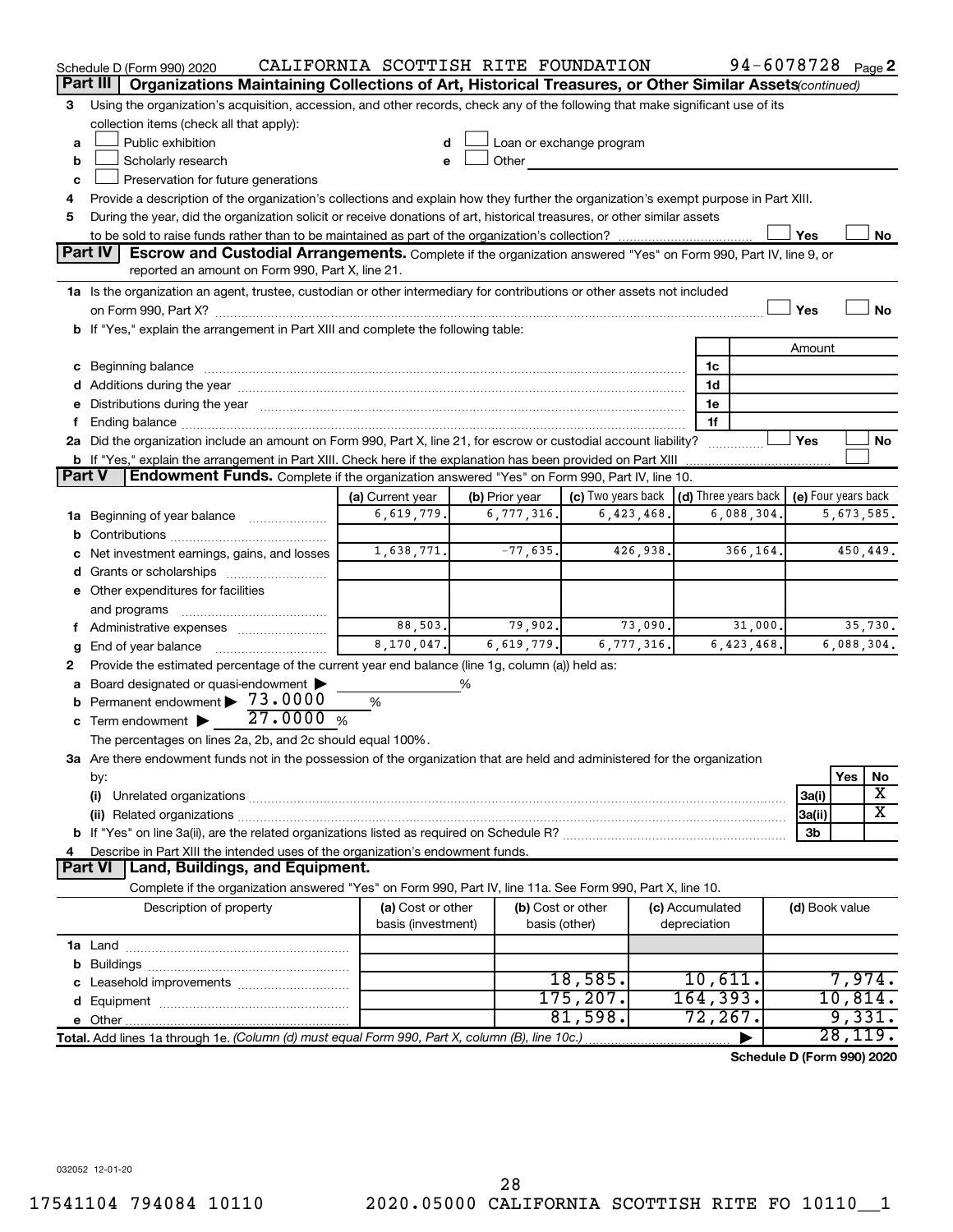|            | Part VII Investments - Other Securities.                                                                                                             |                 |                                                           |                     |
|------------|------------------------------------------------------------------------------------------------------------------------------------------------------|-----------------|-----------------------------------------------------------|---------------------|
|            | Complete if the organization answered "Yes" on Form 990, Part IV, line 11b. See Form 990, Part X, line 12.                                           |                 |                                                           |                     |
|            | (a) Description of security or category (including name of security)                                                                                 | (b) Book value  | (c) Method of valuation: Cost or end-of-year market value |                     |
|            | (1) Financial derivatives                                                                                                                            |                 |                                                           |                     |
| (3) Other  |                                                                                                                                                      |                 |                                                           |                     |
| (A)        | OTHER SECURITIES                                                                                                                                     | 9,709,832.      | <b>COST</b>                                               |                     |
| (B)        |                                                                                                                                                      |                 |                                                           |                     |
| (C)        |                                                                                                                                                      |                 |                                                           |                     |
| (D)        |                                                                                                                                                      |                 |                                                           |                     |
| (E)        |                                                                                                                                                      |                 |                                                           |                     |
| (F)        |                                                                                                                                                      |                 |                                                           |                     |
| (G)        |                                                                                                                                                      |                 |                                                           |                     |
| (H)        |                                                                                                                                                      |                 |                                                           |                     |
|            | Total. (Col. (b) must equal Form 990, Part X, col. (B) line 12.) $\blacktriangleright$                                                               | 9,709,832.      |                                                           |                     |
|            | Part VIII Investments - Program Related.                                                                                                             |                 |                                                           |                     |
|            | Complete if the organization answered "Yes" on Form 990, Part IV, line 11c. See Form 990, Part X, line 13.                                           |                 |                                                           |                     |
|            | (a) Description of investment                                                                                                                        | (b) Book value  | (c) Method of valuation: Cost or end-of-year market value |                     |
| (1)        |                                                                                                                                                      |                 |                                                           |                     |
| (2)        |                                                                                                                                                      |                 |                                                           |                     |
| (3)        |                                                                                                                                                      |                 |                                                           |                     |
| (4)        |                                                                                                                                                      |                 |                                                           |                     |
| (5)<br>(6) |                                                                                                                                                      |                 |                                                           |                     |
| (7)        |                                                                                                                                                      |                 |                                                           |                     |
| (8)        |                                                                                                                                                      |                 |                                                           |                     |
| (9)        |                                                                                                                                                      |                 |                                                           |                     |
|            | <b>Total.</b> (Col. (b) must equal Form 990, Part X, col. (B) line 13.)                                                                              |                 |                                                           |                     |
| Part IX    | <b>Other Assets.</b>                                                                                                                                 |                 |                                                           |                     |
|            | Complete if the organization answered "Yes" on Form 990, Part IV, line 11d. See Form 990, Part X, line 15.                                           |                 |                                                           |                     |
|            |                                                                                                                                                      | (a) Description |                                                           | (b) Book value      |
| (1)        |                                                                                                                                                      |                 |                                                           |                     |
| (2)        |                                                                                                                                                      |                 |                                                           |                     |
| (3)        |                                                                                                                                                      |                 |                                                           |                     |
| (4)        |                                                                                                                                                      |                 |                                                           |                     |
| (5)        |                                                                                                                                                      |                 |                                                           |                     |
| (6)        |                                                                                                                                                      |                 |                                                           |                     |
| (7)<br>(8) |                                                                                                                                                      |                 |                                                           |                     |
| (9)        |                                                                                                                                                      |                 |                                                           |                     |
|            |                                                                                                                                                      |                 |                                                           |                     |
| Part X     | <b>Other Liabilities.</b>                                                                                                                            |                 |                                                           |                     |
|            | Complete if the organization answered "Yes" on Form 990, Part IV, line 11e or 11f. See Form 990, Part X, line 25.                                    |                 |                                                           |                     |
| 1.         | (a) Description of liability                                                                                                                         |                 |                                                           | (b) Book value      |
| (1)        | Federal income taxes                                                                                                                                 |                 |                                                           |                     |
| (2)        |                                                                                                                                                      |                 |                                                           |                     |
| (3)        |                                                                                                                                                      |                 |                                                           |                     |
| (4)        |                                                                                                                                                      |                 |                                                           |                     |
| (5)        |                                                                                                                                                      |                 |                                                           |                     |
| (6)        |                                                                                                                                                      |                 |                                                           |                     |
| (7)        |                                                                                                                                                      |                 |                                                           |                     |
| (8)        |                                                                                                                                                      |                 |                                                           |                     |
| (9)        |                                                                                                                                                      |                 |                                                           |                     |
|            | 2. Liability for uncertain tax positions. In Part XIII, provide the text of the footnote to the organization's financial statements that reports the |                 |                                                           |                     |
|            | organization's liability for uncertain tax positions under FASB ASC 740. Check here if the text of the footnote has been provided in Part XIII.      |                 |                                                           | $\lfloor x \rfloor$ |

**Schedule D (Form 990) 2020**

# Schedule D (Form 990) 2020 CALIFORNIA SCOTTISH RITE FOUNDATION 94-6078728 <sub>Page</sub> 3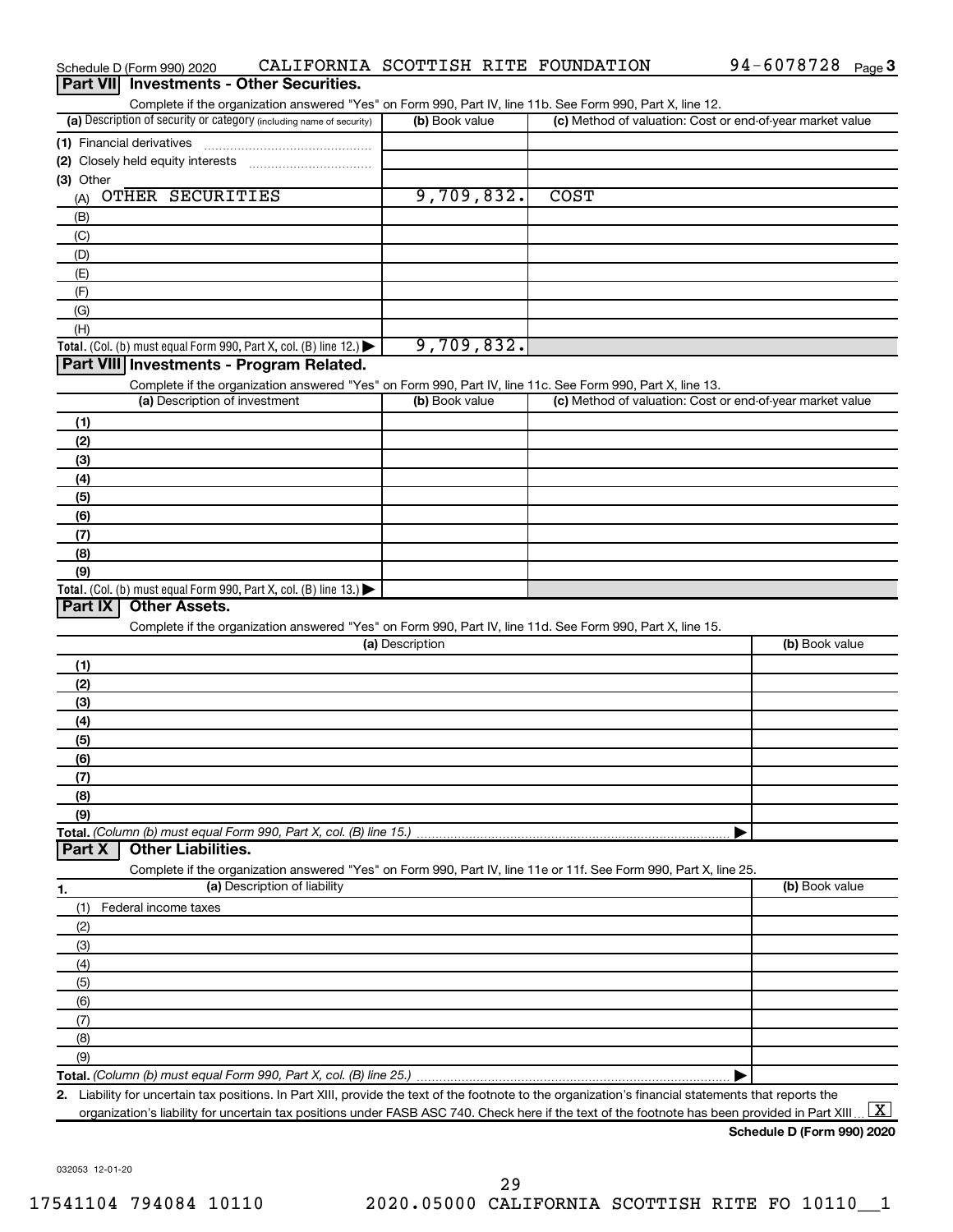|              | CALIFORNIA SCOTTISH RITE FOUNDATION<br>Schedule D (Form 990) 2020                                                                                                                                                                   |                |                         |                | 94-6078728 $_{Page 4}$ |  |  |  |  |  |
|--------------|-------------------------------------------------------------------------------------------------------------------------------------------------------------------------------------------------------------------------------------|----------------|-------------------------|----------------|------------------------|--|--|--|--|--|
|              | <b>Part XI</b><br>Reconciliation of Revenue per Audited Financial Statements With Revenue per Return.                                                                                                                               |                |                         |                |                        |  |  |  |  |  |
|              | Complete if the organization answered "Yes" on Form 990, Part IV, line 12a.                                                                                                                                                         |                |                         |                |                        |  |  |  |  |  |
| 1            | Total revenue, gains, and other support per audited financial statements                                                                                                                                                            |                |                         | $\overline{1}$ | 14, 767, 157.          |  |  |  |  |  |
| 2            | Amounts included on line 1 but not on Form 990, Part VIII, line 12:                                                                                                                                                                 |                |                         |                |                        |  |  |  |  |  |
| a            |                                                                                                                                                                                                                                     |                | $2a \mid 11, 127, 564.$ |                |                        |  |  |  |  |  |
| b            |                                                                                                                                                                                                                                     | 2 <sub>b</sub> |                         |                |                        |  |  |  |  |  |
| с            |                                                                                                                                                                                                                                     | 2 <sub>c</sub> |                         |                |                        |  |  |  |  |  |
| d            |                                                                                                                                                                                                                                     | 2d             | 63.                     |                |                        |  |  |  |  |  |
| $\mathbf{e}$ | Add lines 2a through 2d <b>continuum continuum contracts</b> and an analysis of the contract of the contract of the contract of the contract of the contract of the contract of the contract of the contract of the contract of the |                |                         | 2e             | 11, 127, 627.          |  |  |  |  |  |
| 3            |                                                                                                                                                                                                                                     |                |                         | $\mathbf{R}$   | 3,639,530.             |  |  |  |  |  |
| 4            | Amounts included on Form 990, Part VIII, line 12, but not on line 1:                                                                                                                                                                |                |                         |                |                        |  |  |  |  |  |
| a            |                                                                                                                                                                                                                                     |                | 321, 392.               |                |                        |  |  |  |  |  |
| b            |                                                                                                                                                                                                                                     | 4 <sub>b</sub> |                         |                |                        |  |  |  |  |  |
| c.           | Add lines 4a and 4b                                                                                                                                                                                                                 |                |                         | 4c             | 321,392.               |  |  |  |  |  |
|              |                                                                                                                                                                                                                                     |                |                         | $\overline{5}$ | 3,960,922.             |  |  |  |  |  |
|              |                                                                                                                                                                                                                                     |                |                         |                |                        |  |  |  |  |  |
|              | Part XII   Reconciliation of Expenses per Audited Financial Statements With Expenses per Return.                                                                                                                                    |                |                         |                |                        |  |  |  |  |  |
|              | Complete if the organization answered "Yes" on Form 990, Part IV, line 12a.                                                                                                                                                         |                |                         |                |                        |  |  |  |  |  |
| 1            |                                                                                                                                                                                                                                     |                |                         | $\blacksquare$ | 3,218,961.             |  |  |  |  |  |
| 2            | Amounts included on line 1 but not on Form 990, Part IX, line 25:                                                                                                                                                                   |                |                         |                |                        |  |  |  |  |  |
| a            |                                                                                                                                                                                                                                     | 2a             |                         |                |                        |  |  |  |  |  |
| b            |                                                                                                                                                                                                                                     | 2 <sub>b</sub> |                         |                |                        |  |  |  |  |  |
| c            |                                                                                                                                                                                                                                     | 2 <sub>c</sub> |                         |                |                        |  |  |  |  |  |
| d            |                                                                                                                                                                                                                                     | 2d             |                         |                |                        |  |  |  |  |  |
| е            | Add lines 2a through 2d <b>contained a contained a contained a contained a</b> contained a contained a contained a contained a contact a contact a contact a contact a contact a contact a contact a contact a contact a contact a  |                |                         | 2е             | $0 \cdot$              |  |  |  |  |  |
| З            |                                                                                                                                                                                                                                     |                |                         | 3              | 3,218,961.             |  |  |  |  |  |
| 4            | Amounts included on Form 990, Part IX, line 25, but not on line 1:                                                                                                                                                                  |                |                         |                |                        |  |  |  |  |  |
| a            |                                                                                                                                                                                                                                     | 4a             | 321,392.                |                |                        |  |  |  |  |  |
| b            |                                                                                                                                                                                                                                     | 4 <sub>b</sub> |                         |                |                        |  |  |  |  |  |
| c.           | Add lines 4a and 4b                                                                                                                                                                                                                 |                |                         | 4c             | 321,392.               |  |  |  |  |  |
|              | Part XIII Supplemental Information.                                                                                                                                                                                                 |                |                         | 5              | 3,540,353.             |  |  |  |  |  |

Provide the descriptions required for Part II, lines 3, 5, and 9; Part III, lines 1a and 4; Part IV, lines 1b and 2b; Part V, line 4; Part X, line 2; Part XI, lines 2d and 4b; and Part XII, lines 2d and 4b. Also complete this part to provide any additional information.

#### PART V, LINE 4:

### ENDOWMENTS ARE FOR THE BENEFIT OF LANGUAGE CENTERS AND SCHOLARSHIPS.

PART X, LINE 2:

FIN 48

THE FOUNDATION EVALUATES UNCERTAIN TAX POSITIONS WHEREBY THE EFFECT OF THE

UNCERTAINTY WOULD BE RECORDED IF THE TAX POSITIONS WILL, MORE LIKELY THAN

NOT, BE SUSTAINED UPON EXAMINATION. AS OF JUNE 30, 2020 MANAGEMENT DOES

NOT BELIEVE THE FOUNDATION HAS ANY UNCERTAIN TAX POSITIONS REQUIRING

ACCRUAL OR DISCLOSURE. THE FOUNDATION IS SUBJECT TO POTENTIAL INCOME TAX

AUDITS ON OPEN TAX YEARS BY ANY TAXING JURISDICTION IN WHICH IT OPERATES.

032054 12-01-20 **Schedule D (Form 990) 2020** THE STATUTE OF LIMITATIONS FOR FEDERAL AND CALIFORNIA STATE PURPOSES IS 30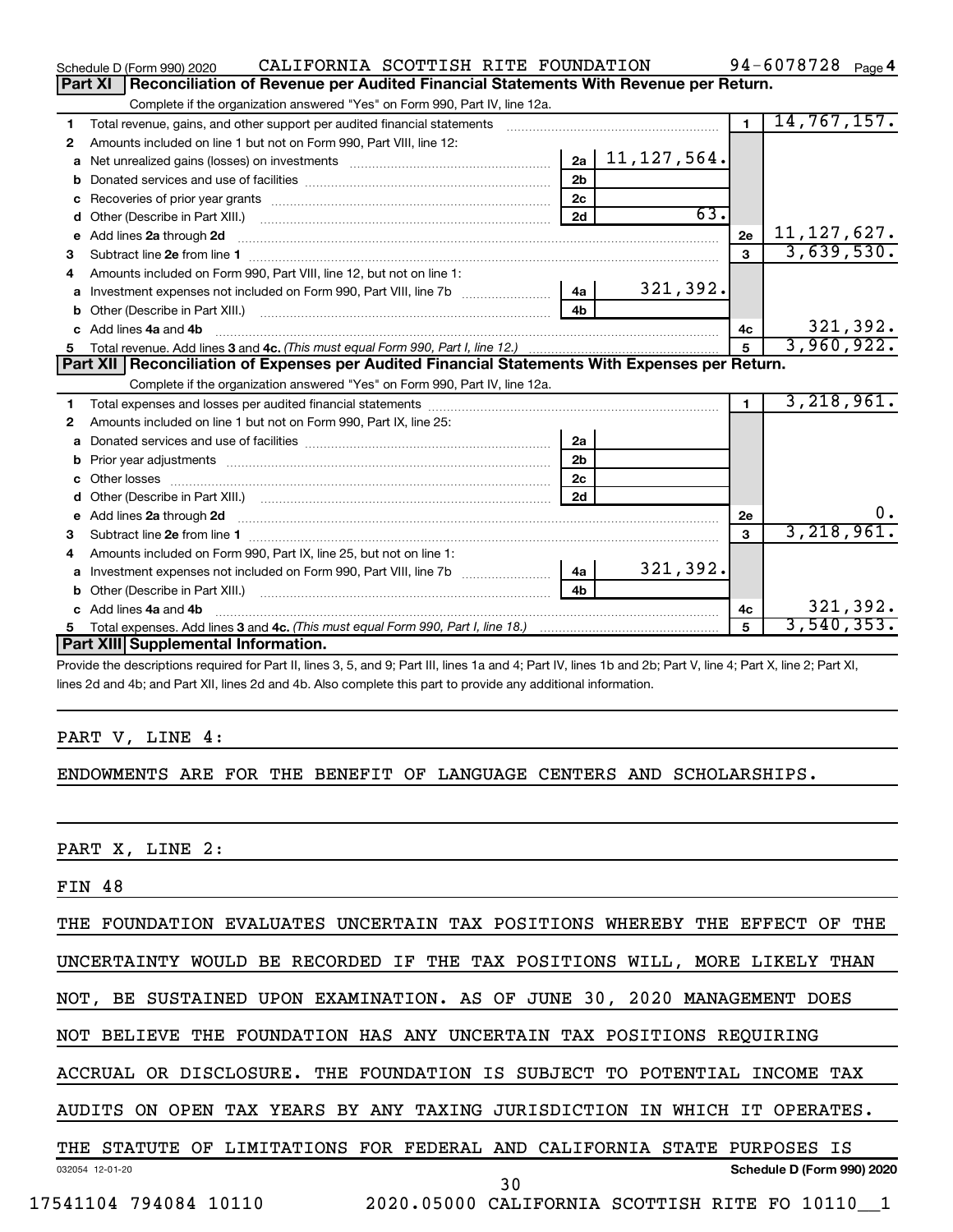| Schedule D (Form 990) 2020 |                                                       |  | CALIFORNIA SCOTTISH RITE FOUNDATION | 94-6078728 | Page 5 |
|----------------------------|-------------------------------------------------------|--|-------------------------------------|------------|--------|
|                            | <b>Part XIII Supplemental Information (continued)</b> |  |                                     |            |        |
|                            |                                                       |  |                                     |            |        |

GENERALLY THREE AND FOUR YEARS, RESPECTIVELY.

PART XI, LINE 2D - OTHER ADJUSTMENTS:

CHANGE IN VALUE OF BENEFICIAL INTEREST 63.

**Schedule D (Form 990) 2020**

032055 12-01-20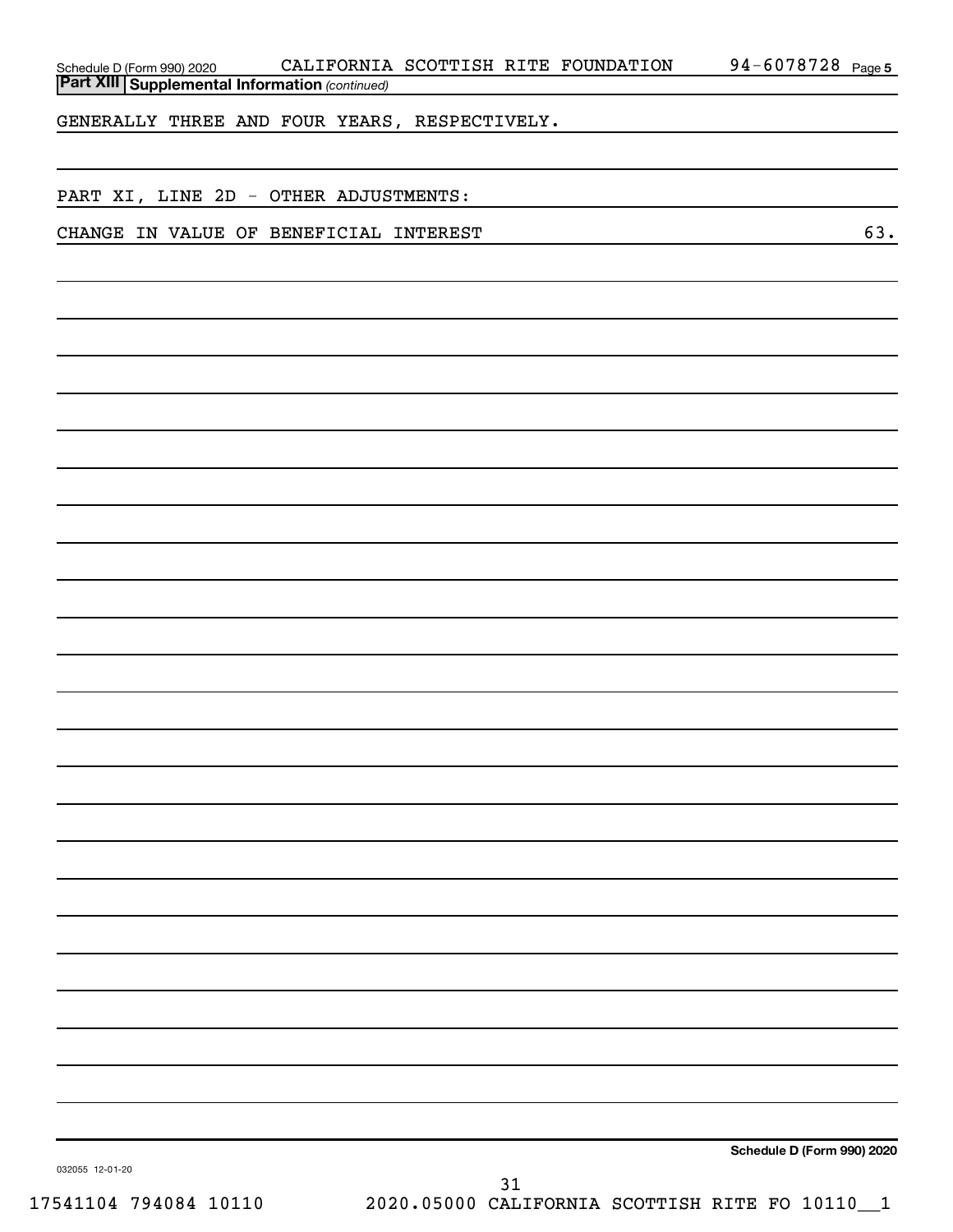| <b>SCHEDULE G</b>                                            |                                                                                                                                                                                    | <b>Supplemental Information Regarding Fundraising or Gaming Activities</b>                                                                                                                                                                           |                               |                                           |                                                                            |                                                                            | OMB No. 1545-0047                                       |  |  |  |
|--------------------------------------------------------------|------------------------------------------------------------------------------------------------------------------------------------------------------------------------------------|------------------------------------------------------------------------------------------------------------------------------------------------------------------------------------------------------------------------------------------------------|-------------------------------|-------------------------------------------|----------------------------------------------------------------------------|----------------------------------------------------------------------------|---------------------------------------------------------|--|--|--|
| (Form 990 or 990-EZ)                                         | Complete if the organization answered "Yes" on Form 990, Part IV, line 17, 18, or 19, or if the<br>organization entered more than \$15,000 on Form 990-EZ, line 6a.                |                                                                                                                                                                                                                                                      |                               |                                           |                                                                            |                                                                            |                                                         |  |  |  |
| Department of the Treasury                                   | Attach to Form 990 or Form 990-EZ.<br><b>Open to Public</b><br>Inspection                                                                                                          |                                                                                                                                                                                                                                                      |                               |                                           |                                                                            |                                                                            |                                                         |  |  |  |
| Internal Revenue Service                                     | ► Go to www.irs.gov/Form990 for instructions and the latest information.                                                                                                           |                                                                                                                                                                                                                                                      |                               |                                           |                                                                            |                                                                            |                                                         |  |  |  |
| Name of the organization                                     | <b>Employer identification number</b>                                                                                                                                              |                                                                                                                                                                                                                                                      |                               |                                           |                                                                            |                                                                            |                                                         |  |  |  |
| Part I                                                       | 94-6078728<br>CALIFORNIA SCOTTISH RITE FOUNDATION<br>Fundraising Activities. Complete if the organization answered "Yes" on Form 990, Part IV, line 17. Form 990-EZ filers are not |                                                                                                                                                                                                                                                      |                               |                                           |                                                                            |                                                                            |                                                         |  |  |  |
|                                                              | required to complete this part.                                                                                                                                                    |                                                                                                                                                                                                                                                      |                               |                                           |                                                                            |                                                                            |                                                         |  |  |  |
| Mail solicitations<br>a<br>b<br>Phone solicitations<br>с     | Internet and email solicitations                                                                                                                                                   | 1 Indicate whether the organization raised funds through any of the following activities. Check all that apply.<br>e<br>f<br>Special fundraising events<br>g                                                                                         |                               |                                           | Solicitation of non-government grants<br>Solicitation of government grants |                                                                            |                                                         |  |  |  |
| In-person solicitations<br>d                                 |                                                                                                                                                                                    |                                                                                                                                                                                                                                                      |                               |                                           |                                                                            |                                                                            |                                                         |  |  |  |
|                                                              |                                                                                                                                                                                    | 2 a Did the organization have a written or oral agreement with any individual (including officers, directors, trustees, or                                                                                                                           |                               |                                           |                                                                            |                                                                            | Yes<br><b>No</b>                                        |  |  |  |
|                                                              |                                                                                                                                                                                    | key employees listed in Form 990, Part VII) or entity in connection with professional fundraising services?<br>b If "Yes," list the 10 highest paid individuals or entities (fundraisers) pursuant to agreements under which the fundraiser is to be |                               |                                           |                                                                            |                                                                            |                                                         |  |  |  |
| compensated at least \$5,000 by the organization.            |                                                                                                                                                                                    |                                                                                                                                                                                                                                                      |                               |                                           |                                                                            |                                                                            |                                                         |  |  |  |
| (i) Name and address of individual<br>or entity (fundraiser) |                                                                                                                                                                                    | (ii) Activity                                                                                                                                                                                                                                        | have custody<br>or control of | (iii) Did<br>fundraiser<br>contributions? | (iv) Gross receipts<br>from activity                                       | (v) Amount paid<br>to (or retained by)<br>fundraiser<br>listed in col. (i) | (vi) Amount paid<br>to (or retained by)<br>organization |  |  |  |
|                                                              |                                                                                                                                                                                    |                                                                                                                                                                                                                                                      | Yes                           | No                                        |                                                                            |                                                                            |                                                         |  |  |  |
|                                                              |                                                                                                                                                                                    |                                                                                                                                                                                                                                                      |                               |                                           |                                                                            |                                                                            |                                                         |  |  |  |
|                                                              |                                                                                                                                                                                    |                                                                                                                                                                                                                                                      |                               |                                           |                                                                            |                                                                            |                                                         |  |  |  |
|                                                              |                                                                                                                                                                                    |                                                                                                                                                                                                                                                      |                               |                                           |                                                                            |                                                                            |                                                         |  |  |  |
|                                                              |                                                                                                                                                                                    |                                                                                                                                                                                                                                                      |                               |                                           |                                                                            |                                                                            |                                                         |  |  |  |
|                                                              |                                                                                                                                                                                    |                                                                                                                                                                                                                                                      |                               |                                           |                                                                            |                                                                            |                                                         |  |  |  |
|                                                              |                                                                                                                                                                                    |                                                                                                                                                                                                                                                      |                               |                                           |                                                                            |                                                                            |                                                         |  |  |  |
|                                                              |                                                                                                                                                                                    |                                                                                                                                                                                                                                                      |                               |                                           |                                                                            |                                                                            |                                                         |  |  |  |
|                                                              |                                                                                                                                                                                    |                                                                                                                                                                                                                                                      |                               |                                           |                                                                            |                                                                            |                                                         |  |  |  |
|                                                              |                                                                                                                                                                                    |                                                                                                                                                                                                                                                      |                               |                                           |                                                                            |                                                                            |                                                         |  |  |  |
| Total                                                        |                                                                                                                                                                                    |                                                                                                                                                                                                                                                      |                               |                                           |                                                                            |                                                                            |                                                         |  |  |  |
| or licensing.                                                |                                                                                                                                                                                    | 3 List all states in which the organization is registered or licensed to solicit contributions or has been notified it is exempt from registration                                                                                                   |                               |                                           |                                                                            |                                                                            |                                                         |  |  |  |
|                                                              |                                                                                                                                                                                    |                                                                                                                                                                                                                                                      |                               |                                           |                                                                            |                                                                            |                                                         |  |  |  |
|                                                              |                                                                                                                                                                                    |                                                                                                                                                                                                                                                      |                               |                                           |                                                                            |                                                                            |                                                         |  |  |  |
|                                                              |                                                                                                                                                                                    |                                                                                                                                                                                                                                                      |                               |                                           |                                                                            |                                                                            |                                                         |  |  |  |
|                                                              |                                                                                                                                                                                    |                                                                                                                                                                                                                                                      |                               |                                           |                                                                            |                                                                            |                                                         |  |  |  |
|                                                              |                                                                                                                                                                                    |                                                                                                                                                                                                                                                      |                               |                                           |                                                                            |                                                                            |                                                         |  |  |  |
|                                                              |                                                                                                                                                                                    |                                                                                                                                                                                                                                                      |                               |                                           |                                                                            |                                                                            |                                                         |  |  |  |
|                                                              |                                                                                                                                                                                    |                                                                                                                                                                                                                                                      |                               |                                           |                                                                            |                                                                            |                                                         |  |  |  |

**For Paperwork Reduction Act Notice, see the Instructions for Form 990 or 990-EZ. Schedule G (Form 990 or 990-EZ) 2020** LHA

032081 11-25-20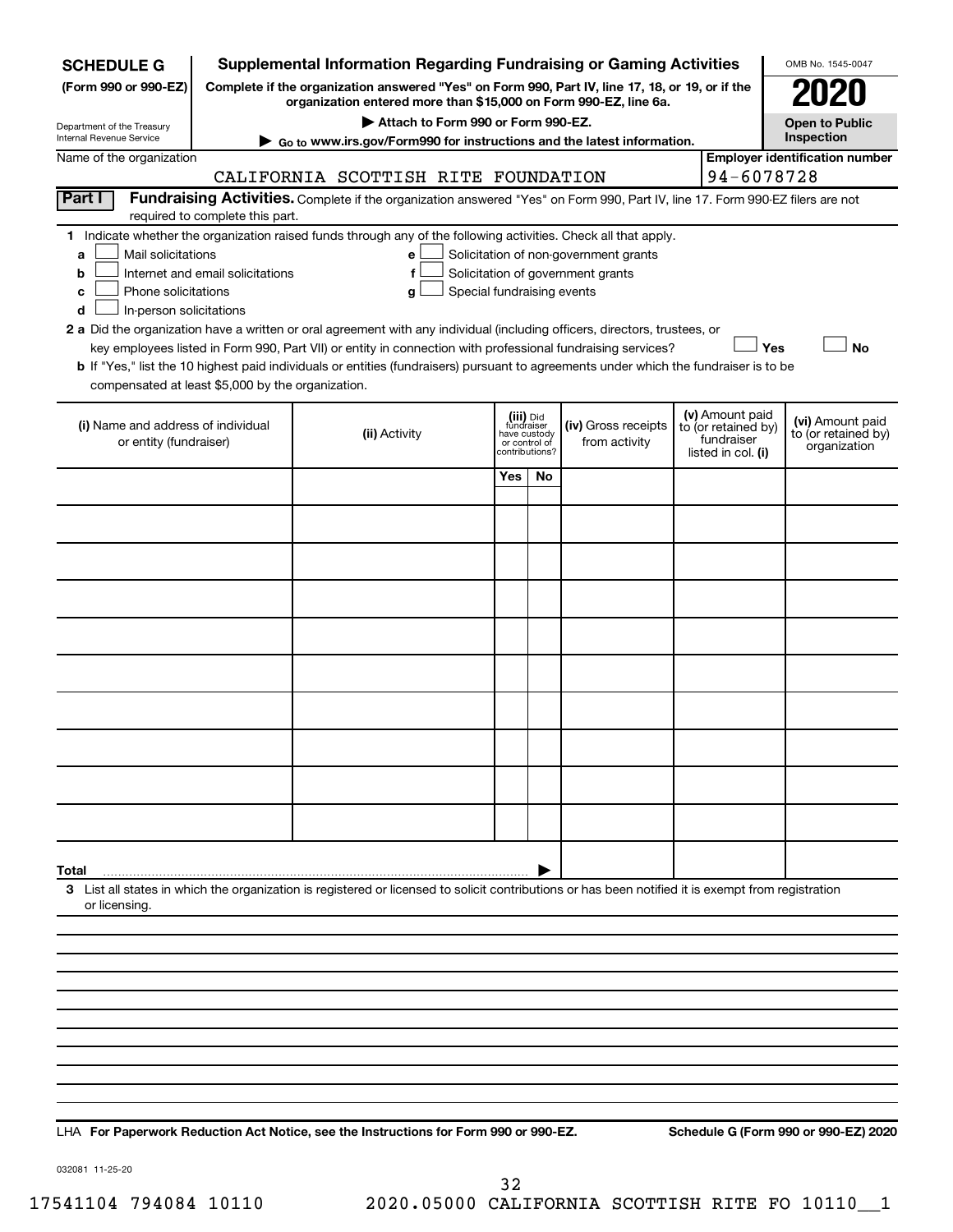Part II | Fundraising Events. Complete if the organization answered "Yes" on Form 990, Part IV, line 18, or reported more than \$15,000 of fundraising event contributions and gross income on Form 990-EZ, lines 1 and 6b. List events with gross receipts greater than \$5,000.

|                        |        | ה ומחסומוסות פעבות כטותווטמוטוס מווט קוטסס וווטטווכ טורו טוווו סטט־בב, וווכס דמווט טט. בוסג כעכותס אתור קוטסס וכככוטוס קוכמוכו מומרו 40,000. |                |                                                  |                                 |                                                     |
|------------------------|--------|----------------------------------------------------------------------------------------------------------------------------------------------|----------------|--------------------------------------------------|---------------------------------|-----------------------------------------------------|
|                        |        |                                                                                                                                              | (a) Event $#1$ | (b) Event $#2$                                   | (c) Other events<br><b>NONE</b> | (d) Total events<br>(add col. (a) through           |
|                        |        |                                                                                                                                              | ONLINE (FRE)   |                                                  |                                 | col. (c)                                            |
|                        |        |                                                                                                                                              | (event type)   | (event type)                                     | (total number)                  |                                                     |
| Revenue                |        |                                                                                                                                              | 58,843.        |                                                  |                                 | 58,843.                                             |
|                        |        |                                                                                                                                              | 17,763.        |                                                  |                                 | <u>17,763.</u>                                      |
|                        |        |                                                                                                                                              | 41,080.        |                                                  |                                 | 41,080.                                             |
|                        | 3      | Gross income (line 1 minus line 2)                                                                                                           |                |                                                  |                                 |                                                     |
|                        |        |                                                                                                                                              |                |                                                  |                                 |                                                     |
|                        | 5      |                                                                                                                                              |                |                                                  |                                 |                                                     |
|                        | 6      |                                                                                                                                              |                |                                                  |                                 |                                                     |
| Direct Expenses        | 7      | Food and beverages                                                                                                                           |                |                                                  |                                 |                                                     |
|                        |        |                                                                                                                                              |                |                                                  |                                 |                                                     |
|                        | 8<br>9 |                                                                                                                                              | 6,532.         |                                                  |                                 | 6,532.                                              |
|                        |        | 10 Direct expense summary. Add lines 4 through 9 in column (d)                                                                               |                |                                                  | $\blacktriangleright$           | 6,532.                                              |
|                        |        |                                                                                                                                              |                |                                                  |                                 | 34,548.                                             |
| Part III               |        | Gaming. Complete if the organization answered "Yes" on Form 990, Part IV, line 19, or reported more than                                     |                |                                                  |                                 |                                                     |
|                        |        | \$15,000 on Form 990-EZ, line 6a.                                                                                                            |                |                                                  |                                 |                                                     |
| Revenue                |        |                                                                                                                                              | (a) Bingo      | (b) Pull tabs/instant<br>bingo/progressive bingo | (c) Other gaming                | (d) Total gaming (add<br>col. (a) through col. (c)) |
|                        |        |                                                                                                                                              |                |                                                  |                                 |                                                     |
|                        |        |                                                                                                                                              |                |                                                  |                                 |                                                     |
|                        |        |                                                                                                                                              |                |                                                  |                                 |                                                     |
| <b>Direct Expenses</b> | 3      |                                                                                                                                              |                |                                                  |                                 |                                                     |
|                        | 4      |                                                                                                                                              |                |                                                  |                                 |                                                     |
|                        |        |                                                                                                                                              |                |                                                  |                                 |                                                     |
|                        | 6      | Volunteer labor                                                                                                                              | Yes<br>%<br>No | Yes<br>%<br>No                                   | Yes<br>%<br>No                  |                                                     |
|                        | 7      | Direct expense summary. Add lines 2 through 5 in column (d)                                                                                  |                |                                                  |                                 |                                                     |
|                        | 8      |                                                                                                                                              |                |                                                  |                                 |                                                     |
|                        |        |                                                                                                                                              |                |                                                  |                                 |                                                     |
| 9                      |        | Enter the state(s) in which the organization conducts gaming activities:                                                                     |                |                                                  |                                 | Yes<br>No                                           |
|                        |        | <b>b</b> If "No," explain:                                                                                                                   |                |                                                  |                                 |                                                     |
|                        |        | the control of the control of the control of the control of the control of the control of                                                    |                |                                                  |                                 |                                                     |
|                        |        |                                                                                                                                              |                |                                                  |                                 |                                                     |
|                        |        | <b>b</b> If "Yes," explain:                                                                                                                  |                |                                                  |                                 | Yes<br>No                                           |
|                        |        | <u> 1989 - Johann John Stein, mars and de British and de British and de British and de British and de British an</u>                         |                |                                                  |                                 |                                                     |
|                        |        |                                                                                                                                              |                |                                                  |                                 |                                                     |
|                        |        | 032082 11-25-20                                                                                                                              |                |                                                  |                                 | Schedule G (Form 990 or 990-EZ) 2020                |
|                        |        |                                                                                                                                              |                |                                                  |                                 |                                                     |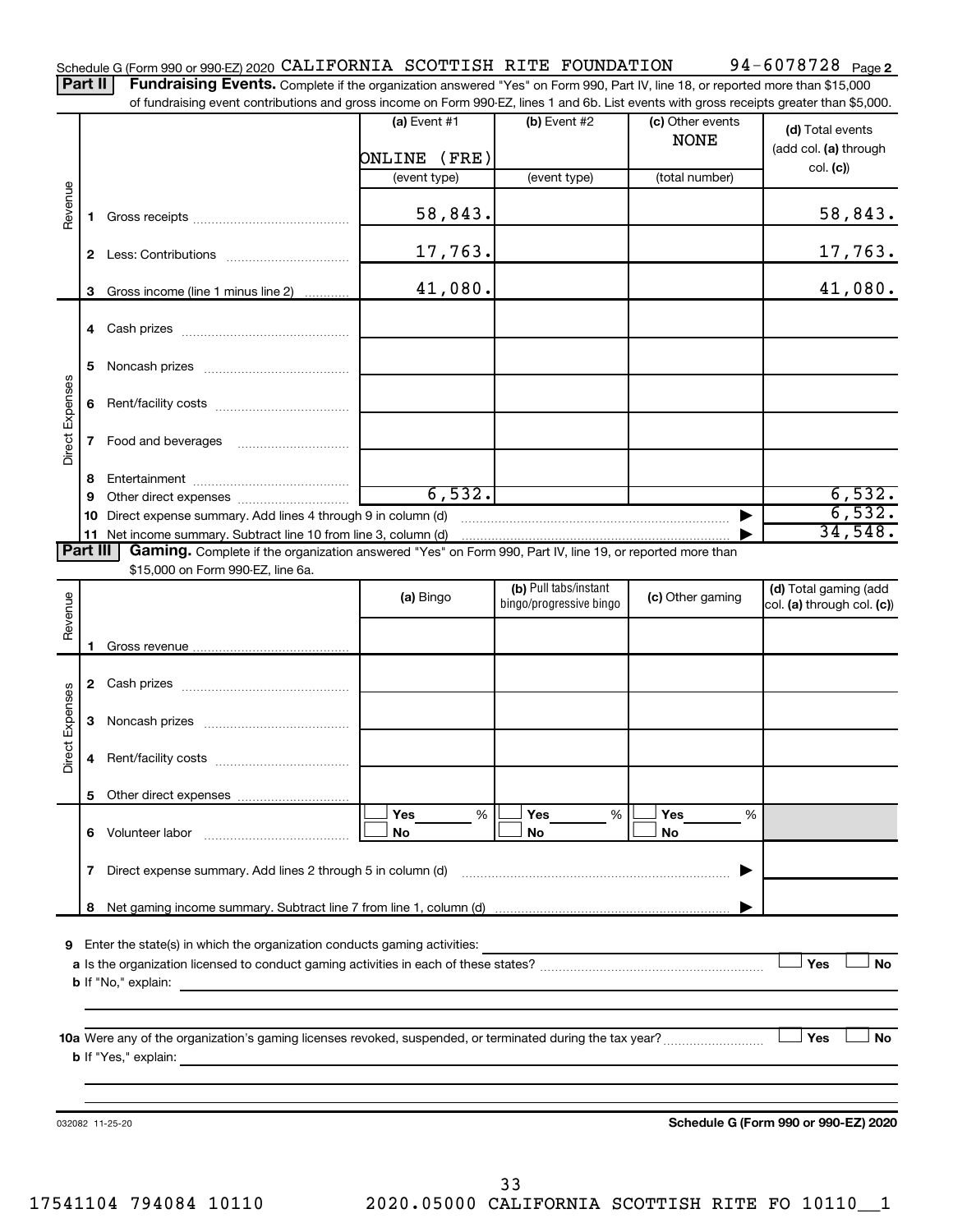|     | Schedule G (Form 990 or 990-EZ) 2020 CALIFORNIA SCOTTISH RITE FOUNDATION                                                                                                                                                                                     | 94-6078728      |     | Page 3                                       |
|-----|--------------------------------------------------------------------------------------------------------------------------------------------------------------------------------------------------------------------------------------------------------------|-----------------|-----|----------------------------------------------|
| 11. |                                                                                                                                                                                                                                                              | ∫ Yes           |     | <b>No</b>                                    |
|     | 12 Is the organization a grantor, beneficiary or trustee of a trust, or a member of a partnership or other entity formed                                                                                                                                     |                 | Yes | No                                           |
|     | 13 Indicate the percentage of gaming activity conducted in:                                                                                                                                                                                                  |                 |     |                                              |
|     |                                                                                                                                                                                                                                                              |                 |     | %                                            |
|     |                                                                                                                                                                                                                                                              | 13 <sub>b</sub> |     | $\%$                                         |
|     | 14 Enter the name and address of the person who prepares the organization's gaming/special events books and records:                                                                                                                                         |                 |     |                                              |
|     | Name $\blacktriangleright$<br><u> 1989 - Johann Barbara, martin amerikan basal dan berasal dan berasal dalam basal dan berasal dan berasal dan</u>                                                                                                           |                 |     |                                              |
|     |                                                                                                                                                                                                                                                              |                 |     |                                              |
|     |                                                                                                                                                                                                                                                              |                 |     | <b>No</b>                                    |
|     |                                                                                                                                                                                                                                                              |                 |     |                                              |
|     | of gaming revenue retained by the third party $\triangleright$ \$                                                                                                                                                                                            |                 |     |                                              |
|     | c If "Yes," enter name and address of the third party:                                                                                                                                                                                                       |                 |     |                                              |
|     | <u> 1980 - Johann Barbara, martin amerikan basal dan berasal dalam basal dalam basal dalam basal dalam basal dala</u><br>Name $\blacktriangleright$                                                                                                          |                 |     |                                              |
|     |                                                                                                                                                                                                                                                              |                 |     |                                              |
| 16  | Gaming manager information:                                                                                                                                                                                                                                  |                 |     |                                              |
|     | <u> 1989 - Johann Harry Harry Harry Harry Harry Harry Harry Harry Harry Harry Harry Harry Harry Harry Harry Harry</u><br>Name $\blacktriangleright$                                                                                                          |                 |     |                                              |
|     | Gaming manager compensation > \$                                                                                                                                                                                                                             |                 |     |                                              |
|     |                                                                                                                                                                                                                                                              |                 |     |                                              |
|     |                                                                                                                                                                                                                                                              |                 |     |                                              |
|     |                                                                                                                                                                                                                                                              |                 |     |                                              |
|     | Director/officer<br>Employee<br>Independent contractor                                                                                                                                                                                                       |                 |     |                                              |
|     | <b>17</b> Mandatory distributions:                                                                                                                                                                                                                           |                 |     |                                              |
|     | <b>a</b> Is the organization required under state law to make charitable distributions from the gaming proceeds to                                                                                                                                           |                 |     |                                              |
|     |                                                                                                                                                                                                                                                              |                 |     | $\mathbin{\sqcup}$ Yes $\mathbin{\sqcup}$ No |
|     | <b>b</b> Enter the amount of distributions required under state law to be distributed to other exempt organizations or spent in the                                                                                                                          |                 |     |                                              |
|     | organization's own exempt activities during the tax year $\triangleright$ \$                                                                                                                                                                                 |                 |     |                                              |
|     | <b>Part IV</b><br>Supplemental Information. Provide the explanations required by Part I, line 2b, columns (iii) and (v); and Part III, lines 9, 9b, 10b,<br>15b, 15c, 16, and 17b, as applicable. Also provide any additional information. See instructions. |                 |     |                                              |
|     |                                                                                                                                                                                                                                                              |                 |     |                                              |
|     |                                                                                                                                                                                                                                                              |                 |     |                                              |
|     |                                                                                                                                                                                                                                                              |                 |     |                                              |
|     |                                                                                                                                                                                                                                                              |                 |     |                                              |
|     |                                                                                                                                                                                                                                                              |                 |     |                                              |
|     |                                                                                                                                                                                                                                                              |                 |     |                                              |
|     |                                                                                                                                                                                                                                                              |                 |     |                                              |
|     |                                                                                                                                                                                                                                                              |                 |     |                                              |
|     |                                                                                                                                                                                                                                                              |                 |     |                                              |
|     |                                                                                                                                                                                                                                                              |                 |     |                                              |
|     | Schedule G (Form 990 or 990-EZ) 2020<br>032083 11-25-20<br>34                                                                                                                                                                                                |                 |     |                                              |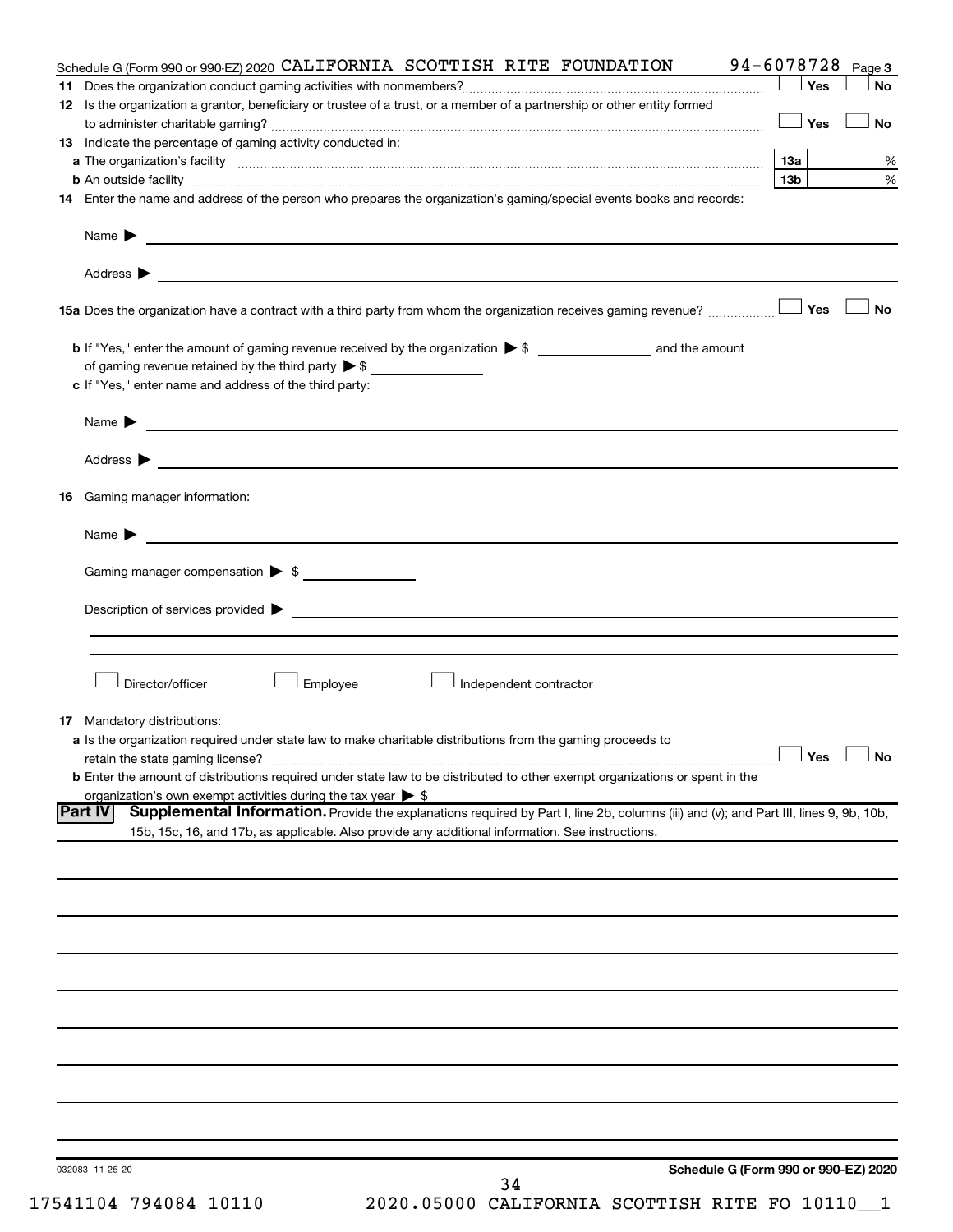| Schedule G (Form 990 or 990-EZ) CALIFORNIA<br><b>Part IV   Supplemental Information</b> (continued) |  | CALIFORNIA SCOTTISH RITE FOUNDATION | 94-6078728 Page 4               |  |
|-----------------------------------------------------------------------------------------------------|--|-------------------------------------|---------------------------------|--|
|                                                                                                     |  |                                     |                                 |  |
|                                                                                                     |  |                                     |                                 |  |
|                                                                                                     |  |                                     |                                 |  |
|                                                                                                     |  |                                     |                                 |  |
|                                                                                                     |  |                                     |                                 |  |
|                                                                                                     |  |                                     |                                 |  |
|                                                                                                     |  |                                     |                                 |  |
|                                                                                                     |  |                                     |                                 |  |
|                                                                                                     |  |                                     |                                 |  |
|                                                                                                     |  |                                     |                                 |  |
|                                                                                                     |  |                                     |                                 |  |
|                                                                                                     |  |                                     |                                 |  |
|                                                                                                     |  |                                     |                                 |  |
|                                                                                                     |  |                                     |                                 |  |
|                                                                                                     |  |                                     |                                 |  |
|                                                                                                     |  |                                     |                                 |  |
|                                                                                                     |  |                                     |                                 |  |
|                                                                                                     |  |                                     |                                 |  |
|                                                                                                     |  |                                     |                                 |  |
|                                                                                                     |  |                                     |                                 |  |
|                                                                                                     |  |                                     |                                 |  |
|                                                                                                     |  |                                     |                                 |  |
|                                                                                                     |  |                                     |                                 |  |
|                                                                                                     |  |                                     |                                 |  |
|                                                                                                     |  |                                     |                                 |  |
|                                                                                                     |  |                                     |                                 |  |
|                                                                                                     |  |                                     |                                 |  |
|                                                                                                     |  |                                     |                                 |  |
|                                                                                                     |  |                                     |                                 |  |
|                                                                                                     |  |                                     |                                 |  |
|                                                                                                     |  |                                     |                                 |  |
|                                                                                                     |  |                                     |                                 |  |
|                                                                                                     |  |                                     |                                 |  |
|                                                                                                     |  |                                     |                                 |  |
|                                                                                                     |  |                                     |                                 |  |
|                                                                                                     |  |                                     |                                 |  |
|                                                                                                     |  |                                     |                                 |  |
|                                                                                                     |  |                                     |                                 |  |
|                                                                                                     |  |                                     |                                 |  |
|                                                                                                     |  |                                     |                                 |  |
|                                                                                                     |  |                                     |                                 |  |
|                                                                                                     |  |                                     |                                 |  |
|                                                                                                     |  |                                     |                                 |  |
|                                                                                                     |  |                                     |                                 |  |
|                                                                                                     |  |                                     |                                 |  |
|                                                                                                     |  |                                     |                                 |  |
|                                                                                                     |  |                                     |                                 |  |
|                                                                                                     |  |                                     |                                 |  |
|                                                                                                     |  |                                     |                                 |  |
|                                                                                                     |  |                                     |                                 |  |
|                                                                                                     |  |                                     |                                 |  |
|                                                                                                     |  |                                     |                                 |  |
|                                                                                                     |  |                                     | Schedule G (Form 990 or 990-EZ) |  |
| 032084 04-01-20                                                                                     |  |                                     |                                 |  |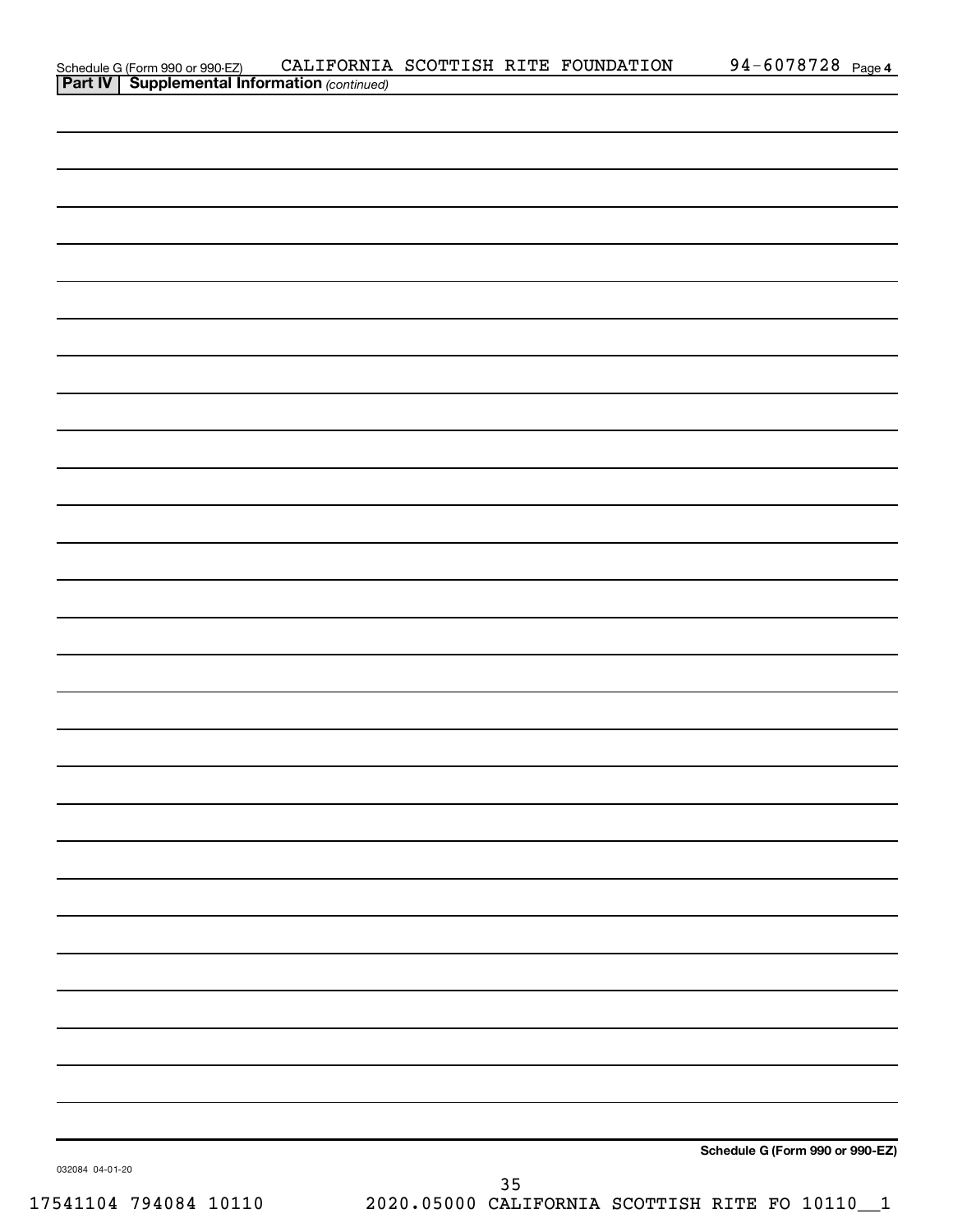| <b>SCHEDULE I</b><br>(Form 990)                                                                                                                                                                                                                                                                            | <b>Grants and Other Assistance to Organizations,</b><br>Governments, and Individuals in the United States | OMB No. 1545-0047                                                                |                                                                              |                                         |                                                                |                                           |                                                     |
|------------------------------------------------------------------------------------------------------------------------------------------------------------------------------------------------------------------------------------------------------------------------------------------------------------|-----------------------------------------------------------------------------------------------------------|----------------------------------------------------------------------------------|------------------------------------------------------------------------------|-----------------------------------------|----------------------------------------------------------------|-------------------------------------------|-----------------------------------------------------|
| Department of the Treasury<br>Internal Revenue Service                                                                                                                                                                                                                                                     |                                                                                                           | Complete if the organization answered "Yes" on Form 990, Part IV, line 21 or 22. | Attach to Form 990.<br>Go to www.irs.gov/Form990 for the latest information. |                                         |                                                                |                                           | <b>Open to Public</b><br>Inspection                 |
| Name of the organization                                                                                                                                                                                                                                                                                   |                                                                                                           | CALIFORNIA SCOTTISH RITE FOUNDATION                                              |                                                                              |                                         |                                                                |                                           | <b>Employer identification number</b><br>94-6078728 |
| Part I<br><b>General Information on Grants and Assistance</b>                                                                                                                                                                                                                                              |                                                                                                           |                                                                                  |                                                                              |                                         |                                                                |                                           |                                                     |
| Does the organization maintain records to substantiate the amount of the grants or assistance, the grantees' eligibility for the grants or assistance, and the selection<br>$\mathbf 1$<br>2 Describe in Part IV the organization's procedures for monitoring the use of grant funds in the United States. |                                                                                                           |                                                                                  |                                                                              |                                         |                                                                |                                           | $\lceil \text{X} \rceil$ Yes<br>l No                |
| Part II<br>Grants and Other Assistance to Domestic Organizations and Domestic Governments. Complete if the organization answered "Yes" on Form 990, Part IV, line 21, for any                                                                                                                              |                                                                                                           |                                                                                  |                                                                              |                                         |                                                                |                                           |                                                     |
| recipient that received more than \$5,000. Part II can be duplicated if additional space is needed.                                                                                                                                                                                                        |                                                                                                           |                                                                                  |                                                                              |                                         |                                                                |                                           |                                                     |
| <b>1 (a)</b> Name and address of organization<br>or government                                                                                                                                                                                                                                             | (b) EIN                                                                                                   | (c) IRC section<br>(if applicable)                                               | (d) Amount of<br>cash grant                                                  | (e) Amount of<br>non-cash<br>assistance | (f) Method of<br>valuation (book,<br>FMV, appraisal,<br>other) | (g) Description of<br>noncash assistance  | (h) Purpose of grant<br>or assistance               |
| SCOTTISH RITE FOUNDATION<br>1733 SIXTEENTH ST NW<br>WASHINGTON, DC 20009                                                                                                                                                                                                                                   | 52-6054737                                                                                                | 501(C)(3)                                                                        | 45,000.                                                                      | $\mathbf 0$                             |                                                                | FUNDING OF<br>SEAL<br>SCHOLARSHIP<br>FUND | FUNDING OF SEAL<br>SCHOLARSHIP FUND                 |
| RAINBOW GIRLS OF CALIFORNIA<br>4748 PALM AVENUE<br>FRESNO, CA 93704-3002                                                                                                                                                                                                                                   | 33-0937369                                                                                                | 501(C)(3)                                                                        | 5,000                                                                        | $\mathbf 0$                             |                                                                | FUNDING OF<br>YOUTH ORDER                 | FUNDING OF YOUTH ORDER                              |
| JOB'S DAUGHTERS OF CALIFORNIA<br>303 W LINCOLN AVE #210<br>ANAHEIM, CA 92805-2928                                                                                                                                                                                                                          | $33 - 0692562$                                                                                            | 501(C)(3)                                                                        | 5,000                                                                        | $\mathbf 0$                             |                                                                | FUNDING OF<br>YOUTH ORDER                 | FUNDING OF YOUTH ORDER                              |
| CALIF DEMOLAY, NORTH<br>34400 MISSION BLVD<br>UNION CITY, CA 94587                                                                                                                                                                                                                                         | 96-6173415                                                                                                | 501(C)(3)                                                                        | 5,000                                                                        | 0                                       |                                                                | FUNDING OF<br>YOUTH ORDER                 | FUNDING OF YOUTH ORDER                              |
| CALIF DEMOLAY SOUTH<br>303 W LINCOLN AVE<br>ANAHEIM, CA 92805                                                                                                                                                                                                                                              | 46-3163181                                                                                                | 501(C)(3)                                                                        | 5,000                                                                        | $\mathbf{0}$                            |                                                                | FUNDING OF<br>YOUTH ORDER                 | FUNDING OF YOUTH ORDER                              |
| Enter total number of other organizations listed in the line 1 table<br>3                                                                                                                                                                                                                                  |                                                                                                           |                                                                                  |                                                                              |                                         |                                                                |                                           | $\overline{5}$ .                                    |

**For Paperwork Reduction Act Notice, see the Instructions for Form 990. Schedule I (Form 990) 2020** LHA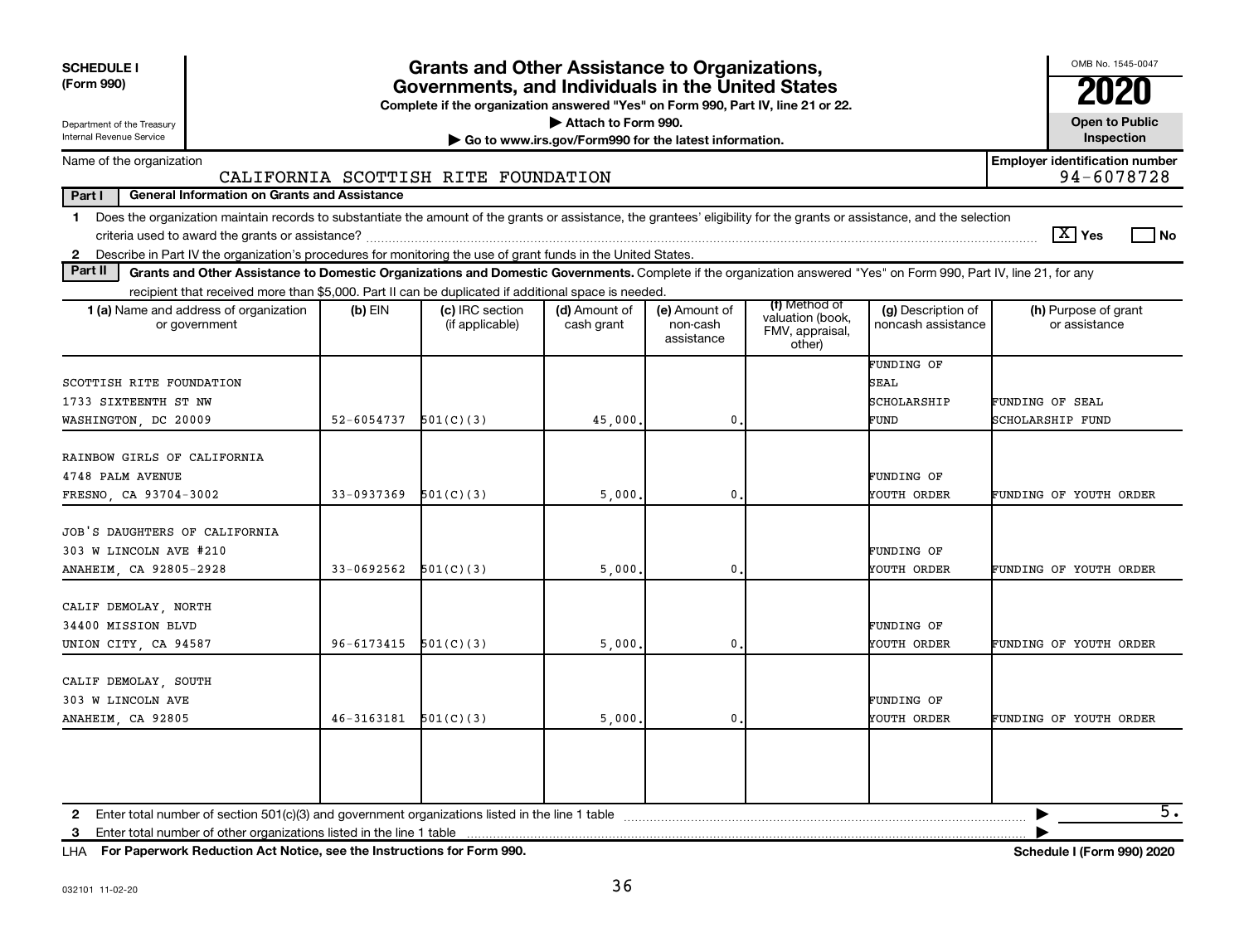#### Schedule I (Form 990) 2020 CALIFORNIA SCOTTISH RITE FOUNDATION 94-6078728 Page

**2**

Part III | Grants and Other Assistance to Domestic Individuals. Complete if the organization answered "Yes" on Form 990, Part IV, line 22. Part III can be duplicated if additional space is needed.

| (a) Type of grant or assistance | (b) Number of<br>recipients | (c) Amount of<br>cash grant | (d) Amount of non-<br>cash assistance | (e) Method of valuation<br>(book, FMV, appraisal, other) | (f) Description of noncash assistance |
|---------------------------------|-----------------------------|-----------------------------|---------------------------------------|----------------------------------------------------------|---------------------------------------|
|                                 |                             |                             |                                       |                                                          |                                       |
| SCHOLARSHIPS                    | 66                          | $0$ .                       | 204,500.                              |                                                          |                                       |
|                                 |                             |                             |                                       |                                                          |                                       |
|                                 |                             |                             |                                       |                                                          |                                       |
|                                 |                             |                             |                                       |                                                          |                                       |
|                                 |                             |                             |                                       |                                                          |                                       |
|                                 |                             |                             |                                       |                                                          |                                       |
|                                 |                             |                             |                                       |                                                          |                                       |
|                                 |                             |                             |                                       |                                                          |                                       |
|                                 |                             |                             |                                       |                                                          |                                       |

Part IV | Supplemental Information. Provide the information required in Part I, line 2; Part III, column (b); and any other additional information.

PART I, LINE 2:

THE FOUNDATION REQUIRES CONFIRMATION FROM RECIPIENT OF USE OF FUNDS.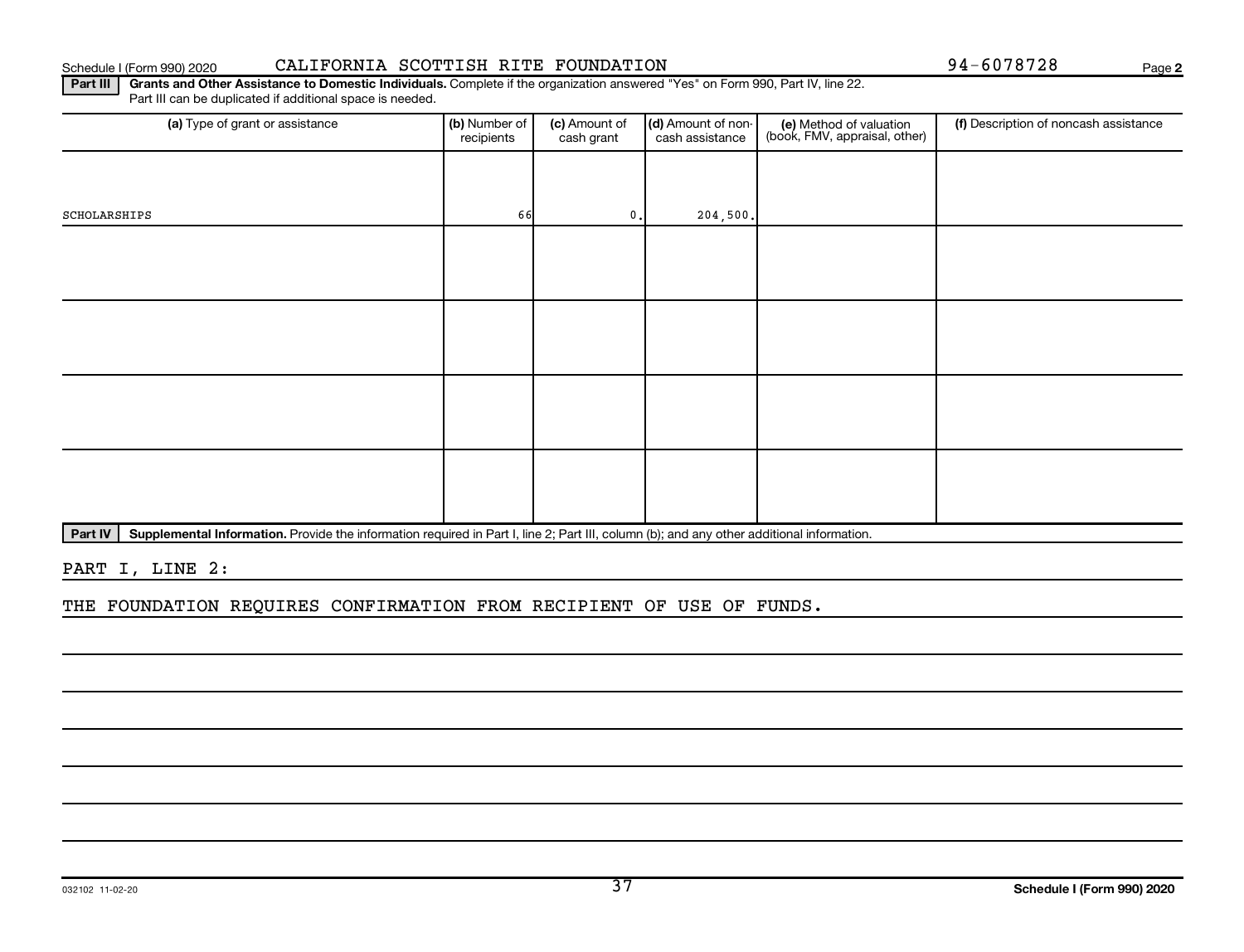**(Form 990 or 990-EZ)**

Department of the Treasury Internal Revenue Service Name of the organization

**Complete to provide information for responses to specific questions on Form 990 or 990-EZ or to provide any additional information. | Attach to Form 990 or 990-EZ. | Go to www.irs.gov/Form990 for the latest information. SCHEDULE O Supplemental Information to Form 990 or 990-EZ 2020**<br>(Form 990 or 990-EZ) Complete to provide information for responses to specific questions on



CALIFORNIA SCOTTISH RITE FOUNDATION 94-6078728

**Employer identification number**

FORM 990, PART I, LINE 1, DESCRIPTION OF ORGANIZATION MISSION:

LANGUAGE SERVICES, SCHOLARSHIPS, AND OTHER CHARITABLE PROGRAMS.

FORM 990, PART III, LINE 1, DESCRIPTION OF ORGANIZATION MISSION:

PROFESSIONAL EDUCATION AND TRAINING IN PREVENTION AND TREATMENT OF

CHILDHOOD LANGUAGE DISORDERS.

FORM 990, PART VI, SECTION A, LINE 6:

DID THE ORGANIZATION HAVE MEMBERS

ALL TWENTY-NINE OF THE DIRECTORS OF THE FOUNDATION SHALL BE MEMBERS OF THE FOUNDATION. EACH MEMBER WHO IS A MEMBER BECAUSE HE IS A DIRECTOR OF THE FOUNDATION SHALL CONTINUE FOR SUCH TERM AS HE CONTINUES TO HOLD OFFICE AS A DIRECTOR OF THE FOUNDATION. THE REMAINING TWENTY-SIX MEMBERS OF THE FOUNDATION SHALL BE CHOSEN IN THE FOLLOWING MANNER: EACH OF THE LODGES OF PERFECTION OF SCOTTISH RITE BODIES CHARTERED IN THE STATE OF CALIFORNIA BY THE SUPREME COUNCIL OF THIRTY-THIRD DEGREE OF ANCIENT AND ACCEPTED SCOTTISH RITE OF FREE MASONRY, SOUTHERN JURISDICTION, UNITED STATES OF AMERICA, SHALL APPOINT ONE MEMBER ANNUALLY UPON THE DAY PROVIDED IN THE STATUTES OF THE SUPREME COUNCIL FOR ELECTIONS IN LODGES OF PERFECTION. EACH MEMBER APPOINTED AS PROVIDED IN THE PRECEDING SENTENCE SHALL BE A MEMBER FOR ONE YEAR, OR FOR SUCH SHORTER PERIOD AS HE MAY BE APPOINTED, AND UNTIL HIS SUCCESSOR IS APPOINTED AND QUALIFIED.

FORM 990, PART VI, SECTION A, LINE 7A:

DID THE ORGANIZATION HAVE MEMBERS WHO HAD THE POWER TO ELECT OR APPOINT ONE

OR MORE MEMBERS OF THE GOVERNING BODY

032211 11-20-20 **For Paperwork Reduction Act Notice, see the Instructions for Form 990 or 990-EZ. Schedule O (Form 990 or 990-EZ) 2020** LHA 38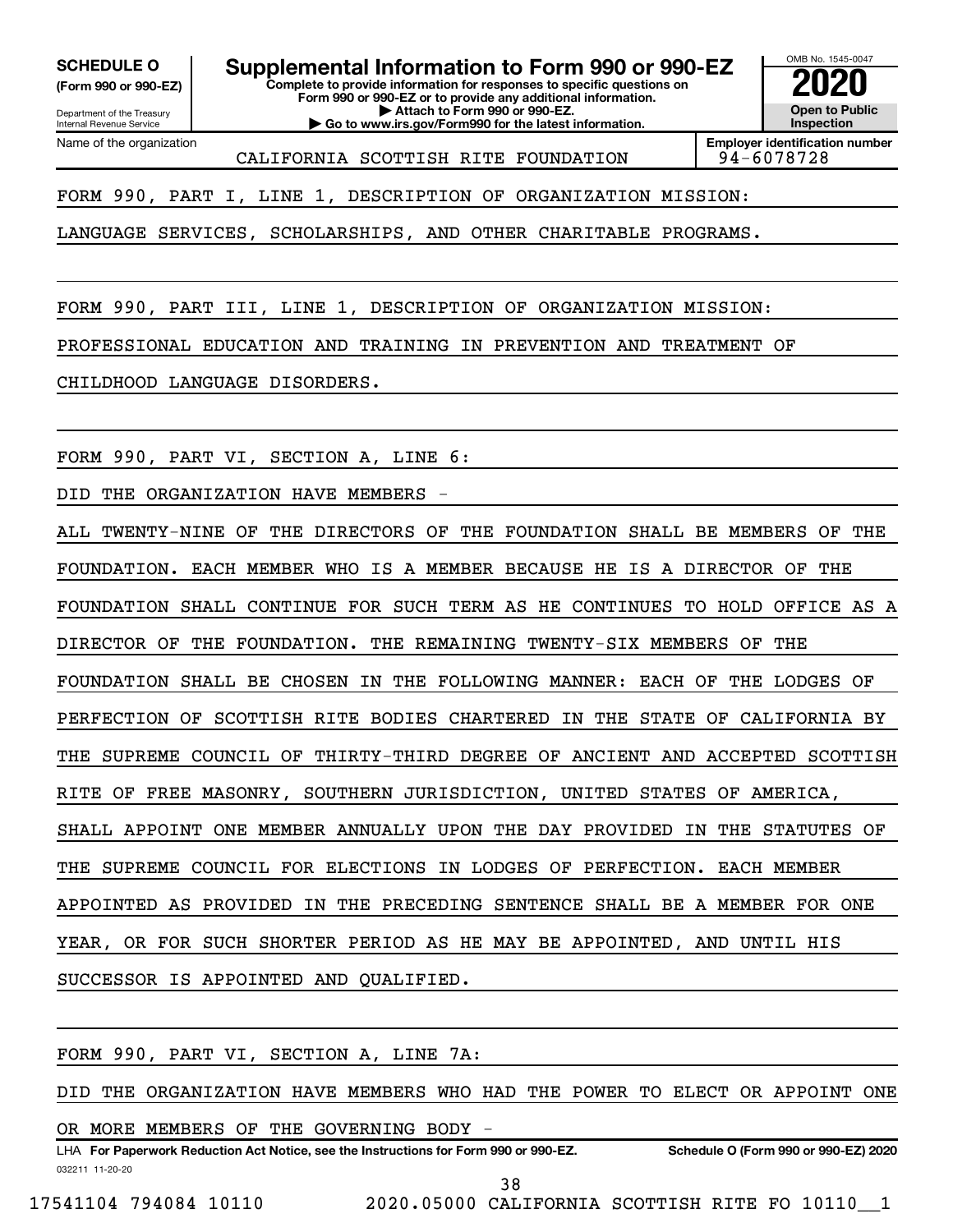| Schedule O (Form 990 or 990-EZ) 2020                                                    | Page 2                                              |
|-----------------------------------------------------------------------------------------|-----------------------------------------------------|
| Name of the organization<br>CALIFORNIA SCOTTISH RITE FOUNDATION                         | <b>Employer identification number</b><br>94-6078728 |
| THE ARTICLES OF INCORPORATION, THE MEMBERS SHALL HAVE THE EXCLUSIVE<br>PER              |                                                     |
| THE<br>NUMBER OF DIRECTORS OF<br>THE FOUNDATION AS WELL AS REMOVE<br>RIGHT<br>TO CHANGE |                                                     |
| ANY MEMBER EITHER WITH OR WITHOUT CAUSE BY A MAJORITY VOTE OF THE MEMBERS.              |                                                     |
| FORM 990, PART VI, SECTION A, LINE 7B:                                                  |                                                     |
| ARE ANY GOVERNANCE DECISIONS OF THE ORGANIZATION RESERVED TO MEMBERS -                  |                                                     |
| MEMBERS SHALL HAVE THE EXCLUSIVE RIGHT TO ALTER, AMEND<br>THE                           |                                                     |
| OR REPEAL THE ARTICLES OF INCORPORATION; TO CHANGE THE NUMBER OF DIRECTORS              |                                                     |
| THE FOUNDATION; TO ADOPT A PLAN OF MERGER OR PLAN OF CONSOLIDATION WITH<br>ОF           |                                                     |
| ANOTHER CORPORATION; TO AUTHORIZE THE SALE, LEASE, EXCHANGE OR MORTGAGE OF              |                                                     |
| ALL OR SUBSTANTIALLY ALL OF THE PROPERTY OR ASSETS OF THE FOUNDATION; AND               |                                                     |
| AUTHORIZE THE DISSOLUTION OF THE FOUNDATION, WHETHER VOLUNTARY OR<br>TO.                |                                                     |
| INVOLUNTARY. FURTHER, THE MEMBERS SHALL HAVE THE EXCLUSIVE RIGHT                        | TO VOTE ON                                          |
| ALL MATTERS PERTAINING TO<br>THE AFFAIRS OF<br>THE FOUNDATION ON WHICH A VOTE OF        |                                                     |
| MEMBERS IS REQUIRED BY THESE BYLAWS OR IS DEEMED DESIRABLE BY THE BOARD<br>THE          |                                                     |
| DIRECTORS.<br>ΟF                                                                        |                                                     |

DESCRIBE THE PROCESS USED BY THE ORGANIZATION TO REVIEW THIS FORM 990 - FORM 990 IS REVIEWED BY THE FOUNDATION OFFICERS AND THE AUDIT COMMITTEE.

FORM 990, PART VI, SECTION B, LINE 12C:

FORM 990, PART VI, SECTION B, LINE 11B:

DID THE ORGANIZATION REGULARLY AND CONSISTENTLY MONITOR THE CONFLICT OF INTEREST POLICY -

THE POLICY IS REAFFIRMED, IN WRITING, ANNUALLY, AT THE TRUSTEES MEETING.

THE ORGANIZATION HAS AN OPEN DOOR POLICY AND RESPECTS INPUT FROM ANY AND

ALL PERSONS WITH CONCERNS. IN ADDITION, WITH THE CENTRALIZATION OF CASH

032212 11-20-20 **Schedule O (Form 990 or 990-EZ) 2020** DISBURSEMENTS, THE FOUNDATION OFFICE IS ABLE TO DETECT ANY SITUATION THAT 39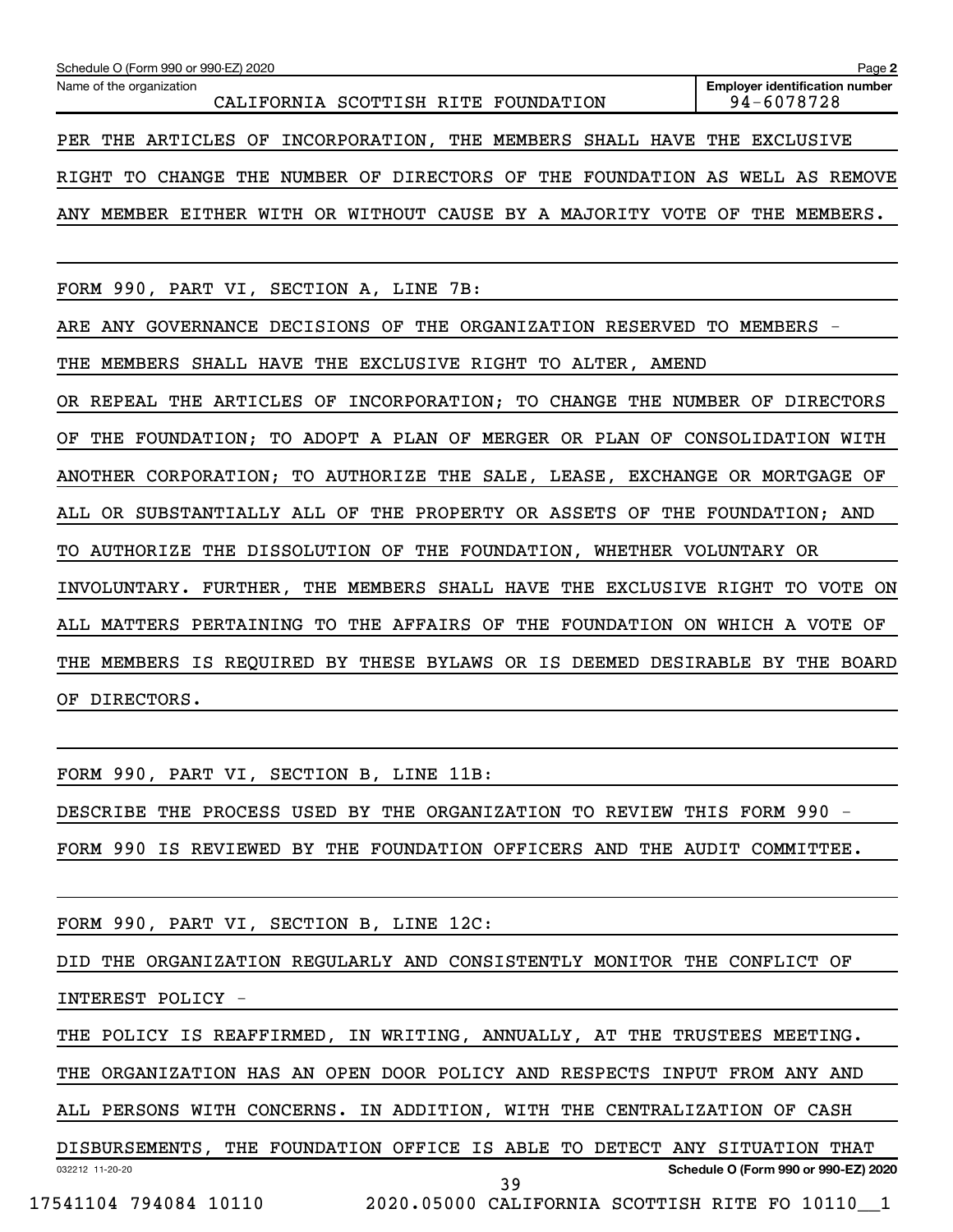| FORM 990, PART VI, SECTION B, LINE 15:                                     |
|----------------------------------------------------------------------------|
| DID THE PROCESS TO DETERMINE COMPENSATION INCLUDE A REVIEW AND APPROVAL BY |
| INDEPENDENT PERSONS, COMPARABLE DATA AND CONTEMPORANEOUS SUBSTANTIATION OF |
| THE DELIBERATION AND DECISION -                                            |
| THE DIRECTORS RETAINED AN INDEPENDENT COUNSEL TO PERFORM A COMPARABILITY   |
| STUDY OF REPRESENTATIVES OF NON-PROFIT ORGANIZATIONS SIMILAR TO THE        |
| FOUNDATION. THE DIRECTORS MAKE AN INDEPENDENT EVALUATION, INCLUDING        |
| INDEPENDENT COUNSEL INPUT, TO EVALUATE COMPENSATION. THE DIRECTORS THEN    |
| MEET OUTSIDE OF THE PRESENCE OF THE AFFECTED OFFICERS TO ESTABLISH THE     |
| COMPENSATION. THE EVP AND SECRETARY PERFORMED COMPARABILITY STUDIES BASED  |
| ON A SALARY STUDY SERVICE.                                                 |
|                                                                            |
| FORM 990, PART VI, SECTION C, LINE 19:                                     |
| DESCRIBE HOW THE ORGANIZATION MAKES ITS GOVERNING DOCUMENTS, CONFLICT OF   |
| INTEREST POLICY, AND FINANCIAL STATEMETNS AVAILABLE TO THE PUBLIC -        |
| THE FINANCIAL STATEMENTS ARE POSTED TO OUR WEBSITE. ADDITIONALLY, THE      |
| FINANCIAL STATEMENTS, GOVERNING DOCUMENTS, AND CONFLICT OF INTEREST POLICY |
| ARE AVAILABLE UPON REQUEST.                                                |
|                                                                            |
| FORM 990, PART IX, LINE 11G, OTHER FEES:                                   |
| INDEPENDENT CONTRACTORS:                                                   |
| 739,307.<br>PROGRAM SERVICE EXPENSES                                       |
| MANAGEMENT AND GENERAL EXPENSES<br>$\mathbf 0$ .                           |
| 0.<br>FUNDRAISING EXPENSES                                                 |
| 739,307.<br>TOTAL EXPENSES                                                 |
|                                                                            |

CALIFORNIA SCOTTISH RITE FOUNDATION

MIGHT HAVE THE APPEARANCE OF A CONFLICT OF INTEREST.

032212 11-20-20

**Schedule O (Form 990 or 990-EZ) 2020**

**2**

**Employer identification number**

Schedule O (Form 990 or 990-EZ) 2020

Name of the organization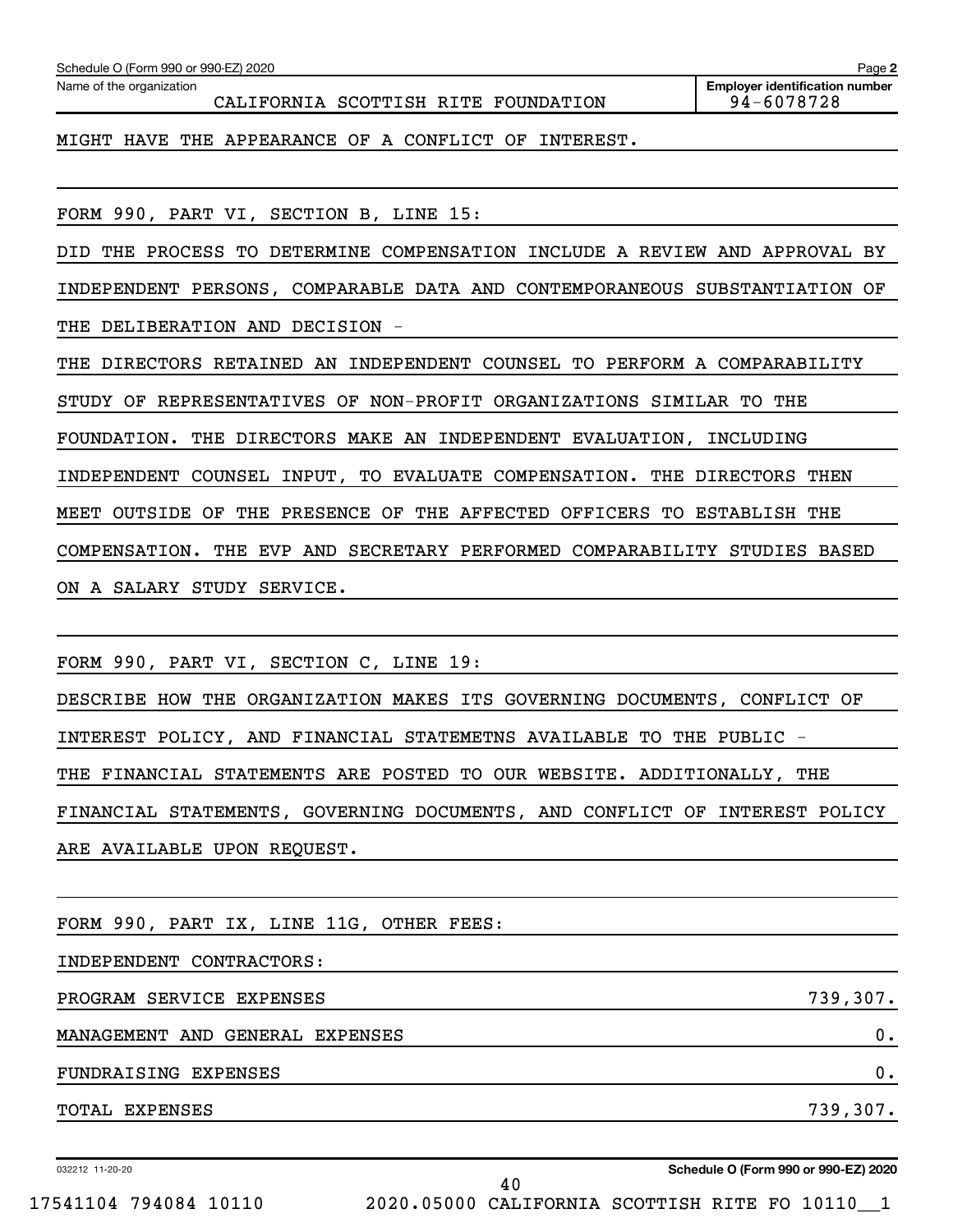| Schedule O (Form 990 or 990-EZ) 2020                                     | Page 2                                              |
|--------------------------------------------------------------------------|-----------------------------------------------------|
| Name of the organization<br>CALIFORNIA SCOTTISH RITE FOUNDATION          | <b>Employer identification number</b><br>94-6078728 |
| PROFESSIONAL FEES:                                                       |                                                     |
| PROGRAM SERVICE EXPENSES                                                 | 27,143.                                             |
| MANAGEMENT AND GENERAL EXPENSES                                          | 61,535.                                             |
| FUNDRAISING EXPENSES                                                     | 34,307.                                             |
| TOTAL EXPENSES                                                           | 122,985.                                            |
| OUTSIDE SERVICES:                                                        |                                                     |
| PROGRAM SERVICE EXPENSES                                                 | 3,270.                                              |
| MANAGEMENT AND GENERAL EXPENSES                                          | 171.                                                |
| FUNDRAISING EXPENSES                                                     | 0.                                                  |
| TOTAL EXPENSES                                                           | 3,441.                                              |
| TOTAL OTHER FEES ON FORM 990, PART IX, LINE 11G, COL A                   | 865,733.                                            |
| PPP LOAN FORGIVENESS                                                     |                                                     |
| IN MARCH 2020, CONGRESS PASSED THE PAYCHECK PROTECTION PROGRAM (PPP)     |                                                     |
| UNDER DIVISION A, TITLE I OF THE CORONAVIRUS AID, RELIEF, AND ECONOMIC   |                                                     |
| SECURITY ACT, AUTHORIZING LOANS TO SMALL BUSINESSES FOR USE IN PAYING    |                                                     |
| EMPLOYEES THAT THEY CONTINUE TO EMPLOY THROUGHOUT THE COVID-19 PANDEMIC  |                                                     |
| AND FOR RENT, UTILITIES, AND INTEREST ON MORTGAGES. LOANS OBTAINED       |                                                     |
| THROUGH THE PROGRAM ARE ELIGIBLE TO BE FORGIVEN AS LONG AS THE PROCEEDS  |                                                     |
| ARE USED FOR QUALIFYING PURPOSES AND CERTAIN OTHER CONDITIONS ARE MET.   |                                                     |
| ON APRIL 30, 2020, THE FOUNDATION RECEIVED A LOAN IN THE AMOUNT OF       |                                                     |
| \$304,888 THROUGH THE PPP. IN APRIL 2021, THE FOUNDATION RECEIVED NOTICE |                                                     |
| THAT THE FULL BALANCE OF THE PPP LOAN WAS FORGIVEN, AND THE GAIN ON      |                                                     |
| FORGIVENESS WAS RECOGNIZED ON THE STATEMENT OF ACTIVITIES.               |                                                     |
|                                                                          |                                                     |

FORM 990, PART YT ITNE 9, CHANGES IN NET ASSETS

|                       |                 |  |  | FORM 990, PART XI, LINE 9, CHANGES IN NET ASSETS: |  |                                                |  |                                      |  |
|-----------------------|-----------------|--|--|---------------------------------------------------|--|------------------------------------------------|--|--------------------------------------|--|
|                       | 032212 11-20-20 |  |  |                                                   |  |                                                |  | Schedule O (Form 990 or 990-EZ) 2020 |  |
|                       |                 |  |  |                                                   |  |                                                |  |                                      |  |
| 17541104 794084 10110 |                 |  |  |                                                   |  | 2020.05000 CALIFORNIA SCOTTISH RITE FO 10110 1 |  |                                      |  |